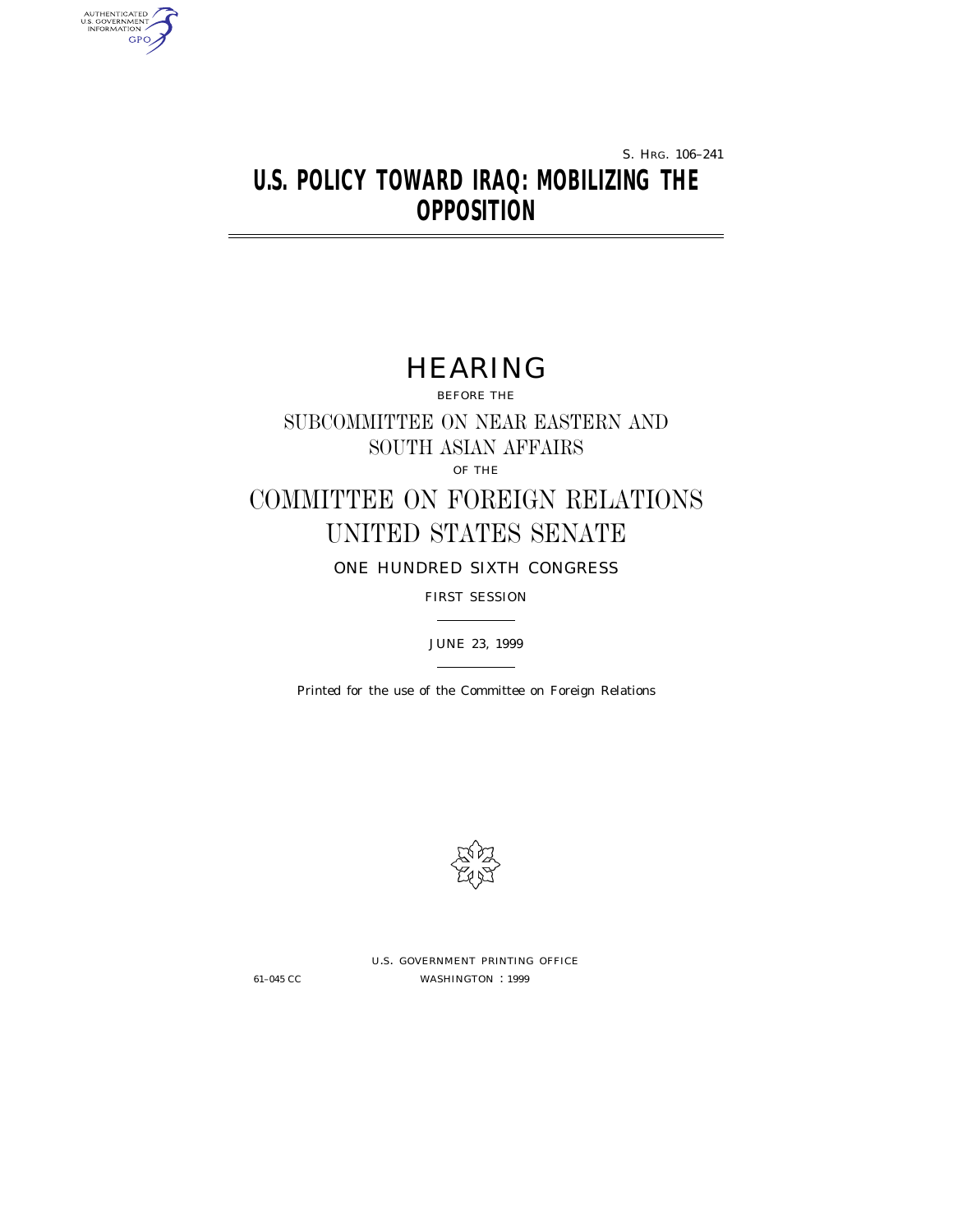# COMMITTEE ON FOREIGN RELATIONS

JESSE HELMS, North Carolina, *Chairman*

RICHARD G. LUGAR, Indiana PAUL COVERDELL, Georgia CHUCK HAGEL, Nebraska GORDON H. SMITH, Oregon ROD GRAMS, Minnesota SAM BROWNBACK, Kansas CRAIG THOMAS, Wyoming JOHN ASHCROFT, Missouri BILL FRIST, Tennessee

JOSEPH R. BIDEN, JR., Delaware PAUL S. SARBANES, Maryland CHRISTOPHER J. DODD, Connecticut JOHN F. KERRY, Massachusetts RUSSELL D. FEINGOLD, Wisconsin PAUL D. WELLSTONE, Minnesota BARBARA BOXER, California ROBERT G. TORRICELLI, New Jersey

STEPHEN E. BIEGUN, *Staff Director* EDWIN K. HALL, *Minority Staff Director*

# SUBCOMMITTEE ON NEAR EASTERN AND SOUTH ASIAN AFFAIRS

SAM BROWNBACK, Kansas, *Chairman*

JOHN ASHCROFT, Missouri GORDON H. SMITH, Oregon ROD GRAMS, Minnesota CRAIG THOMAS, Wyoming

PAUL D. WELLSTONE, Minnesota ROBERT G. TORRICELLI, New Jersey PAUL S. SARBANES, Maryland CHRISTOPHER J. DODD, Connecticut

(II)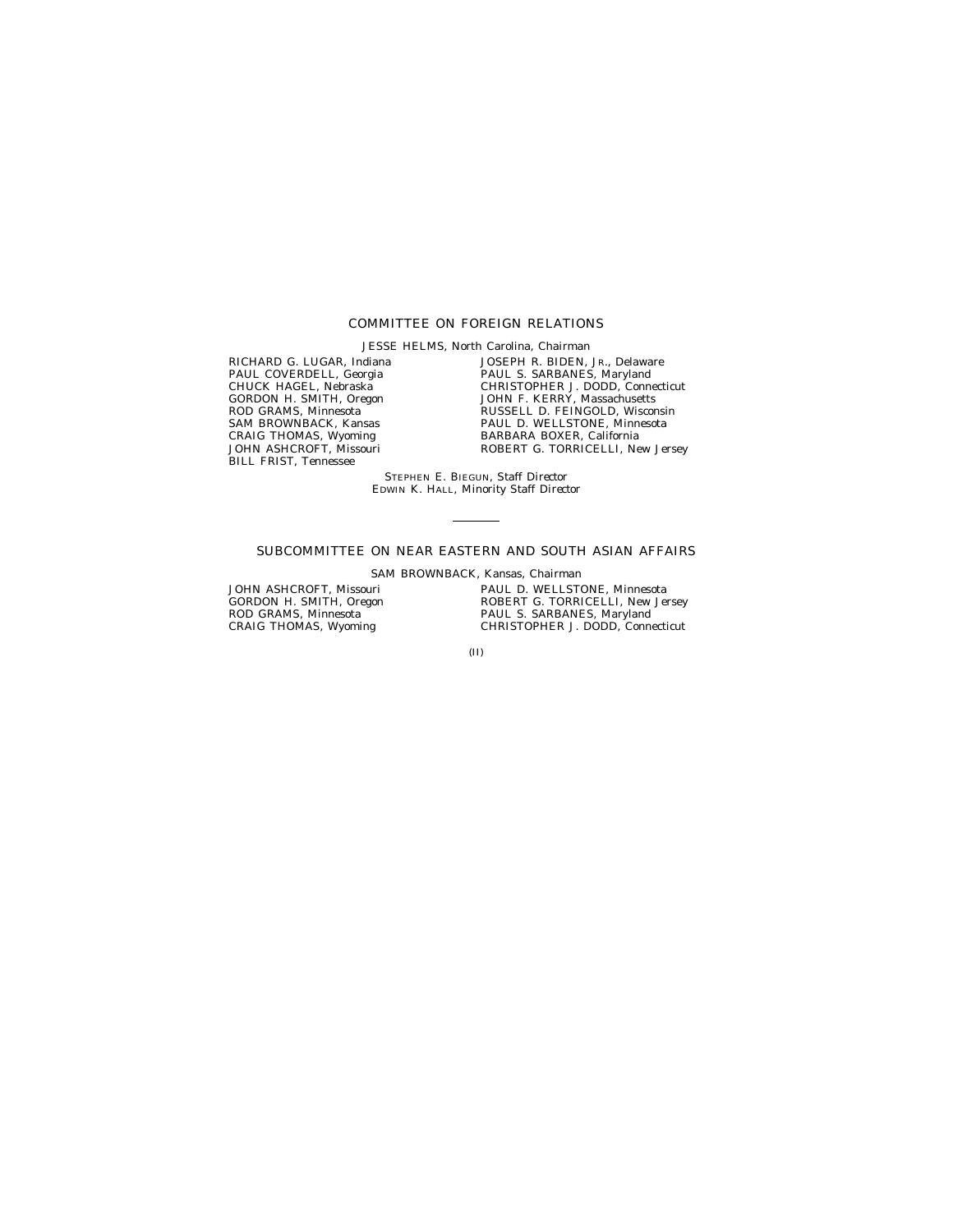# CONTENTS

 $\overline{a}$ 

|                                                                             | Page |
|-----------------------------------------------------------------------------|------|
| Chalabi, Ahmad, member, Executive Presidency, Iraqi National Congress,      |      |
|                                                                             | 16   |
|                                                                             | 21   |
| Clawson, Dr. Patrick, director for research, the Washington Institute for   |      |
|                                                                             | 23   |
|                                                                             | 26   |
| Francke, Rend Rahim, executive director, Iraq Foundation, Washington, DC    | 28   |
|                                                                             | 32   |
| Jones, A. Elizabeth, Principal Deputy Assistant Secretary of State for Near |      |
|                                                                             | 2    |
|                                                                             | 5    |
| Wellstone, Paul, U.S. Senator from Minnesota, prepared statement            |      |
|                                                                             |      |

(III)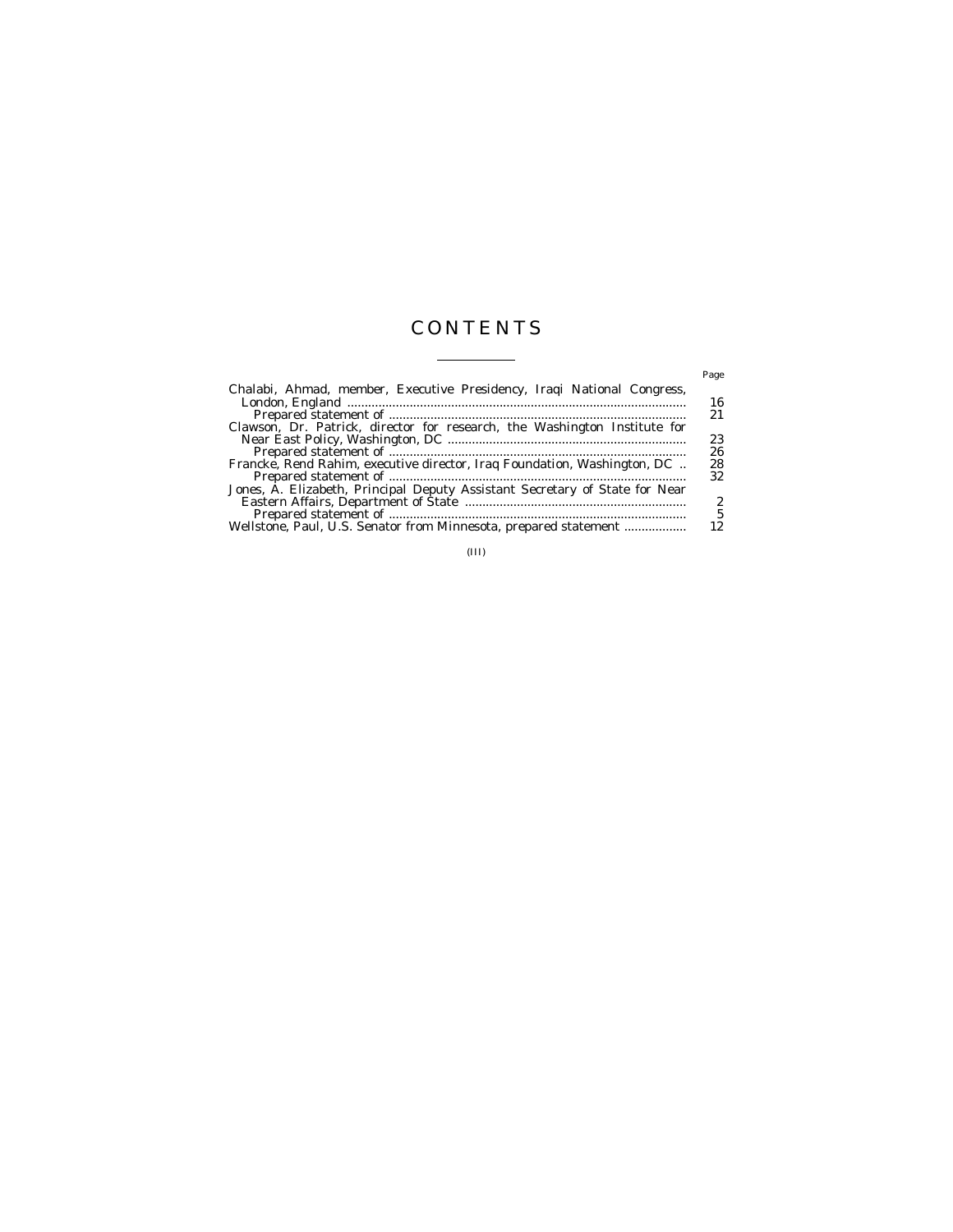# **U.S. POLICY TOWARD IRAQ: MOBILIZING THE OPPOSITION**

## **WEDNESDAY, JUNE 23, 1999**

U.S. SENATE,<br>SUBCOMMITTEE ON NEAR EASTERN AND<br>SOUTH ASIAN AFFAIRS, COMMITTEE ON FOREIGN RELATIONS,<br>*Washington, DC.* 

The subcommittee met at 11:18 a.m., in room SD–562, Dirksen Senate Office Building, Hon. Sam Brownback (chairman of the sub-

Present: Senators Brownback and Wellstone.<br>Senator Brownback. I will call the hearing to order. I understand Senator Wellstone will be here shortly, but we will go ahead

with the presentations.<br>I want to apologize to everybody in attendance for being late. We I want to apologize to everybody in attendance for being late. We had a markup over at the Commerce Committee and I was unavoidably detained. So, I do apologize for that. I apologize to the witnesses. Hopefully we will still be able to conduct the hearing in a timely fashion.

Deputy Secretary Jones, welcome to the committee. Thank you for being willing to come back and up and to discuss Iraq and the Iraqi opposition. We have some distinguished panel members that will be presenting after you as well.

As you know, the Iraqi National Congress Executive Committee was here in Washington recently. Assistant Secretary Indyk and you met with the group, as did Secretary Albright and Sandy Berger. And you are probably aware that they also had meetings up here on Capitol Hill in the House and the Senate side. I might note to you they were very well received in the meeting I had where a number of Senate leaders were there, including both Senator Lott and Senator Daschle. It was an excellent meeting. It was a good discussion, a frank discussion about what the United States needs to do in moving forward.

I was also encouraged to see the INC folks united with a single message here in Washington, Dr. Chalabi. There were those who told me—I think you might have been one of them, Secretary Jones—that the INC was no longer a viable opposition group to Saddam Hussein. It has always been my position that 10 different groups, all fighting each other, are not going to deal with the Saddam problem. We, the United States, needed to put all of our power and prestige behind one unified group which could then represent a real threat to Saddam on the ground. I now think we are well on our way to having that group.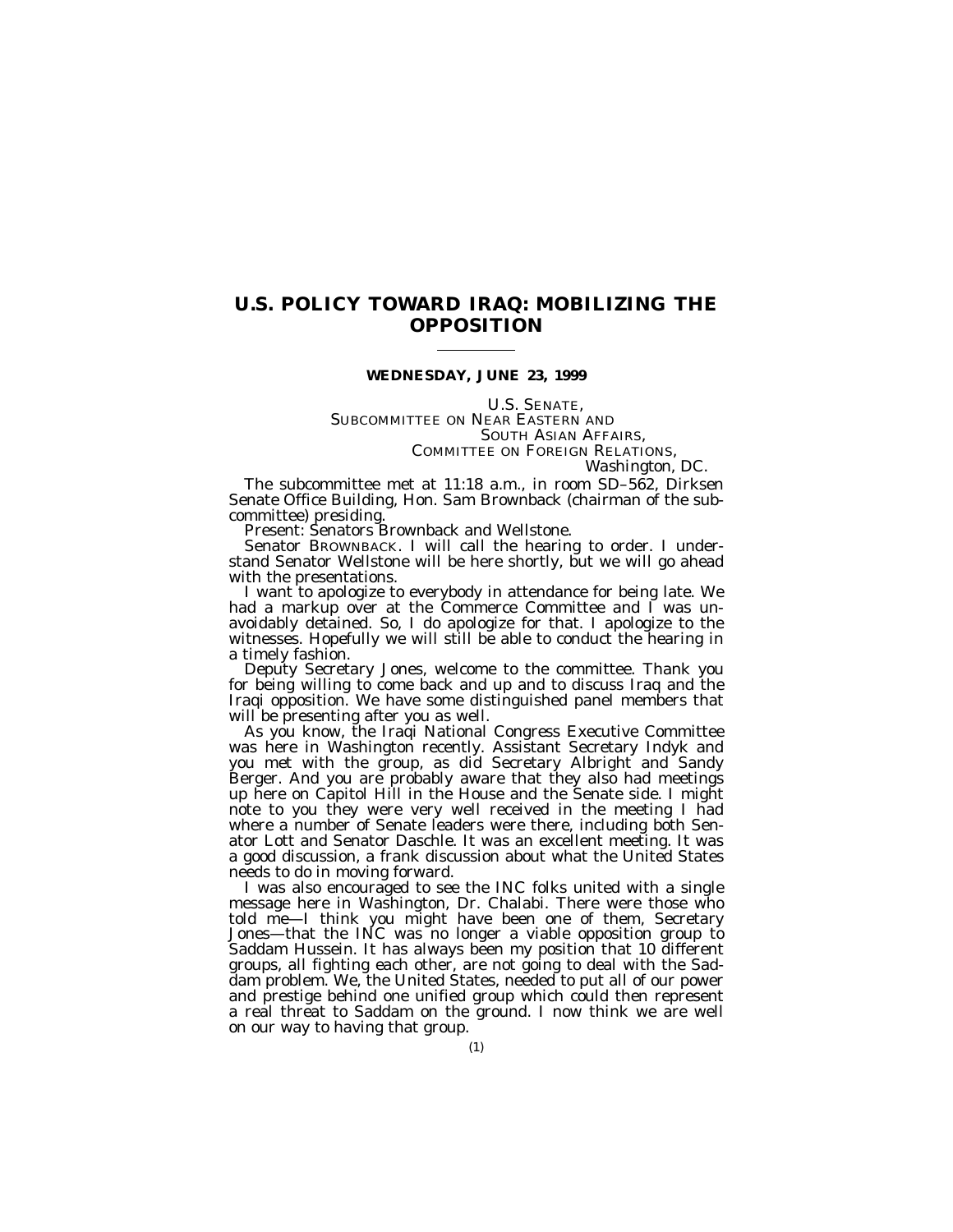I would like to commend the administration for announcing that the drawdown under the Iraq Liberation Act is going to begin. These people, all the various Iraqi opposition groups, the Kurds, Sunni, Shiites, and others that have been united under the INC, need to see some tangible support on the ground. They are the fighting force in Iraq that are suffering under Saddam right now. They are the people who risk the most in associating themselves with our policy goal of getting rid of Saddam Hussein.

I notice that some anonymous administration source told the Washington Post 2 weeks ago, though, that the Iraqis who came to Washington are, as they put it, the ''day-after people.'' Aside from the fact that I felt that was an unnecessary insult to people who are risking their lives to oppose a vicious dictator, I also disagree with the characterization. The question is, the day after what? Are we still hoping that some magical being will come down and get rid of Saddam Hussein? Surely 8-plus years of living with the man has proven that we cannot rely on some magic bullet. We need a strategy and we need proven allies on the ground.

I look forward very much to hearing your perspectives on the options available to us for ridding the world of Saddam Hussein's leadership in Iraq. And I am not going to make any secret to you. I am interested in hearing what concrete steps the administration will be taking to help the opposition not simply with just fax machines and printers and conferences, but with tangible, nonlethal and lethal assistance and training. We need to get moving. I do not want Saddam to outlast another American President.

I am appreciative, Secretary Jones, of the efforts that have been made to date. I am going to continue to press you for more efforts. I think now is the time to get moving. I think the last time we had this hearing you were talking of some note and need of patience and we have been patient a long time with Saddam Hussein. And I think it is time we moved very aggressively and I think we have got some people that we can move with.

I look forward to your perspective and I look forward to discussing it with you and some questions as well. Thank you for joining us.

### **STATEMENT OF A. ELIZABETH JONES, PRINCIPAL DEPUTY AS-SISTANT SECRETARY OF STATE FOR NEAR EASTERN AF-FAIRS, DEPARTMENT OF STATE**

Ms. JONES. Thank you, Mr. Chairman. Thank you very much for the opportunity to appear before you today.

Assistant Secretary Martin Indyk is very sorry he cannot be here. He is in the Gulf working on some of our broader Gulf issues, including Iraq.

I think that we are moving ahead very rapidly in all of the areas that you have discussed, as well as some other areas, and I would like to go through some of those briefly this morning.

Our policy rests on three pillars. First, as long as he is around, we want to contain Saddam Hussein in order to reduce the threat he poses both to Iraq's neighbors and to the Iraqi people. The second one is that we want to alleviate the humanitarian cost to the Iraqi people of his refusal to comply with U.N. Security Council resolutions. And third, finally, we want to work with forces inside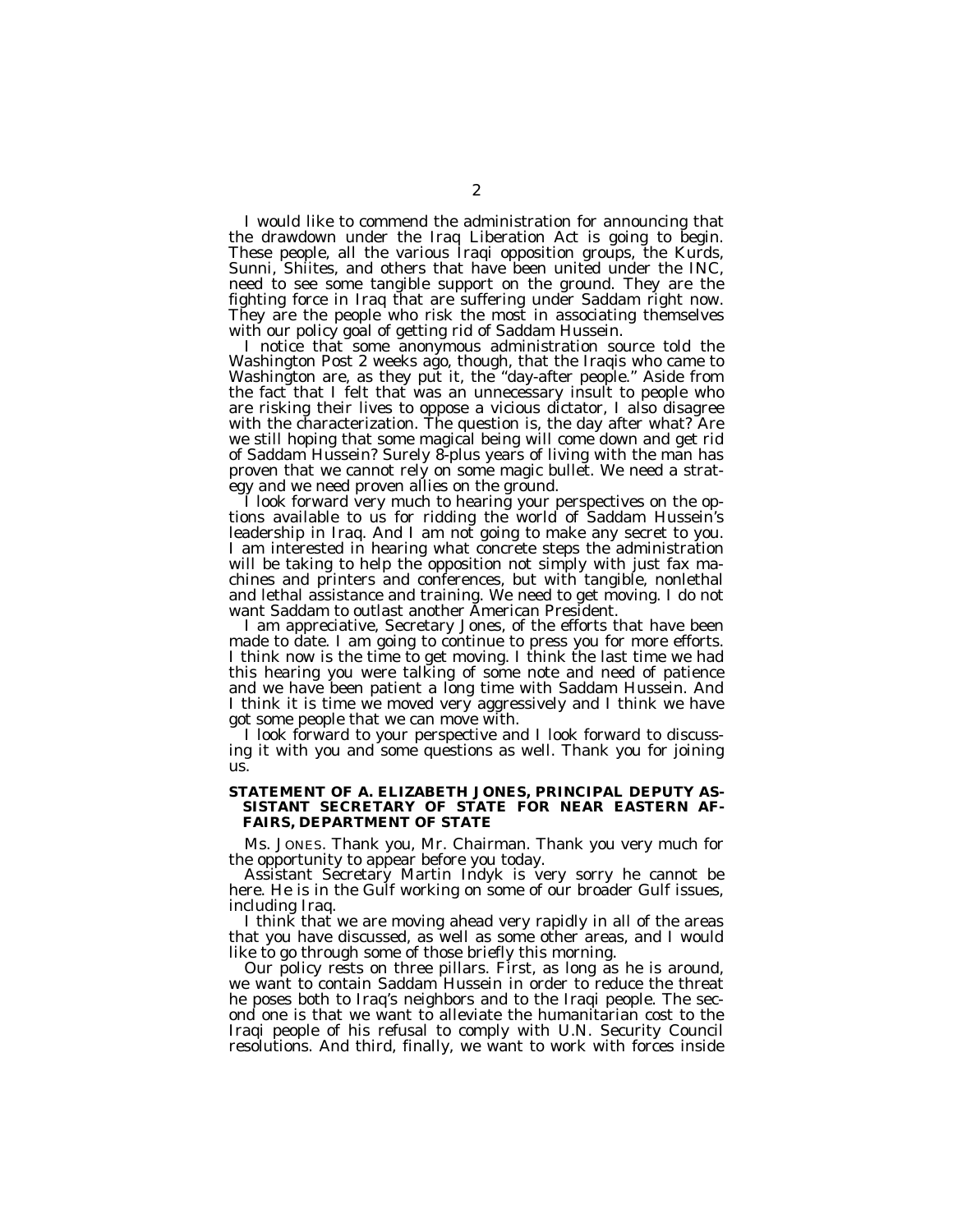and outside Iraq, as well as with Iraq's neighbors, to change the regime in Iraq and to help its new government rejoin the community of nations.

The policy of containment with regime change is designed to help protect the citizens of Iraq and its neighbors from an aggressive and hostile regime. Sanctions diminish the ability of Saddam Hussein to reconstitute his military and weapons of mass destruction capabilities. Operations Northern and Southern Watch deter Saddam from using his air force against his civilian populations north of the 36th parallel and south of the 33rd. The United States maintains a robust force in the region which we have made clear we are prepared to use should Saddam cross the well-established redlines. Those redlines include: should he try to rebuild or deploy his weapons of mass destruction; should he threaten his neighbors; should he challenge allied aircraft in the no-fly zones; or should he move against the Kurds in northern Iraq.

I would like to be particularly clear on this point: The United States is concerned for the protection of all Iraqis against the repression of the Baghdad regime. Besides those living in relative safety in parts of northern Iraq, the world should not forget that Iraqi Shiites in the south, tribal Sunni Arabs in the west and center, the Turkomans and Assyrians, and even Tikritis themselves continue to suffer from Baghdad's daily repression.

We are committed to maintaining U.N. Security Council controls on the Iraqi regime while lifting the burden of sanctions off the backs of the Iraqi people through the expansion and streamlining of the oil-for-food program.

The humanitarian relief program, as I said, is the second pillar of our policy. Sanctions were never directed against the humanitarian needs of the Iraqi people. Food and medicine are specifically exempt from sanctions. Iraq has always been free to buy and import these goods, but Saddam Hussein has long chosen not to do so in order to manipulate public opinion by deliberately causing the suffering of his own citizens. Despite interference by the regime, the oil-for-food program has ensured that the people of Iraq receive the food and medicine which their government denies them.

There is a fundamental principle at work here. As long as the current Baghdad regime is in defiance of Security Council resolutions, we will never allow it to regain control of Iraq's oil revenues. They will continue to be escrowed by the U.N. and their uses controlled by the U.N. sanctions committee. This same approach underpins the British/Dutch draft Security Council resolution currently under consideration in New York. The draft would allow for the suspension of sanctions on Iraqi exports in return for full compliance by Baghdad with a road map of key disarmament tasks. Imports would continue to be controlled and effective financial controls would remain in place. These provisions are coupled with an effective, intrusive arms control regime that preserves UNSCOM's mandate and prerogatives. Though there are some aspects of the draft which we will seek to improve in the course of Council discussions, we support the British/Dutch draft because it meets our bottom line criteria: real arms control, expansion of the oil-for-food program on the basis of humanitarian need, insistence on a standard of full Iraqi compliance for action on sanctions, and denial of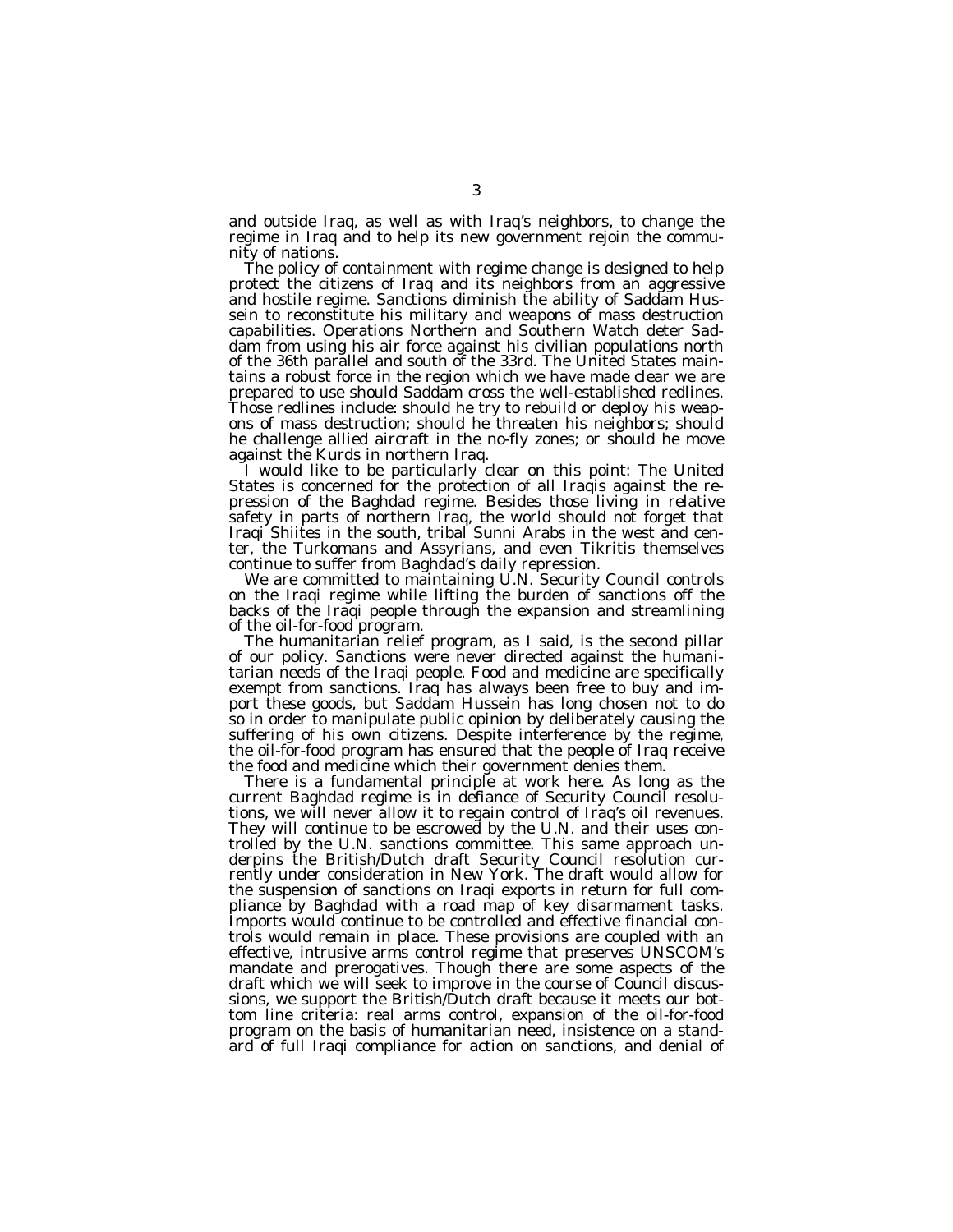oil revenues to the regime. This is a tough, credible package that deserves Council support.

On our regime change policy, if it is to be successful, change must come from within, from the Iraqis themselves. In particular, the security forces and the people must stand on the same side. The support of Iraqi exiles, including the politically active opposition, along with neighboring states, is indispensable. The captive Iraqis need a voice. And, in particular, the internal Iraqi resistance needs a voice, through the Iraqi opposition living in freedom, to make clear to all Iraqis and to the world its aims. The Iraqi National Congress has described these resistance aims to us as: first, to bring the security forces to the side of the people in changing the regime; and second, after the current regime passes, to stand with all Iraqis in promoting reconciliation and reconstruction.

Free Iraqis, those in exile and those who live in relative freedom in northern Iraq, bear a special responsibility to develop a coherent vision for a brighter future. They must take the lead in developing and promoting an alternative vision based on the restoration of civil society, the rebuilding of the economy, and the promotion of a new role for Iraq as a force for peace and reconciliation in the region. They can also play an effective role in delegitimizing Saddam Hussein, in helping to build the case for his prosecution as a war criminal, and in getting the truth into and out of Iraq. And, as Iraqis committed to a future vision of Iraq that appeals to Iraqis inside and to Iraq's neighbors, they can best build the case for the support of regional states to channel more material assistance to the Iraqi people and their resistance elements.

Congress has provided the administration with a number of important tools to support Iraqis who are working toward a better future for Iraq. These include earmarks of \$8 million in existing economic support funds. We are using these funds to strengthen opposition political unity, to support the Iraq war crimes initiative, to support humanitarian programs and the development of civil society, and for activities inside Iraq.

We have also established and recently stepped up broadcasting hours for Radio Free Iraq, which operates independently and broadcasts daily in Arabic uncensored news and information to the Iraqi people.

Our Special Coordinator for Transition in Iraq, Frank Ricciardone, is managing the overall effort. Mr. Ricciardone has already had considerable success in helping disparate opposition groups work together and elect a new interim leadership that right now is preparing the way for an Iraqi opposition conference aimed at achieving a broader participation and a more effective program of activity. Last month, as you mentioned, Secretary Albright met with an Iraqi delegation, including the INC interim leadership and prominent independents, to underscore the administration's support for their efforts. And we are very grateful that they were very warmly received on the Hill as well, as you mentioned.

Finally, there is the Iraq Liberation Act which provides discretionary authority to the President to direct up to \$97 million in Defense Department drawdown and training for designated Iraqi opposition groups. We are in the process now of drawing down this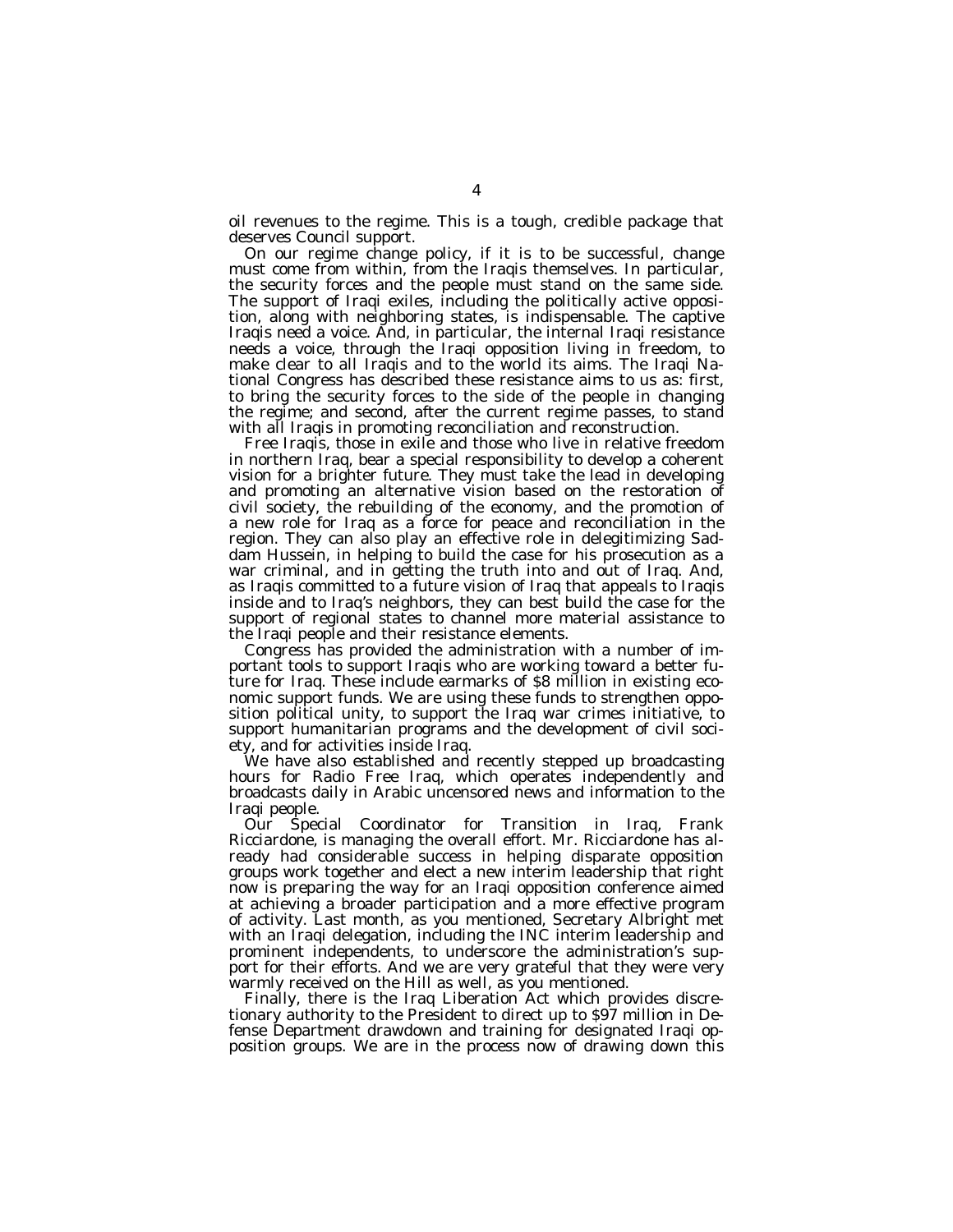account for the provision of equipment and training to the opposition.

Many have called on the President to use this authority to arm the Iraqi opposition and support armed insurrection against Saddam Hussein. There are a host of issues that must be resolved before we can have confidence that providing arms to the Iraqi opposition would advance our objectives of promoting a change of regime and not just lead to more Iraqis being killed unnecessarily. One requirement is a credible, broad-based Iraqi political umbrella movement that can authoritatively articulate a future vision for those Iraqis who now lack a voice in their own fate. Such a movement is indispensable to reassure those few Iraqis now supporting Saddam Hussein that there is no future for them or Iraq under his regime while there is a bright future afterwards, even for them. Hence, the first kinds of support which we aim to provide to the Iraqi opposition under the drawdown will be to meet their most basic requirements: equipment for the infrastructure vital to the effectiveness of an international political advocacy movement, broadcasting equipment, and training in civil affairs, including disaster relief operations. Further kinds of material assistance to the Iraqi opposition can be provided when they can best be absorbed and exploited.

I look forward very much to our discussion. Thank you.

[The prepared statement of Ms. Jones follows:]

#### PREPARED STATEMENT OF A. ELIZABETH JONES

I am pleased to appear before you this morning to discuss U.S. policy towards Iraq.

Iraq, under Saddam Hussein, remains dangerous, unreconstructed and defiant. We have come to the conclusion, after more than eight years of effort at seeking Saddam's compliance with UN Security Council resolutions, that his regime will never be able to be rehabilitated or reintegrated into the community of nations. This conclusion is based on what Saddam's record makes manifest—that he will never relinquish what remains of his WMD arsenal, and that he will never cease being a threat to the region, U.S. interests, and his own people. It is based on Saddam's policies, not on any predetermined policy of our own. Thus, in November of last year, President Clinton announced a new policy with regard to Iraq: henceforth, we would contain Saddam Hussein while we sought a new regime to govern in Baghdad. The President committed the United States to support those Iraqis—inside and outside Iraq—who seek a new government and a better future for all the people of Iraq.

Eight years after the Gulf War and Saddam's persistent defiance of the international community, we are under no illusions that Iraq under Saddam Hussein will comply with UNSC resolutions on disarmament, human rights, accounting for POW's and the return of stolen property.

In view of this reality, our policy rests on three pillars. First, as long as he is around, we will contain Saddam Hussein in order to reduce the threat he poses both to Iraq's neighbors and to the Iraqi people. Second, we will seek to alleviate the humanitarian cost to the Iraqi people of his refusal to comply with UNSC resolutions. Finally, we will work with forces inside and outside Iraq, as well as Iraq's neighbors, to change the regime in Iraq and help its new government rejoin the community of nations.

Our policy of containment plus regime change is designed to help protect the citizens of Iraq and its neighbors from an aggressive and hostile regime. Sanctions diminish the ability of Saddam Hussein to reconstitute his military and WMD capabilities. Operations Northern md Southern Watch deter Saddam from using his air force against the civilian populations north of the 36th parallel and south of the 33rd. We maintain a robust force in the region, which we have made clear we are prepared to use should Saddam cross our well-established redlines. Those redlines include: should he try to rebuild or deploy his weapons of mass destruction; should he strike out at his neighbors; should he challenge allied aircraft in the no-fly zones;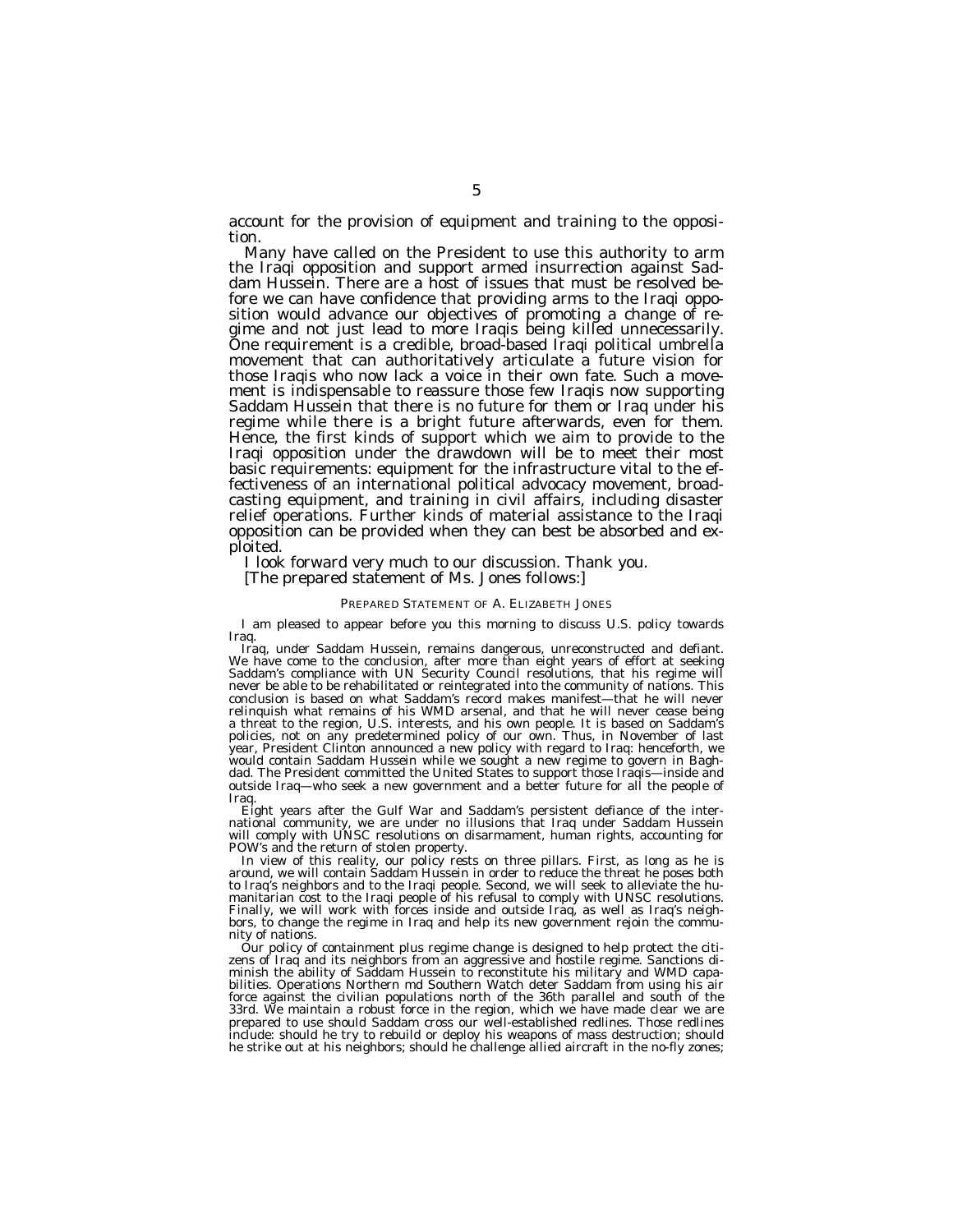or should he move against the people living in the Kurdish-controlled areas of Northern Iraq.<br>Let me be particularly clear on this point: the United States is concerned for the

protection of all Iraqis against the repression of the Baghdad regime. Besides those<br>now living in relative safety in parts of northern Iraq, the world should not forget that Iraqi Shiites in the south, tribal Sunni Arabs in the west and center, the Turkomans and Assyrians, and even Tikritis themselves continue to suffer Baghdad's daily repression. Hence, we believe that the world community should tolerate no backsliding from Baghdad's obligations under any of the UNSC resolutions intended to protect the people of Iraq and its neighbors from the depredations of the current Baghdad regime. In particular, UNSC resolution 688 twice cited the consequences of Baghdad's repression of the Iraqi civilian population as a threat to<br>international peace and security. It therefore demanded not only that Baghdad "im-<br>mediately end this repression," but it also insisted that in all parts of Iraq.'' Baghdad is in flagrant violation of this UNSC resolution, as

it is of so many others. We are committed to maintaining UNSC controls on the Iraqi regime, while lifting the burden of sanctions off the backs of the Iraqi people through the expansion and

streamlining of the oil-for-food program This humanitarian relief program is the second pillar of our policy. Sanctions were never directed against the humanitarian needs of the Iraqi people. In fact, food and medicine are specifically exempt from sanctions. Iraq has always been free to buy and import these goods, but Saddam Hussein has long chosen not to do so in<br>order to manipulate public opinion by deliberately causing the suffering of his own<br>citizens. Our response has been first to establish, and the use of revenues from the sale of Iraqi oil for the purchase of humanitarian supplies for the Iraqi people. Despite interference by the regime, the oil-for-food program has ensured that the people of Iraq receive the food and medicine, which their own government denies them.

There is a fundamental principle at work here. As long as the current Baghdad regime is in defiance of the UNSC resolutions, we will never allow it to regain control of Iraq's oil revenues. They will continue to be escrowed by the UN and their uses controlled by the UN sanctions committee. This same approach underpins the British/Dutch draft Security Council resolution currently under consideration in New York. The draft would allow for the suspension of sanctions on Iraqi exports in return for full compliance by Baghdad with a roadmap of key disarmament tasks. Imports would continue to be controlled and effective financial controls would remain in place. These provisions are coupled with an effective, intrusive arms control regime that preserves UNSCOM's mandate and prerogatives. Though there are some aspects of the draft which we will seek to improve in the course of Council discussions, we support the British/Dutch draft because it meets our bottom line criteria: real arms control; expansion of the oil-for-food program on the basis of humanitarian need; insistence on a standard of full Iraqi compliance for action on sanctions; and denial of oil revenues to the regime. This is a tough, credible package that deserves Council support.

Although effective, the containment element of our policy has its costs. As we have seen repeatedly since 1991, even a contained Iraq under its current leadership remains a threat both to the stability of the region and to the welfare of the Iraqi people. Both are paying too high a price for Saddam's continued rule. In our judgment, both urgently deserve better. It is past time for Saddam to go.

For these reasons, President Clinton announced in November that the United States would work with the Iraqi people toward a government in Iraq which is prepared to live in peace with its neighbors and respect the rights of its people. We are fully committed to supporting the Iraqi people in bringing this about. In pursuit of this objective, the United States will adhere to two important principles: one, we will uphold the territorial integrity of Iraq; and two, we will not seek to impose from the outside a particular government or leaders on the people of Iraq. We do support a change of government that will be responsive to the aspirations of the Iraqi people—one that takes meaningful steps toward a democratic future for the country and can represent fairly the concerns of all of Iraq's communities. And we will work with a new Iraqi government, as it pledges to fulfill its international obligations, to lift the sanctions, to deal with the large debt burden, and to reintegrate Iraq into the international community.

If it is to be successful, change must come from within, from the Iraqis themselves. In particular, the security forces and the people must stand on the same side. The support of Iraqi exiles, including the politically active opposition, along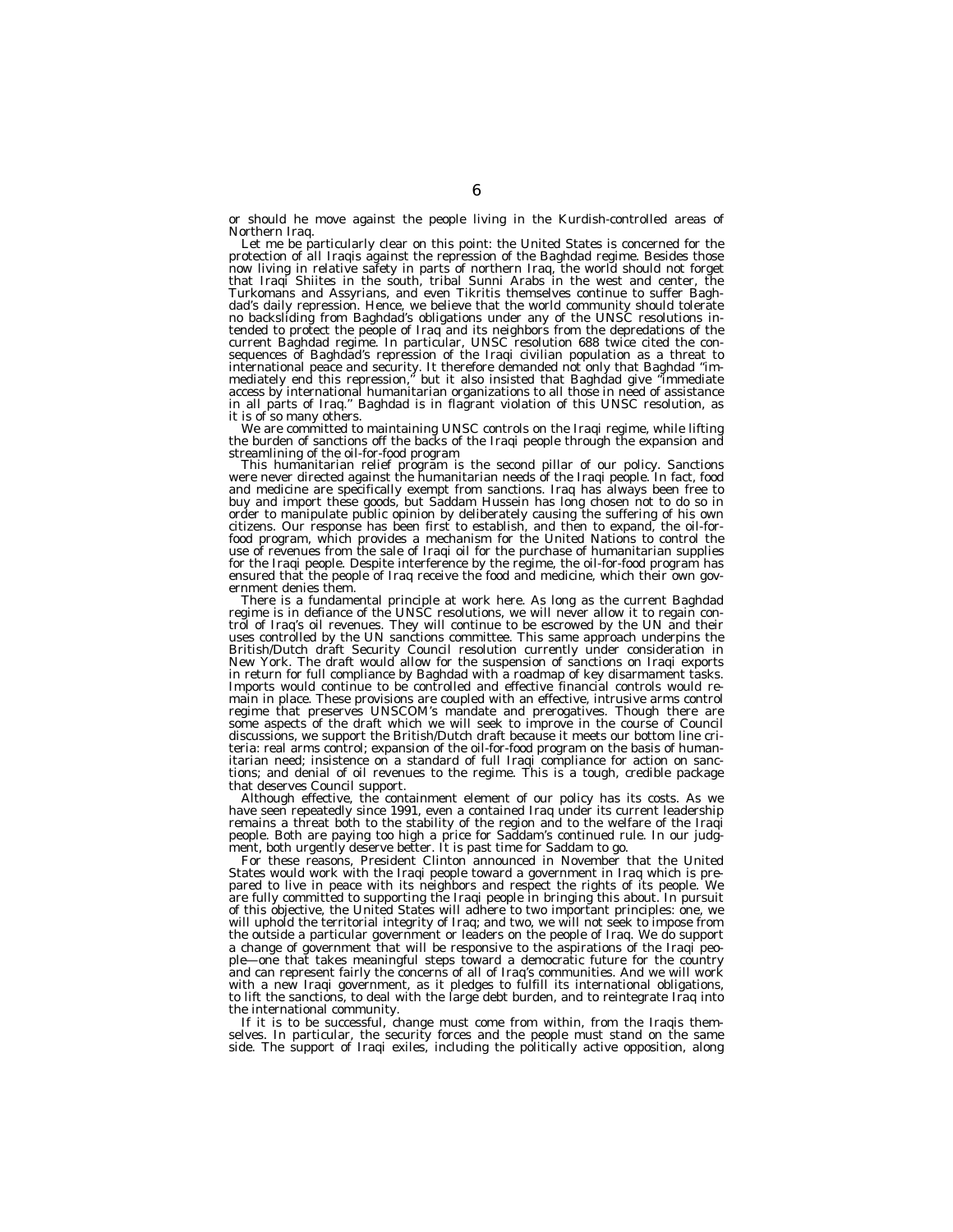with neighboring states, however, is indispensable: the captive Iraqis need a voice. And, in particular, the internal Iraqi resistance needs a voice, through the Iraqi Opposition living in freedom, to make clear to all Iraqis and to the world its aims. The Iraqi National Congress has described these resistance aims to us as: first, to bring the security forces to the side of the people in changing the regime; and second, after the current regime passes, to stand with all Iraqis in promoting reconciliation and reconstruction. Our approach is to work in an intensive and coordinated way with these Iraqis and other countries that support these aspirations of the Iraqi people.

Free Iraqis—those in exile and those who live in relative freedom in northern Iraq—bear a special responsibility to develop a coherent vision for a brighter future. They must take the lead in developing and promoting an alternative vision based on the restoration of civil society, the rebuilding of the economy, and the promotion of a new role for Iraq as a force for peace and reconciliation in the region. They can also play an effective role in delegitimizing Saddam, in helping to build the case for his prosecution as a war criminal, and in getting the truth into and out of Iraq.<br>And, as Iraqis committed to a future vision of Iraq that appeals to Iraqis inside and<br>to Iraq's neighbors, they can best build the case to channel more material assistance to the Iraqi people and their resistance elements.

Congress has provided the Administration with a number of important tools to support Iraqis who are working toward a better future for Iraq. These include earmarks of \$8 million in existing Economic Support Funds. We are using these funds to strengthen Opposition political unity, to support the Iraq war crimes initiative, to support humanitarian programs and the development of civil society, and for activities inside Iraq.

We also have established and recently stepped up broadcasting hours for Radio<br>Free Iraq, which operates independently and broadcasts daily in Arabic uncensored<br>news and information to the Iraqi people.<br>We have named a Spec

success in helping disparate opposition groups work together and elect a new in-terim leadership that right now is preparing the way for an Iraqi opposition conference aimed at achieving a broader participation and more effective program of activity. Last month, Secretary Albright met with an Iraqi delegation, including the INC interim leadership and prominent independents, to underscore the Administra-tion's support for their efforts. We know they were warmly received on the Hill as well.

Since then Mr. Ricciardone has worked further with the INC on their plans for the opposition conference and has also consulted intensively with regional states on how best to promote our shared interests in the reintegration of Iraq to the world community under a government that will act responsibly both internally and externally.

We have also made progress working with the two major Kurdish factions in the North, the PUK and the KDP, to help them reconcile their differences and better provide for all the people of northern Iraq. Just last week, leading members of both groups came to Washington for talks aimed at strengthening the reconciliation process. The two major Kurdish leaders, the Turkomans, and other groups from Northern Iraq, have played a very positive role in reunifying and reviving the Iraqi National Congress. This portends well for the contribution the Kurds, Turkomans, Assyrians, and Arabs of the North must also make in reunifying and rebuilding Iraq when a new leadership in Baghdad makes this possible.

Finally, there is the Iraq Liberation Act, which provides discretionary authority to the President to direct up to \$97 million in Defense Department drawdown and training for designated Iraqi opposition groups. We are in the process of drawing down this account for the provision of equipment and training to the opposition.

Many have called on the President to use this authority to arm the Iraqi opposition and support armed insurrection against Saddam Hussein. We believe such action is premature. There are a host of issues that must be resolved before we can have confidence that providing arms to the Iraqi opposition would advance our objectives of promoting a change of regime and not just lead to more Iraqis being killed unnecessarily. One requirement is a credible, broad-based, Iraqi political umbrella movement that can authoritatively articulate a future vision for those Iraqis who now lack a voice in their own fate. Such a movement is indispensable to reassure those few Iraqis now supporting Saddam Hussein that there is no future for them or Iraq under his regime while there is a bright future afterwards, even for them. Hence, the first kinds of support which we aim to provide to the Iraqi Opposi-tion under the drawdown will be to meet their most urgent requirements: equip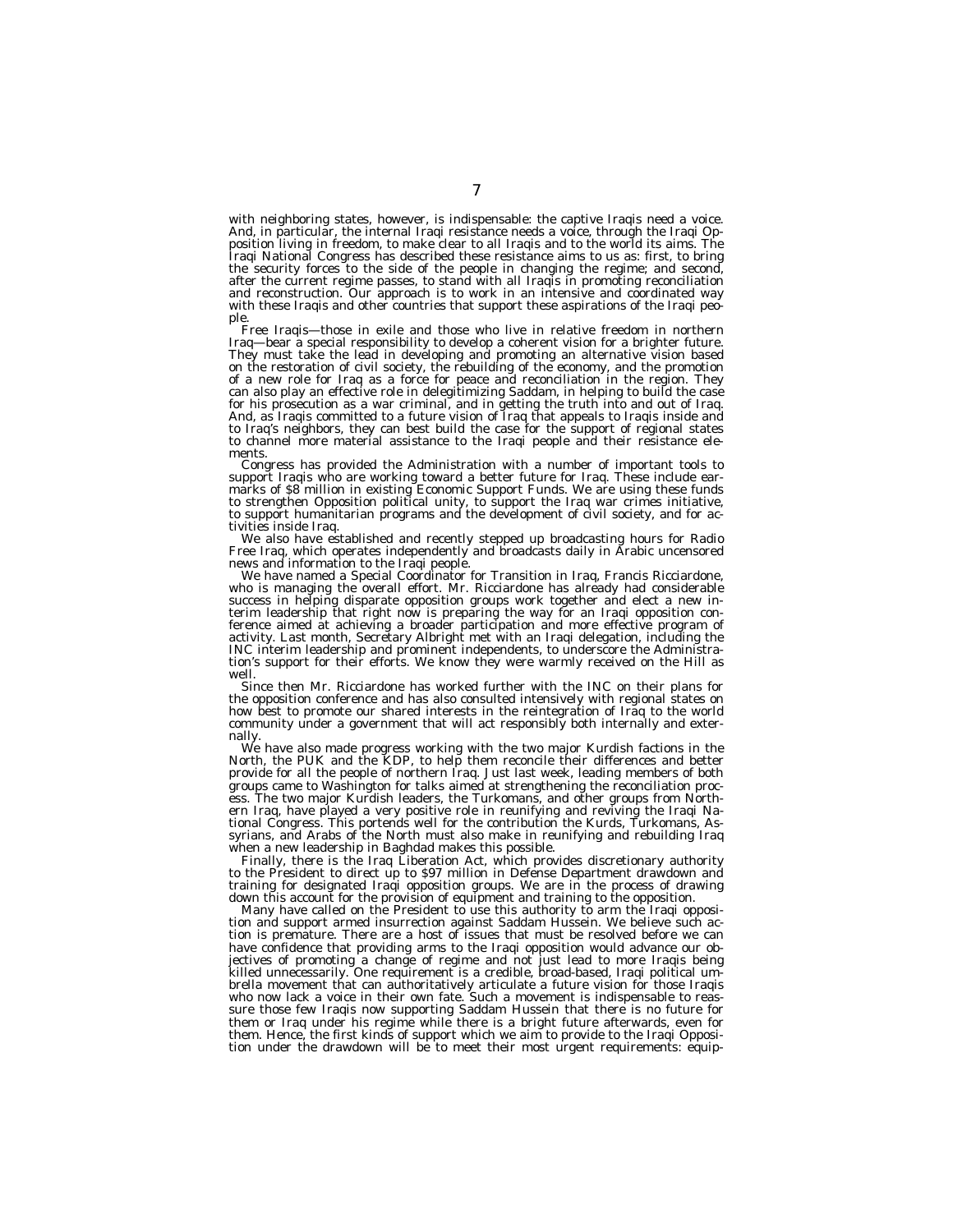ment for the infrastructure vital to the effectiveness of an international political advocacy movement; broadcasting equipment; and training in ''civil affairs,'' including disaster relief operations. Further kinds of material assistance to the Iraqi opposition can be provided when they can best be absorbed and exploited.

To channel substantial assistance to those resisting Saddam's oppression inside Iraq, we will need the cooperation of Iraq's neighbors. Although they all share and support the Iraqi people's longing for a change of regime in Baghdad, they have strong views about how we can help the Iraqi people reach this goal. We must take those views into account, and gain their cooperation in promoting the recovery of Iraq as a good neighbor and contributor to regional stability.

Senator BROWNBACK. Thank you, Secretary Jones. Thank you for being here today.

I want to note first, as I noted in my opening statement, support for the administration beginning the drawdown of the Iraqi Liberation Act \$100 million that we put forward. That is a good first step. I note with some hesitancy and some displeasure that it is for things like fax machines and file cabinets that I have seen thus far.

When will the administration begin supplying military equipment to the opposition forces or some more aggressive support and use of those funds?

Ms. JONES. The plan now is, Senator, to identify the equipment and the training options that are of most use, as I said in my opening statement, to the Iraqi opposition in developing their political outreach in order to give the Iraqi people a voice, give the Iraqi opposition inside Iraq a voice and some themes around which they can build cohesiveness. The Iraqi opposition plan, the INC plan, is to host a general assembly of as many exiled Iraqis as possible in order to gain even more political coherence and to hear the voice of those Iraqis as well to hear the voice of Iraqis that they are in touch with inside Iraq and to develop a more coherent and more detailed plan of action for how to better effect regime change.

Once they have had that meeting, the idea is that they would then communicate with us in greater detail the kinds of things that they think would be most useful to them as they proceed in their plans.

Senator BROWNBACK. Is the administration opposed to supplying military equipment to the opposition forces?

Ms. JONES. We are not fundamentally opposed to it at this point, but we do not see an effective use of military equipment now. Our goal at the moment is to be sure that we are not doing something that cannot be absorbed by the Iraqi opposition inside the country. In fact, the issue really is not weapons. There are plenty of weapons inside Iraq. The issue is empowering or having the Iraqi people feel empowered to use those weapons to coalesce among themselves and to have the security forces and the Iraqi people on the same side against Saddam Hussein.

Senator BROWNBACK. So, if you can see a rational use for military equipment by the Iraqi opposition forces, the administration will support that.

Ms. JONES. There is the potential for supporting that, yes. It would be hard for us to say now because I do not know what the constellation of groups would be that might be able to receive such military equipment. As I say, our analysis at this point is that there is plenty of equipment already inside, that it is not lack of equipment that is holding back the Iraqi opposition inside now. It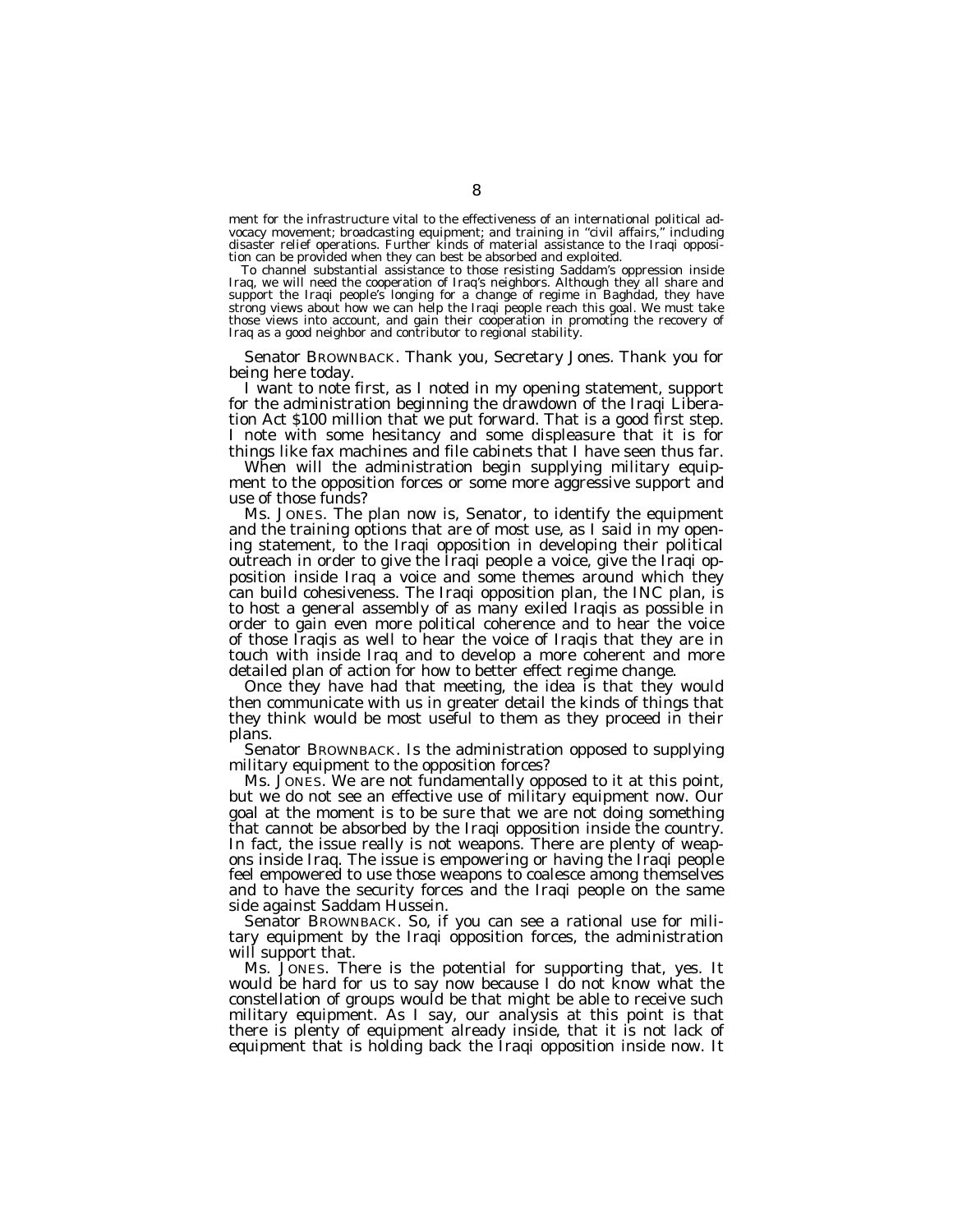is fear of reprisals and fear for their lives and for the lives of their families that is holding them back at this point.

Senator BROWNBACK. I understand that, but I do not understand your hesitancy to say, yes, if there is rational use for this, we will be rapidly, readily considering military equipment to the Iraqi opposition. If I am getting the press accounts correct and talking with Secretary Indyk, there is virtually daily reports of insurrection, uprisings in various places taking place in Iraq. One would derive from that that there is an active opposition taking place now and that we should be pressing forward aggressively with all means and certainly not excluding any means, that we would support that opposition.

Ms. JONES. Senator, I do not think that we exclude any means, but I do not think the time is right for those to be considered. We would like to be led by the Iraqi opposition themselves, as I say, have them consult with the broader Iraqi body politic, the exiles and the people that they are in touch with inside. They will tell us in a much more considered fashion when it is that they think they need those items.

At the moment what they need most is methods of communication and help in communicating, help in developing what their vision for Iraq after Saddam Hussein is. One of the areas that we have identified that needs work is a fear on the part of the Iraqi people inside of the unknown, the fear that Iraq will be a dangerous place to live, even a more dangerous place to live should Saddam suddenly disappear from the scene.

We do not think that is the case. We think there are very thoughtful people, a tremendous number of thoughtful people, who can put together a vision for how one would govern Iraq after Saddam Hussein. What would be the principles that would govern such a country? For instance, what about reconstruction? What about how to ensure a stable, unified Iraq that can take its rightful place in the region? How can it do that if the international community is insistent on their not developing weapons of mass destruction and not having an arsenal of weapons of mass destruction? We want to articulate and get across the message that we think that Iraq should have a conventional military force in order to protect itself. We are not asking for a completely stripped bare Iraq.

We are asking for the Iraqi opposition, the Iraqi exiles, and their contacts inside Iraq to develop a good sense of the Iraq that will provide for the Iraqi people in terms of their humanitarian needs, in terms of medicine, in terms of education, in terms of books, in terms of security, in terms of good neighbors in a way that is not taking place now.

Senator BROWNBACK. Well, at least hear this Senator's opinion and a number of others that I hope you will consider military support because while books and all the other things that you are noting are important, if they are not secure from Saddam, it is going to be tough to teach kids. And that is just going to have to be a first order. I hope you will hear that opinion from here and from many other sources clearly.

As you know the Iraqi National Congress is planning to hold a national assembly meeting in July. The most logical place for the meeting would be on the ground in northern Iraq. It is certainly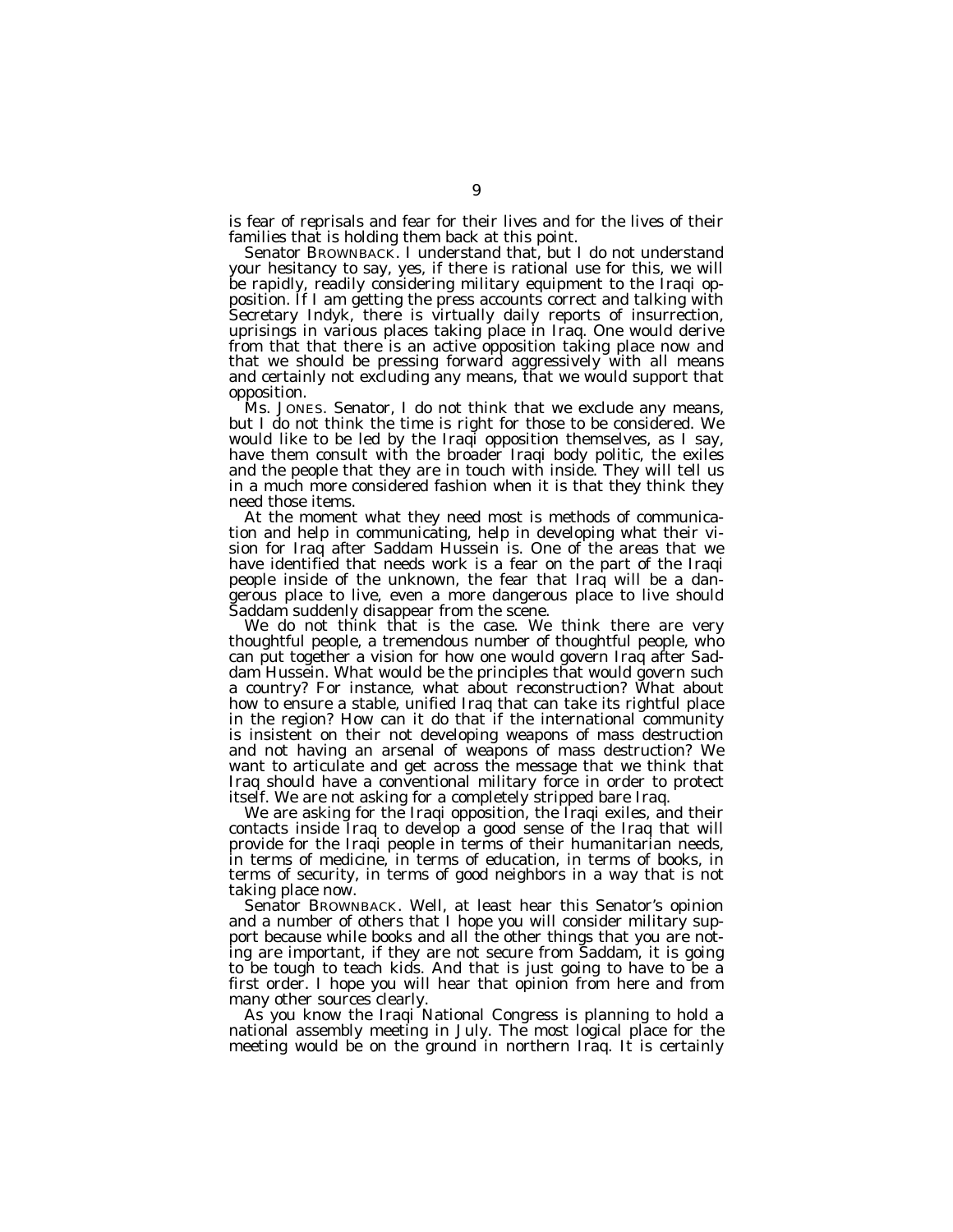what all the parties would like to have happen. It is what they noted to us when they were here on the Hill meeting with the Senate leadership.

Is the administration prepared to assist the opposition in meeting there where it would really count on the ground in Iraq?

Ms. JONES. I think there is no question that that is a very good option for a place for the general assembly to meet. There are a number of considerations that have to be taken into account, security being the most important one. It may be a wiser course to have the first general assembly meeting elsewhere because the organization of such a meeting is complex in itself without having to take very serious security considerations into account. And it may be a wiser choice to have this general assembly meeting outside northern Iraq and have northern Iraq be an option for a further meeting.

Senator BROWNBACK. So, you are proposing that the initial one not be in Iraq and a second meeting sometime later take place in northern Iraq?

Ms. JONES. Well, frankly, it is really not up to us to propose. We are being guided by the desires of the interim leadership of the INC. That is their contention, as I understand it, at this point.

Senator BROWNBACK. Because we will hear from some of that leadership in the next panel. My understanding was it was their desire to meet in northern Iraq for the clear statement that that is, but they would need United States support for that, that Saddam not move in columns on that meeting taking place in northern Iraq.

Ms. JONES. There is no question that it would make a very dramatic statement. There is no question of that at all. But as I say, the security concerns are legion. I think it is more than just columns moving against them. It is something that, as I say, I think would be a good one to consider down the road.

Senator BROWNBACK. I mentioned in my opening statement that many of us working for a free Iraq were upset by comments that Iraqi opposition figures were suggested by an unnamed administration source as day-after guys. Could you clarify the administration's view on the Iraqi opposition or what that comment meant from an administration source?

Ms. JONES. I assume that was sort of a partial statement along the lines that I just addressed: that the initial effort underway now by the INC, by the interim leadership of the INC, and by the independent Iraqi opposition in exile is to create a voice for the Iraqi people. That has serious implications for encouraging regime change now because, as I say, one of the things that we have identified is a hesitancy, a serious hesitancy, on the part of people inside Iraq who might have already moved against Saddam Hussein because they are so concerned, but fear what would happen after Saddam Hussein.

Saddam, of course, is encouraging this view, and we are trying to counteract that view. The Iraqi opposition is trying to counteract that view with a very concrete vision, very concrete suggestions, proposals, discussions among themselves, as well as with the rest of the international community, as to the kind of Iraq that the Iraqi people could look forward to in very concrete terms on the day after Saddam leaves.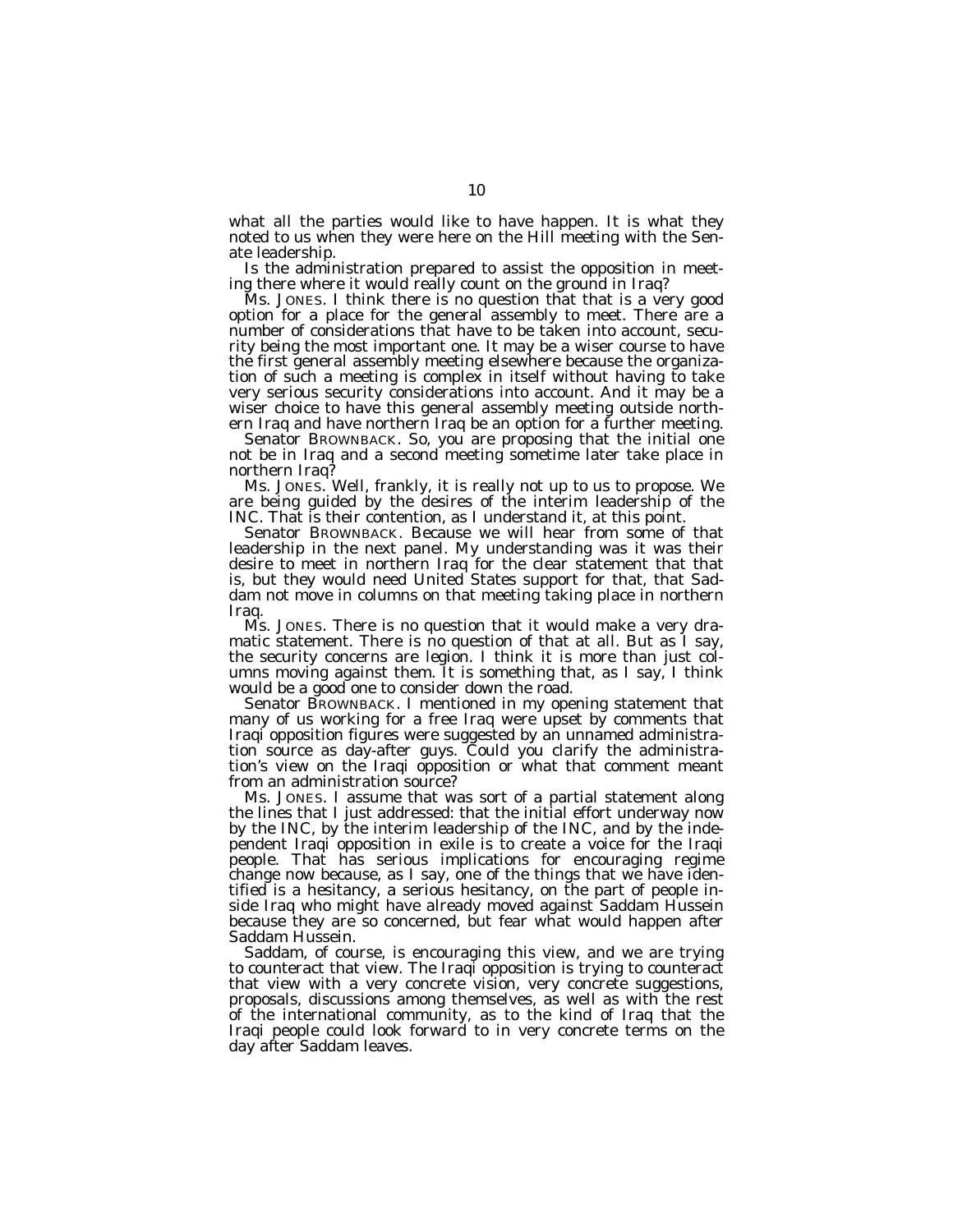So, their role is to discuss among themselves the kind of Iraq that would begin to take shape on the day after, but the whole goal is to encourage faster regime change now and to dispel the fear of the Iraqi people inside now as to what the day after would look like.

Senator BROWNBACK. Is it your professional opinion that Saddam Hussein will outlast the Clinton presidency, or do you think not?

Ms. JONES. To be very honest, I do not know. I do not know. Senator BROWNBACK. Is the administration then serious about getting rid of Saddam Hussein?

Ms. JONES. We are very serious about getting rid of Saddam Hussein. The sooner, the better as far as we are concerned. The activities particularly that Frank Ricciardone has undertaken, the intense activity that he has undertaken with the INC, with the interim leadership of the INC, with the Iraqi independents who are very important players, we think is hastening the end of Saddam Hussein, but I am unable to make a prediction as to when this will happen.

Senator BROWNBACK. It just strikes me as odd, and I have a great deal of respect for your and for Secretary Indyk's, Secretary Albright's abilities. But it just seems like there is a great hesitancy here in face of a lot of factors that would seem to encourage one to move forward more rapidly if the reports that we are getting about sporadic fighting internally are taking place, if it is a real consideration that the Iraqi National Congress is now pulling together a number of disparate factors and disparate groups to work together and that they could legitimately consider holding a meeting inside northern Iraq. There are some security questions, but clearly still this is a real consideration that one would think now is the time to move forward and move forward with some aggressive move. And yet, what I am hearing on your part is if it outlasts the Clinton administration, that is fine. We would rather he not, but we are not really going to move with the same dispatch or intensity that we did in Kosovo on Iraq.

Ms. JONES. Well, Mr. Chairman, we certainly do not want it to outlast this administration. We do not want it to outlast even this year. But you ask for a prediction. I cannot actually give a prediction. I do not know when the change will occur.

It is very accurate, as you have noted, that there is an increase in opposition activity in the south, in Baghdad, in the west. There is quite a bit of talk; our very strong effort now—and I think it is an extremely important effort—is to embolden the Iraqis inside to grasp the possibility and act on the possibility that they can actually move for regime change themselves.

Senator BROWNBACK. Well, I think they are going to be reacting to concrete U.S. steps, similar to what the Kosovars did to concrete U.S. steps. I would encourage you to make those bolder than what I am witnessing thus far.

Senator Wellstone, I apologize for taking so long. I had a series of ones that I wanted to ask, and thank you for your patience.

Senator WELLSTONE. No, that is fine. I am sorry to be late. I am in and out today. I think, Mr. Chairman, what I will do is just ask that my complete statement be included in the record.

Senator BROWNBACK. Without objection.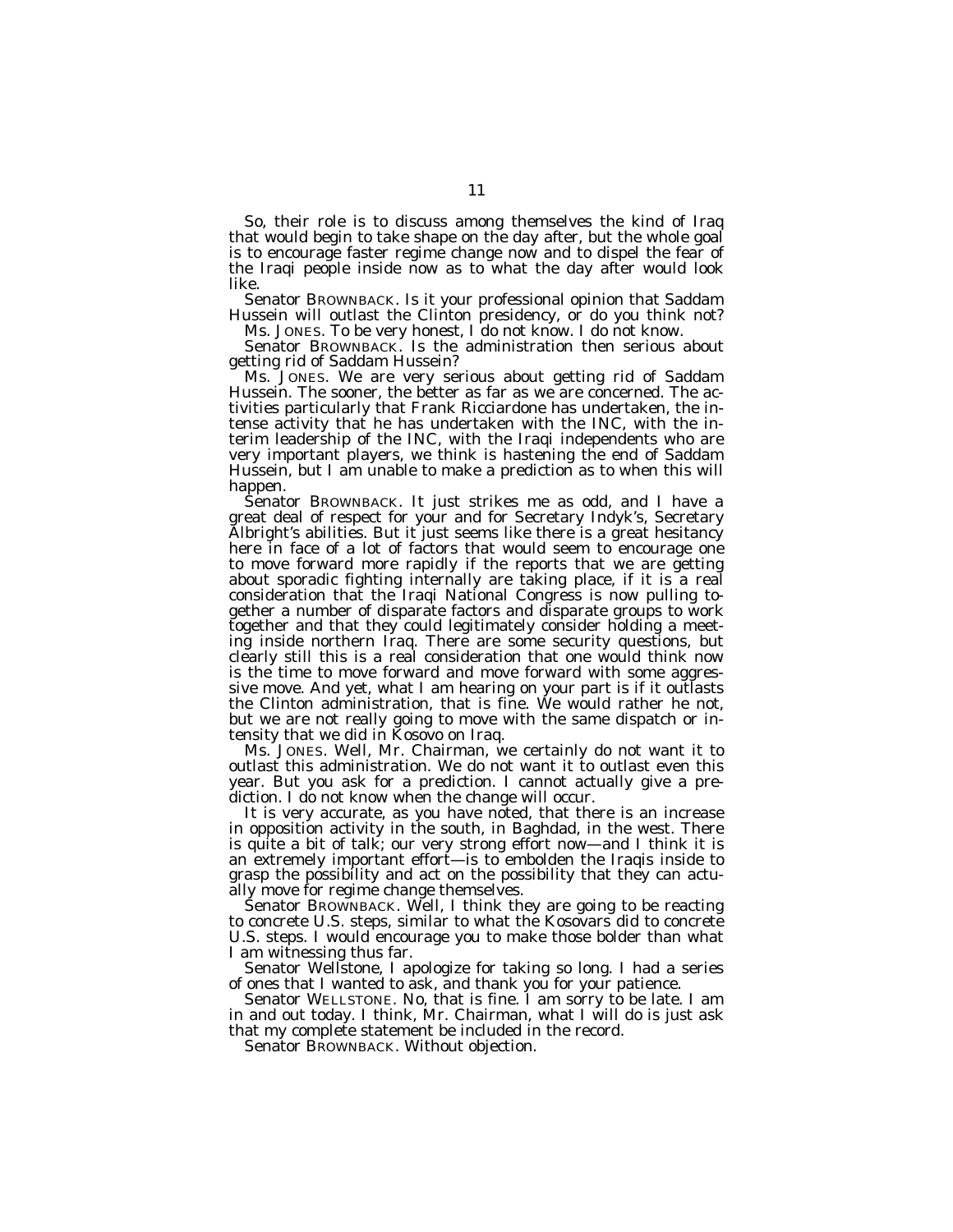## [The prepared statement of Senator Wellstone follows:]

#### PREPARED STATEMENT OF SENATOR PAUL WELLSTONE

Thank you for holding this hearing on the Iraqi opposition movement, Senator<br>Brownback. I want to welcome our witnesses, Deputy Assistant Secretary Beth<br>Jones, Mr. Ahmed Chalabi, Ms. Rend Rahim Francke, and Dr. Patrick Cla

One of the toughest foreign policy challenges which falls within the subcommit- tee's purview is Iraq. I think we all agree that under the leadership of Saddam Hussein, Iraq is a threat to our interests, our allies in the region, and to those most directly affected—the Iraqi people themselves.

Having said that, I do not believe that there are any magic strategies to managing Saddam Hussein, parrying his threats against neighboring countries and blocking his efforts to develop weapons of mass destruction. That will take patient contain-ment and vigorous diplomatic efforts. I also believe we must act responsibly and carefully in giving any support to Iraqi opposition groups intent on overthrowing Saddam Hussein. I am deeply concerned about statements made by our military leaders about the lack of support in the region for arming external opposition groups and that arming the Iraqi opposition might just amount to ''rolling the dice'' in an

explosive region.<br>I'd like to take just a minute to focus on the plight of the Iraqi people. We know<br>that Saddam Hussein is the primary cause of the suffering of ordinary Iraqis. But<br>we also know that the toughest sanction

an unintended, but devastating impact.<br>While the oil-for-food program has brought badly-needed humanitarian goods into Iraq and improved conditions somewhat, the reports we receive are still very disturbing. As many as 30% of Iraq's children are malnourished; infant mortality rates are soaring; much of the population lacks access to clean water and sanitation. These abysmal conditions are leading to the decimation of Iraq's once vibrant society and culture. Families are breaking apart, crime is rampant, and Iraq's youth are being radicalized.

I know that Saddam doesn't lose any sleep over the suffering of his people. But we should care. We should care not only because of the awful humanitarian situation, but also because depravation in Iraq can harm our long-term interests.

Some day, and I hope that day is soon, Iraq will have a new leadership. If things continue on their present course, that leadership may be as bad or worse than Saddam Hussein. We may inadvertently contribute to such an outcome if we do not take steps to tangibly improve the lives of ordinary Iraqis.

Right now, the Iraqi people don't believe that we are on their side. They feel that they are made to pay for the sins of their leaders. We must change that perception.

I believe the time has come to devise new and creative ways to bring relief to ordinary Iraqis with whom we have no quarrel, and indeed whose cause we support.

Iraq, with its rich history and its talented population, can be a force for positive change in the Middle East. Unfortunately, today its people are denied that chance by a tyrant.

Thank you.

Senator WELLSTONE. I am listening to the flow of discussion and I will just sort of try and build on that.

First of all, to those of you who are part of the courageous opposition, I thank you for your courage.

It does strike me as being that this is a—there is a whole set of difficult questions here, and I am not sure there are any magic strategies. As much as I wish I could kind of will into existence Saddam Hussein's being gone, I am not sure there are any magic strategies or magic bullets. I think it is kind of a matter of patient commitment and also diplomacy and responsible policy.

I came in when, Secretary Jones, you were discussing the British/Dutch proposal, and I thought I might want to talk about that for a moment because I know there was a question as to if Saddam Hussein's gone, what is then the leadership that we are going to be dealing with. I sometimes think—I have been pressing for some time now about the need for us to consider the effect of the sanctions on a lot of innocent people in Iraq and part of the reason that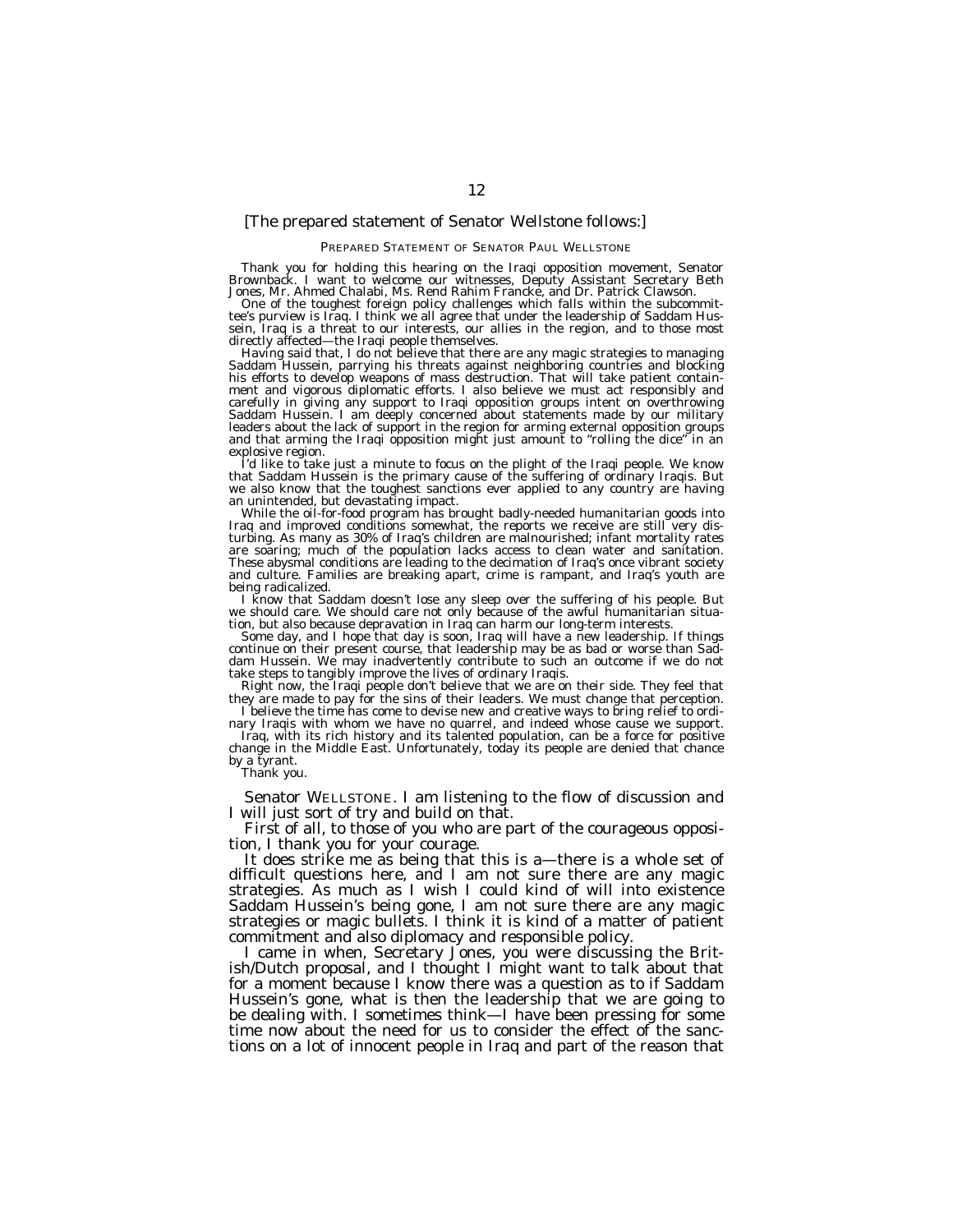I have wanted to continue to focus on that question—I think it is a minority position here to keep saying we ought to really think about how we can do this differently. But the reason I have been saying it is in part because while I do not think Saddam Hussein cares, I think we should in terms of our own values. The reports that come out about the effects of the sanctions on innocent children are just devastating.

And then the second point is it is almost to me a self-interest because I sometimes really fear that this turns this civilian population against us. In terms of what follows, I would like to see a very different kind of a leadership.

Thus, my first question. I gather that you have already said today that we are supportive of the British/Dutch proposal. I wanted to just suggest to you and maybe get a quick reaction that if as a part of that we are focusing on getting weapons inspectors back into Iraq, which I think is critically important, I would also like to see an additional component which would be human rights inspectors back to really be able to document and maybe prevent some of the abuses that Saddam Hussein is committing against his own people. I wonder what your reaction would be to that.

Ms. JONES. We certainly are supporting the British/Dutch draft. We think there are a few improvements that can still be made. It has now been tabled in the Security Council, so there will be quite a bit of discussion now and further changes to various aspects of the draft.

One of the key elements of the draft deals with the humanitarian situation in Iraq. That is extremely important to us, Senator, just as it is to you. The goal of the sanctions are to contain Saddam Hussein. We do not want the sanctions to have an effect on the Iraqi people. That is the reason for the oil-for-food program. That is the reason in the draft that we have tried to find ways to increase the amount of money in the oil-for-food program to further reduce the ability of Saddam Hussein to pretend that the sanctions are directed against the Iraqi people. They are not. Saddam is the one who has not ordered the kinds of food and medicine that are allowed to be ordered, very much so, under the sanctions regime, under the oil-for-food program. A lot of the medical equipment and medicines that he has ordered are sitting in warehouses in Baghdad. They have not been distributed.

There is a marked difference between the way that the oil-forfood program is administered in northern Iraq in the areas that are not under Iraqi control, but are under U.N. control, and the way it is being administered in the south. I found this quite remarkable in my trip there where the people in the north express great satisfaction with the oil-for-food program. They would obviously like more in the oil-for-food program, which is exactly what this resolution attempts to do.

I want to quickly add, though, that the effort to get more money into the oil-for-food program is coupled with a very strict escrow account management that does not permit any of Iraq's oil revenues to get into Saddam Hussein's hands. They all would be controlled through U.N. Security Council mechanisms.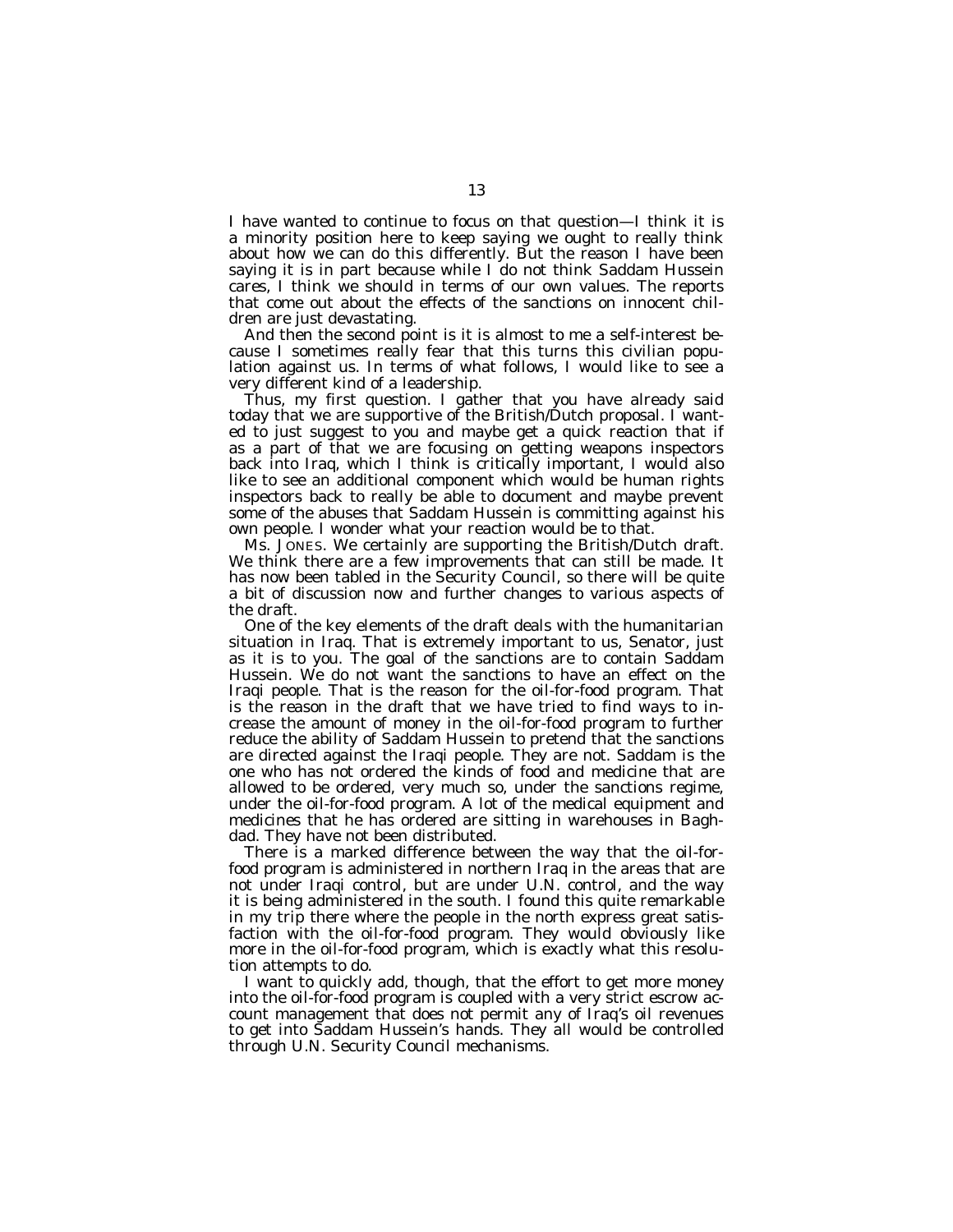In terms of introduction of human rights inspectors, first let me say, yes, the draft does speak very forcefully to get the reinsertion of a disarmament verification regime back into Iraq.

On human rights monitors, I would argue that we are already addressing that as much as we can through provision of finance to INDICT, an organization that is working very hard to compile and collect war crimes information against Saddam Hussein and the cronies in his leadership, and to monitor human rights abuses, of which there are far too many. It is an extremely tragic situation there.

There is also money being provided through the ESF programs to other organizations to document and to try to find ways to resolve the situation in Halabja where the chemical weapons attack was conducted by Saddam 10 years ago. So, there are a variety of things in train that we would be very happy to brief you on in greater detail.

Senator WELLSTONE. I will not followup because a note handed to me by a great staffer was that it is one thing about past abuses, but we would be talking about monitors on the ground to prevent future abuses, which is maybe the distinction.

Rather than following up, because I do not want to run out of time, I want to ask you about a couple of New York Times reports about some of the bombing in northern Iraq. I am trying to figure out what the purpose of the bombing is, and I also want to know a little bit more about the civilian casualties. We are not getting a lot of public information. It is being provided by the Pentagon. I wonder whether you could spell out for us what are the strategic goals in carrying out these attacks, and do you believe that these bombings are having any effect at all on the stability of Saddam's regime. And can you give us any sense as to when this campaign would be concluded?

Ms. JONES. What you are referring to is Operation Northern Watch in particular, but of course, there is also Operation Southern Watch, which were put in place through Security Council resolutions to prevent Saddam Hussein from using his air force to go after the Kurds in the north and the Iraqis in the south, mostly Shi'a. That has had a very good effect and continues to have a very good effect in the sense that it prevents Saddam from further depredations against the people in the north and the south.

The fact of the matter is that the only times that allied aircraft target the anti-aircraft and other Iraqi defense capabilities in the north and the south is when they threaten the aircraft themselves. The goal is to take out the military equipment that is threatening allied aircraft and allied pilots. There is every effort made not to hit anything that could be part of the humanitarian infrastructure of Iraq and certainly to avoid civilian casualties. That is absolutely the goal.

To answer the last part of your question, the protection of the nofly zones will go on until there is regime change, I presume. There do not need to be attacks against the weapons that are threatening the aircraft if they no longer threaten the aircraft. It is that simple.

Senator WELLSTONE. My last question. I will not do a followup so I can just stay within a reasonable time limit because I may not have a chance to ask this question of others. The administration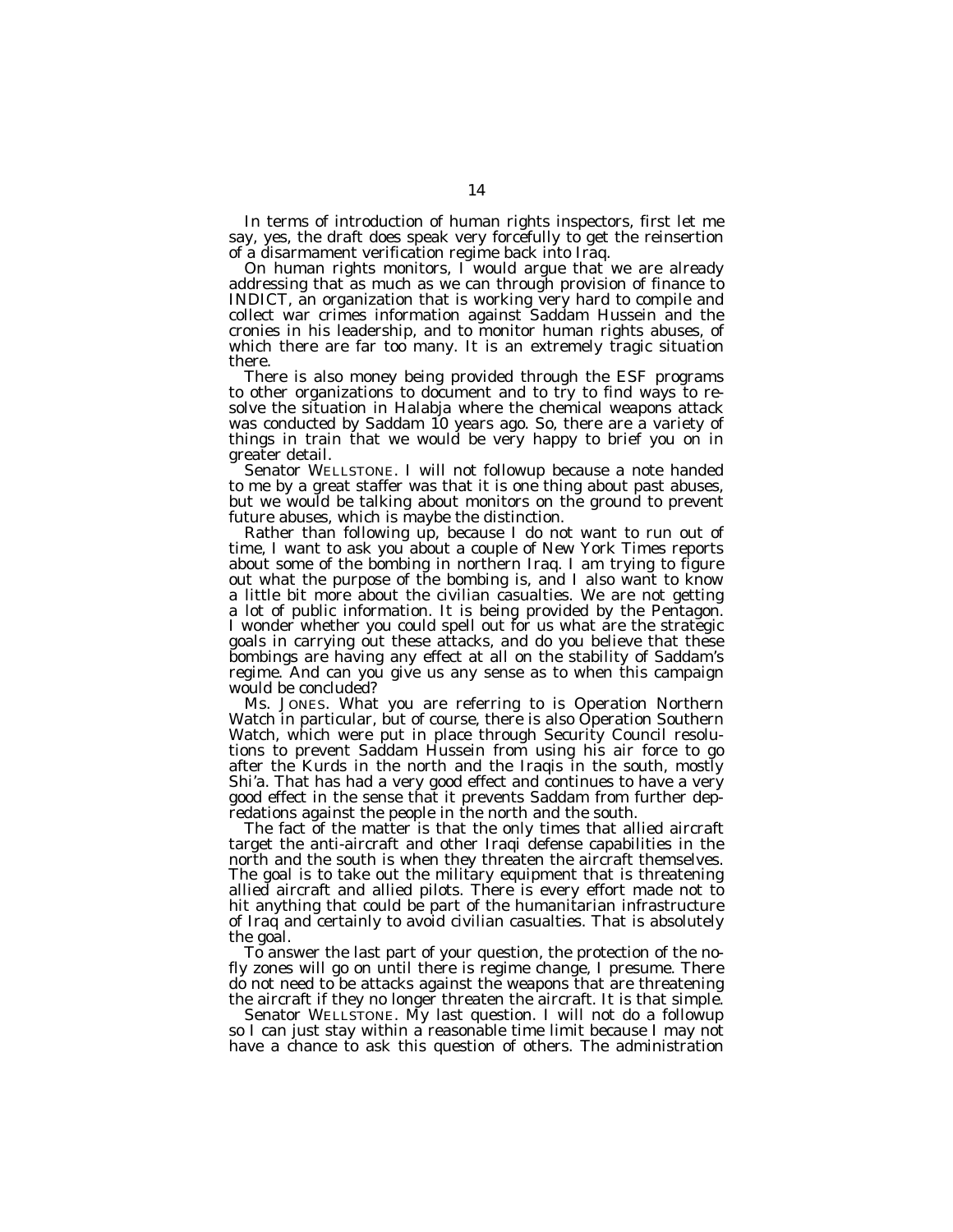has named seven groups that are eligible to receive U.S. assistance under the Iraq Liberation Act. This is just a question from an inquiring Senator so that I can learn more. Do each of these groups follow policies and practices that are consistent with U.S. democratic values and commitments to human rights? And if they were to take power, in your view what would be the prospects for forging a democratic Iraq that respects human rights? Can you give me some sense?

Ms. JONES. Part of the criteria for designating the groups was that they would adhere to those principles. Certainly that is part of the discussion that the leadership of the INC—those groups are mostly represented in the INC and through the independents with whom Frank Ricciardone is working, with whom we are working. They are working on those kinds of principles. The idea that they have already articulated is for a representative government that would respect the human rights of all Iraqis, that would respect the political goals of all Iraqis, and that would be inclusive of all Iraqi groups, all Iraqi citizens, all parts of Iraq.

Senator WELLSTONE. This would be consistent with our past experience with these groups in terms of commitment to democratic values and human rights?

Ms. JONES. Yes, it is.

Senator WELLSTONE. Thank you, Mr. Chairman.

Senator BROWNBACK. Thank you, Senator Wellstone.

Secretary Jones, regarding northern Iraq, how firm is the U.S. commitment to protect northern Iraq? There appears to be a great deal of loosening of it from Saddam's hands, the possibility that the Iraqi National Congress could actually meet there, although you note maybe not the first time but the second time. How strong is the U.S. commitment to protect the north and its freedoms that it has? Would we put forward a no-drive zone so that if Saddam starts moving columns north, we will stop them? Could you articulate U.S. policy on that?

Ms. JONES. The commitment is a very strong one. This is, as I said in my opening remarks, a redline for the United States. As we have articulated it, if there is an attack against the Kurdish areas in the north, we will respond at a time and place of our choosing. We would like to leave that vague in public. It is a redline, as I say, that we are fully committed to. It is one that has been mentioned very frequently in the last week as we have had delegations from Mr. Barzani and Mr. Talabani, the two main Kurdish parties in the north, in Washington over the past week to discuss further reconciliation measures between the two of them in followup to the Washington Agreement and the Ankara process.

One of the things that we are especially committed to in this whole context is the territorial integrity of Iraq, which is why we do not like to differentiate completely between the north and the south in that respect. The redlines are clear for both areas.

Senator BROWNBACK. I might submit to you that vagueness, if I were one of the Iraqi opposition people on the ground, would be hesitating to me if the U.S. policy is vague, a public policy of vagueness on what our response would be and we would respond at our choosing. I would encourage you to be far more clear with what U.S. policy and what U.S. response would be if we seek to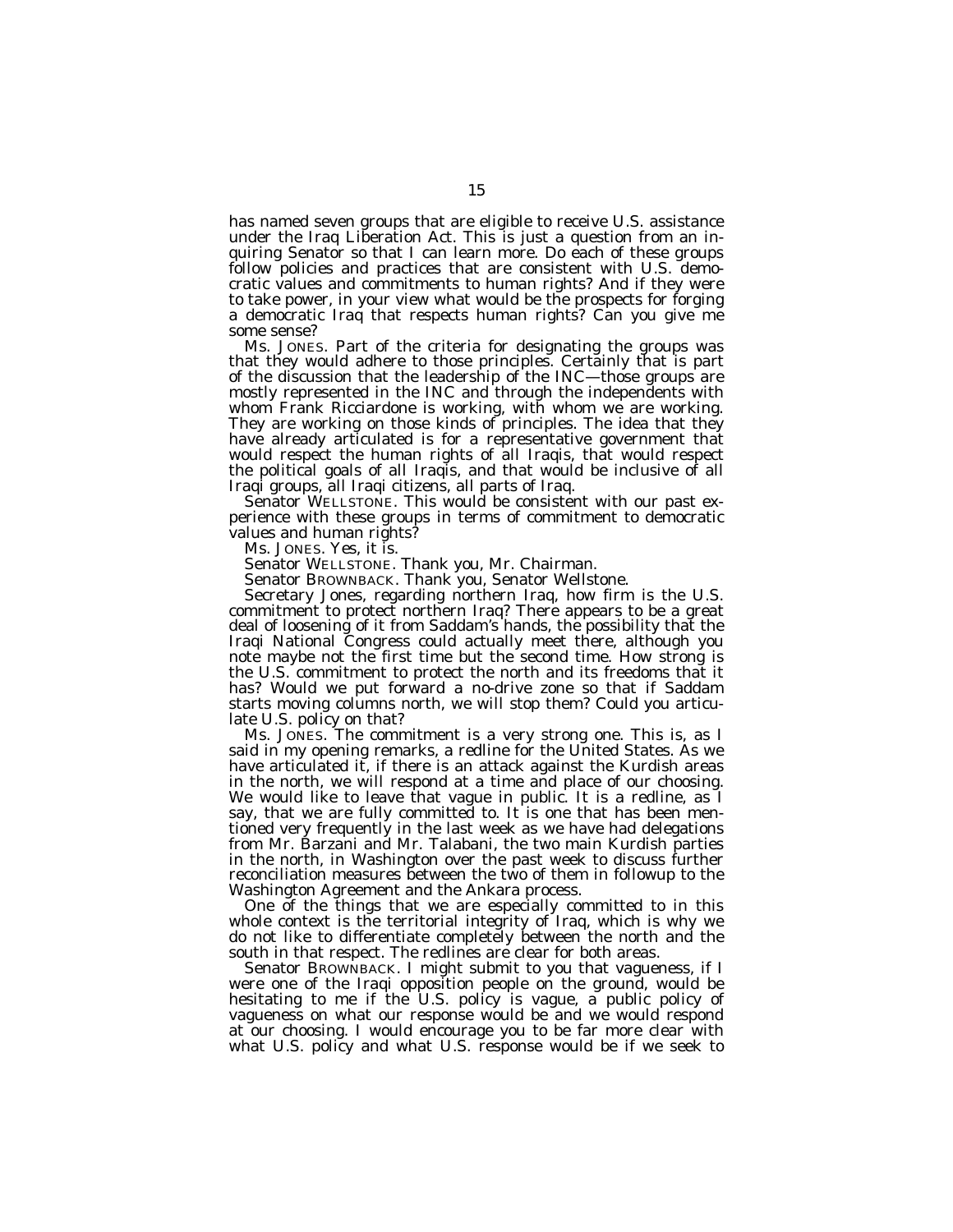stimulate that opposition in the north. We did not articulate much vagueness in Kosovo, and it emboldened people regardless of how one felt about that. I think the vagueness would limit me if I were in the opposition, particularly a public vagueness. Even if privately things are said differently, I would say I want to make sure that that is a commitment that I can count on before I am going to put my life, my family on the line.

Ms. JONES. I would argue that Saddam knows very clearly that we are very committed to our redlines. He sees it every day or almost every day in terms of the redline related to the no-fly zones, and he would see it were he to cross any of the other redlines.

Senator BROWNBACK. Well, good.

Secretary Jones, as always, I am impressed with your abilities from first meeting you in Almaty, Kazakhstan. I was impressed with you there and here.

I just got back from the Sudan about 2 weeks ago, and just north of Yei in southern Sudan they have what they call Iraqi Hill where a number of Iraqi troops were killed in Sudan fighting for the northern government, the Khartoum Government, which is a terrorist government seeking expansion. Now, I did not investigate this, but that was what was noted to us, that this was actually Iraqi Hill. And I found it very interesting at that point.

Thank you very much. Thank you for your skill and your diplomacy, and thank you for being here.

Ms. JONES. Thank you, Mr. Chairman. Thank you, Senator Wellstone.

Senator BROWNBACK. We will call up the next panel for presentation, and included on that panel will be Mr. Ahmad Chalabi, the member of the Executive Presidency of the Iraqi National Congress; Dr. Patrick Clawson, director for research, Washington Institute for Near East Policy; and Ms. Rend Rahim Francke—I probably mispronounced that—executive director of the Iraq Foundation. They will be the next panel.

Thank you all very much for joining us, and Mr. Chalabi, we look forward to your presentation.

## **STATEMENT OF AHMAD CHALABI, MEMBER, EXECUTIVE PRES-IDENCY, IRAQI NATIONAL CONGRESS, LONDON, ENGLAND**

Mr. CHALABI. Thank you, Senator. Thank you, Mr. Chairman. I am very pleased to be here today. It has been 15 months since I last had the honor to testify before your committee. I am proud to come before you again on behalf of the Iraqi National Congress, the voice of the Iraqi people. The Iraqi National Congress represents free Iraq and we are grateful for the help of the free people of the United States. We are particularly grateful for the assistance of the U.S. Senate and Congress. The Iraq Liberation Act, declaring United States support for removing the Iraqi dictatorship, has been a beacon to the Iraqi people, and we look forward to working with you closely on its implementation.

The Iraqi National Congress calls upon the United States and its allies to recognize what is already fact: the United States and its allies are at war with Saddam's regime.

Last summer it was proven that Saddam had ballistic missile warheads loaded with deadly VX nerve gas, an active biological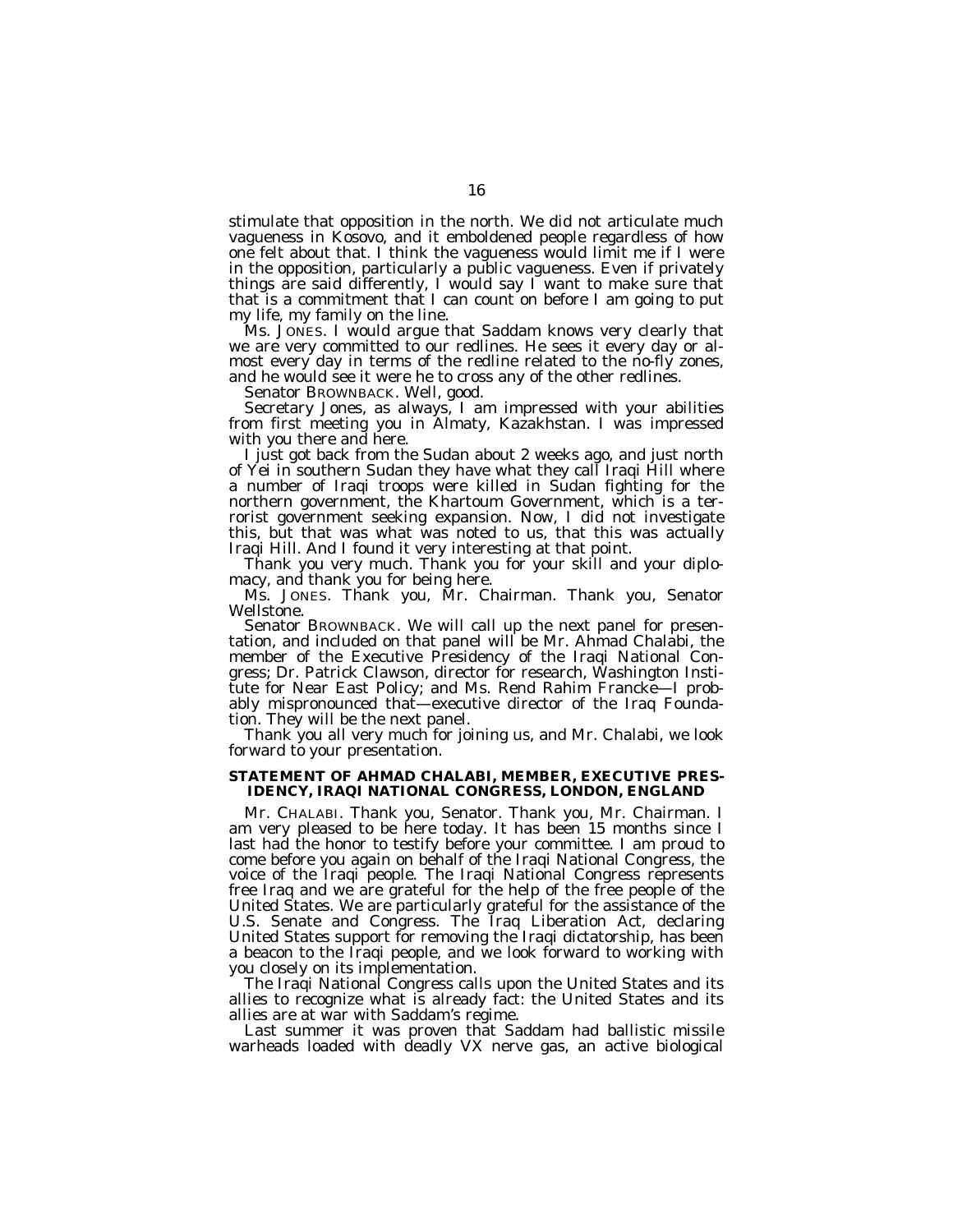weapons program, and the potential for nuclear weapons in less than a year. In August 1998, Saddam ended the last illusion of United Nations inspections as required under United Nations Security Council Resolution 687 (1991). In response, the Congress passed and the President signed Public Law 105–235 declaring that the Government of Iraq is in material and unacceptable breach of its international obligations under the Gulf war cease-fire and empowering the President to take appropriate action in accordance with the Constitution and the relevant laws of the United States to bring Iraq into compliance. In finding that Saddam had broken the cease-fire and directing the President to enforce the terms of the cease-fire, this joint resolution in effect stated that the Gulf war was not over.

Indeed, since Operation Desert Fox over 6 months ago, a virtual state of war has existed between the United States and her allies and Saddam Hussein's regime. The Iraq Liberation Act provides for significant military assistance to the Iraqi National Congress to remove the regime headed by Saddam Hussein from power in Iraq and to promote a democratic government to replace that regime. On the 31st of October, the President signed the Iraq Liberation Act into law. On November 15, President Clinton announced that in response to Saddam's continued defiance of international law, that the United States would make the removal of Saddam's regime the centerpiece of U.S. policy toward Iraq. The Iraqi National Congress strongly welcomed this decision. On December 15, the United States began a military assault on Iraq that continues to this day. Operation Desert Fox and over 80 subsequent allied air attacks, using thousands of precision munitions under broad rules of engagement in the no-fly zones, have severely hurt Saddam's military infrastructure.

Saddam considers this war. On the 5th of this month, Iraqi Foreign Minister Sahaf formally protested to the United Nations on behalf of Saddam that the Iraq Liberation Act was illegal and that relations with the Iraqi National Congress constituted aggression against a sovereign state.

The United States continues to recognize Saddam and Sahaf and the rest of the gang as Iraq's Government. Neither the interests of the American people nor the Iraqi people will be served by the current suggestions in the United Nations Security Council to write one more resolution, to make one more deal with Saddam's gang. We do not need yet another resolution that Saddam will violate. What we need is bold action. We believe that the United States should take the following steps immediately.

Protect the Iraqi people from Saddam's massive repression and ease their suffering through a large-scale program of direct humanitarian assistance that bypasses the regime. Saddam is violating the oil-for-food resolutions. He is twisting them to his advantage, and he will not willingly provide the Iraqi people with food because Saddam uses hunger and disease as weapons against the people of Iraq.

Broaden the rules of engagement for U.S. aircraft enforcing the no-fly zones over much of Iraq to make all Saddam's military forces moving against the civilian Iraqis targets for the aircraft.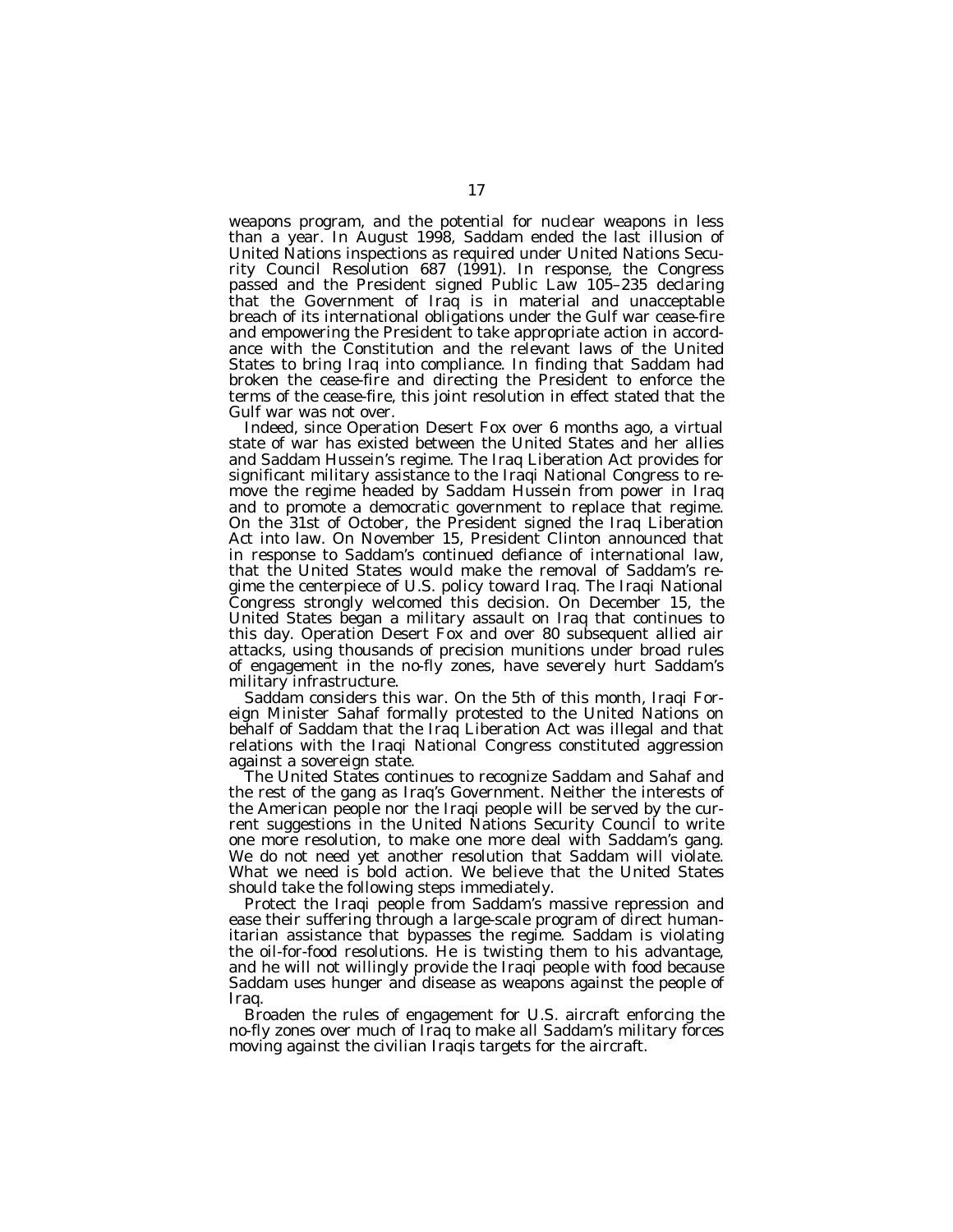Help the Iraqi National Congress to develop an alternative to the regime and assist us, including all the brave Iraqis fighting Saddam inside the country.

The Iraqi people need protection from Saddam's depredations. That is why human rights monitors deployed all over the country under the auspices of the United Nations are very important. It is not sufficient for the campaign of INDICT to be supported for the cessation of human rights violations against the Iraqi people. Human rights monitors must be deployed.

Saddam's behavior, since the passage of the Iraq Liberation Act, has been dictated by his preparations to deal with the consequences of the act. He has increased repression in all parts of the country because of his perception of the threat that he faces and his quest to avert danger. He has divided the country into four parts and appointed close members of his inner circle as military Governors with unlimited powers. He has massed troops against Iraqi Kurdistan in order to threaten the people of the north. Part of the reason for his massing of troops was the fact that the Kurdish parties, the Kurdistan Democratic Party and the Patriotic Union of Kurdistan, have participated in meetings of the INC Executive Council and have participated in the visit to Washington. They must not be penalized for taking the side against Saddam and being on the side of the United States.

He has massed troops in the south also. He has assigned his son Qusay to lead a campaign of mass arrests and repression in the south while his secret service continues to attack Shi'a religious leaders. This culminated in the recent murder of the highly respected Grand Ayatollah Mohammed Al-Sadr inside Iraq where he was living and working inside Iraq. Hundreds of thousands of people were coming to Friday prayers, led by him, and Saddam considered that to be an unacceptable threat in the face of the existence of the Iraq Liberation Act.

The spontaneous demonstrations that broke out all over Iraq after Ayatollah Sadr's murder were squashed with Saddam's customary brutality with hundreds of deaths in Baghdad and other cities in Iraq. In addition, over 1,000 political prisoners have been executed in the so-called prison cleansing campaign. Iraqis are dying now. It is not useful to say that any further aggressive moves against Saddam would get Iraqis killed because Saddam is killing Iraqis now.

The rules of engagement for allied pilots over Iraq have been significantly broadened in the past year from simply intercepting aircraft in violation of the no-fly zones to targeting air defense and command and control facilities once Saddam threatens allied aircraft. We ask that the rules of engagement be further broadened to include units of Saddam's military that are being deployed against the Iraqi people. The current no-fly zone does not protect the Iraqi people from Saddam's armor and artillery, chemical weapons, and missile forces. This will enhance the protection of the Iraqi people while further diminishing Saddam's apparatus of control.

U.S. officials have said that attacking Iraqi Kurdistan would lead to military action. We ask for this undertaking to be spelled out clearly. Saddam should know in no uncertain terms that he would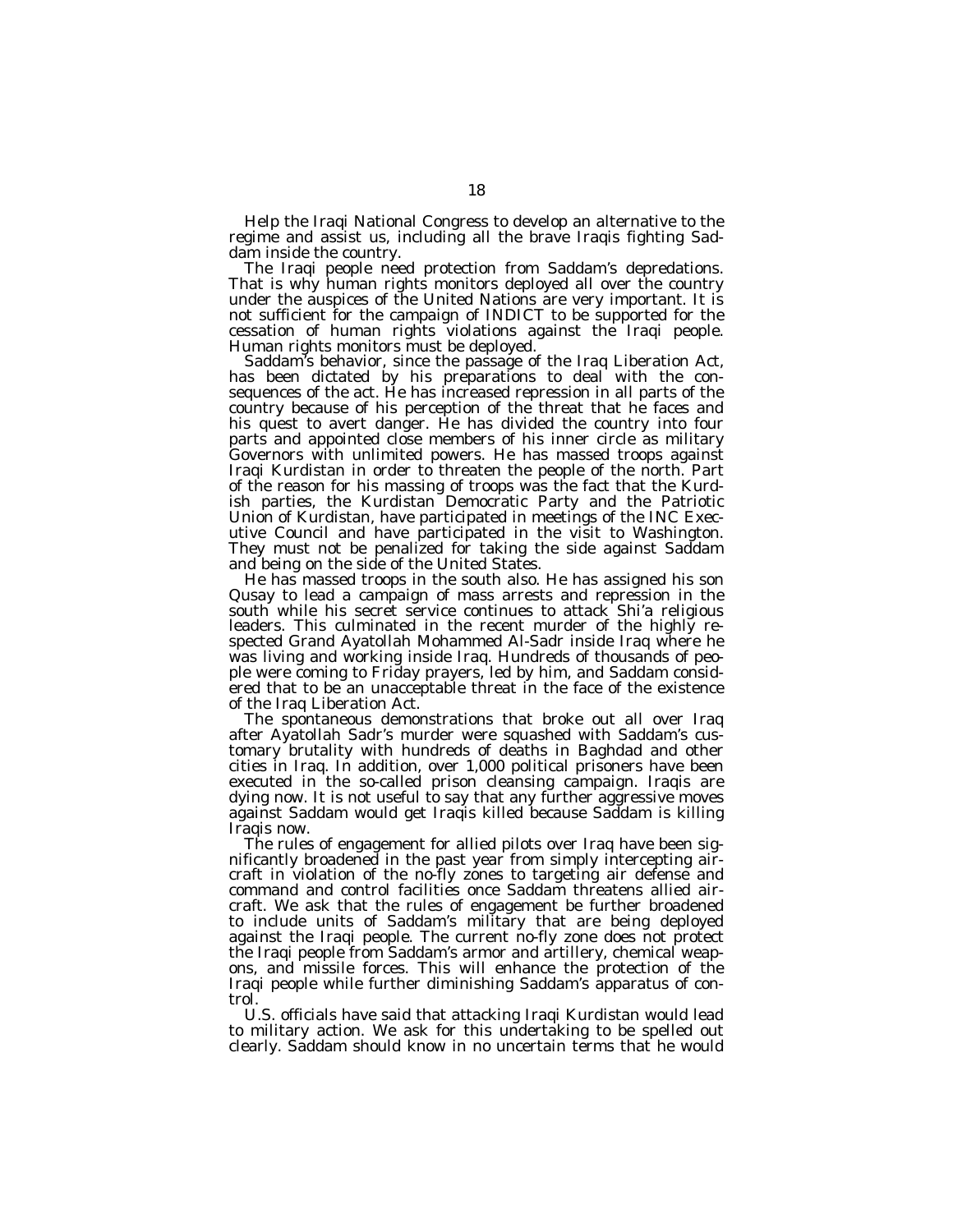be prevented from crossing the line into all liberated areas of Iraq in the north. Specifically, a statement would be made to warn against moving into all areas, including areas below the 36th parallel which are not part of the no-fly zones.

Many brave Iraqis associated with the INC are resisting the dictatorship on the ground inside Iraq, particularly in the south. They are in contact with the Iraqi National Congress and they need support. They are looking to get equipment and training through the INC under the Iraq Liberation Act. Indeed, they need all kinds of support to resist the predatory dictatorship.

With the assistance of the U.S. Government, the Iraqi National Congress has held four meetings of its Executive Council beginning with the meeting in Windsor, England on April 7–8, which was attended by representatives of the Clinton administration and Congress. My colleagues and I were also very pleased to welcome your colleague, Senator Kerrey of Nebraska, who attended the meeting.

At the Windsor meeting, the Executive Council elected a sevenmember interim presidency to lead the INC until the expanded Iraqi National Assembly meeting in July elects a new leadership for the future. The Windsor meeting also reaffirmed the unity of the Iraqi opposition and all the members of the INC reaffirmed their commitments to the principles of democracy, pluralism, federalism, and respect for human rights.

The Windsor meeting was followed up by a visit of an INC delegation to the United Nations. We have also been vigorous in reaching out to all Iraqis of all groups opposed to Saddam throughout the world. Also, an expanded delegation of the Iraqi opposition made a successful visit to Washington in May.

With the assistance of the U.S. Government, we have reactivated our campaign to focus attention on the crimes of Saddam and to maintain his international isolation. Frank Ricciardone, the State Department's Special Coordinator for Transition in Iraq, continues to work tirelessly to help us in our quest to push forward the agenda of the united Iraqi opposition, and my colleagues and I commend his efforts. He already has had notable successes, to his credit, among the Iraqi opposition. Also, he has visited several countries in the region to explain U.S. policy.

Unfortunately, the position of some regional States toward Saddam's regime remains ambiguous. We say to our neighbors in the region that we stand for the unity of Iraq while Saddam has effectively divided the country. We urge them to recognize that the suppressed talents and good will of the Iraqi people must be released from the tyranny of Saddam to ensure the peace and prosperity of the region. Most of our Arab neighbors enjoy very special relationships with the United States. They must not begrudge us such relations. We look to the U.S. to help the Iraqi people rid themselves from the scourge of Saddam and establish democracy in Iraq. Our neighbors have nothing to fear from a democratic Iraq.

We have called for a plenary session of the Iraqi National Assembly in July. This body is the ultimate authority of the INC. The July meeting will expand the INC and elect leadership for the future. In the absence of firm security guarantees from the United States and its allies, we unfortunately are not able to hold this meeting in our first choice venue on Iraqi soil as we did in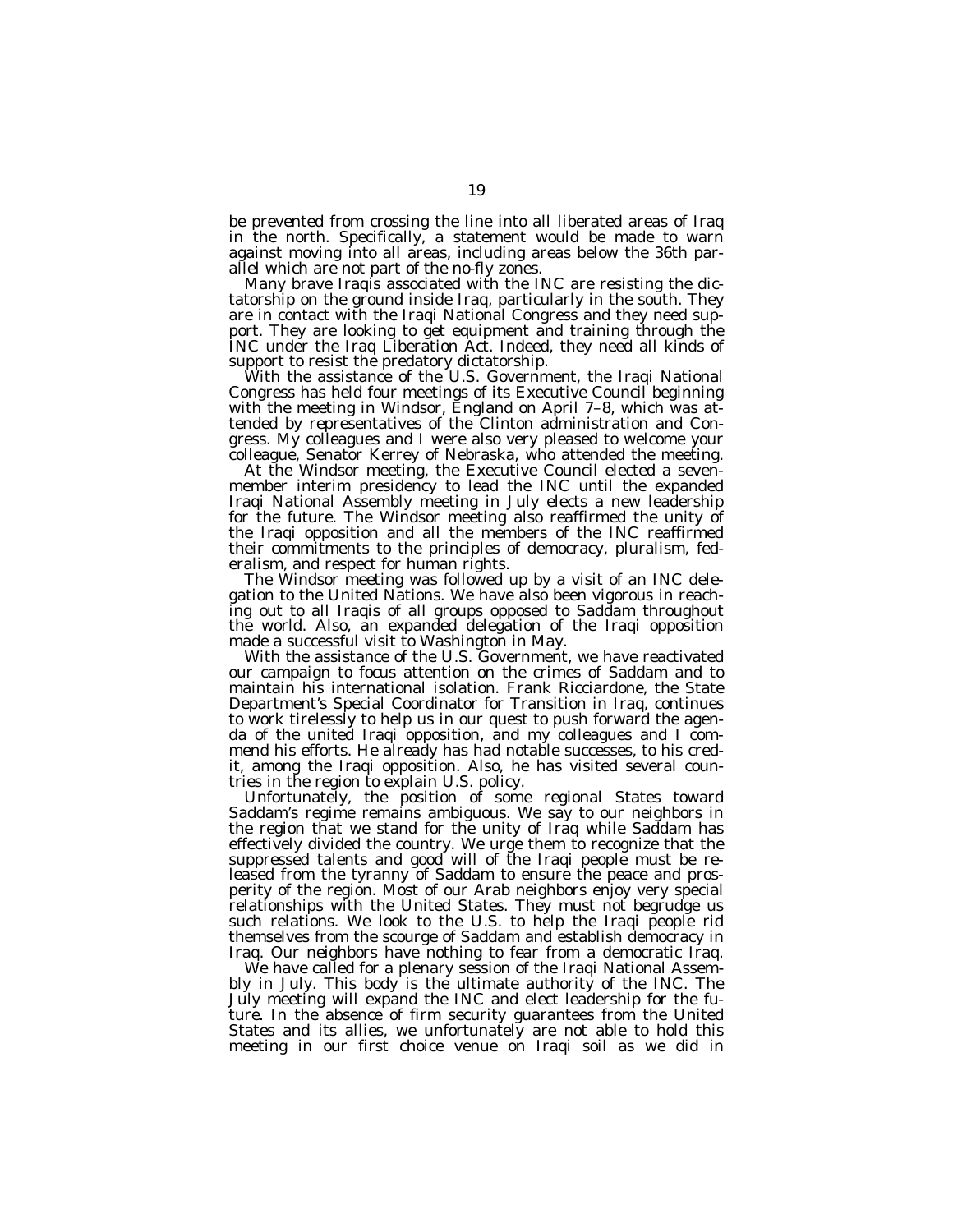Salahuddin in 1992. Logistics were much more complicated then. The INC Executive Council has made the request to the Secretary of State to hold the INC National Assembly meeting in Washington. Similar requests have been made to a number of Arab and European governments.

Kurdish reconciliation has been a fundamental step in the efforts to energize and unite the opposition. We commend the U.S. Government's role in brokering the Washington Agreement between the KDP and the PUK. We hope that the Washington Agreement will be implemented fully, and we commend Ambassador Beth Jones' leadership role in the current negotiations between the Kurdish parties.

Mr. Chairman, as I said earlier, it is time for bold action. It is time to call Saddam to account for his war crimes, crimes against humanity, and genocide. We need the United States' support and other friends of the Iraqi people to act in the United Nations to convene a commission of inquiry into the crimes of Saddam's regime. Secretary of State Christopher told an INC delegation in April 1993 that the United States would support the creation of such a commission, and the Iraq Liberation Act addresses at length the indictment of Saddam Hussein and other war criminals in his regime. Perhaps the next session of the United Nations General Assembly in the autumn will be the appropriate place to pursue this. U.S. leadership on this issue is essential.

We are pleased to note the United States' support of INDICT, the leading organization campaigning on this issue. The U.S. Congress appropriated funds for INDICT. To date, INDICT has not received funds, but we are told by the State Department that INDICT will be receiving funds before the end of the month.

INDICT also is not encouraged to look into evidence of war crimes for fear of jeopardizing the future of this evidence in the forthcoming tribunals.

We are encouraged by the statements of National Security Adviser Berger to our delegation in which he said that the United States is determined to help the Iraqi people remove Saddam and is working diligently to achieve this noble aim. We have had initial contacts with U.S. military officials to discuss the commencement of drawdown assistance to the INC under the Iraq Liberation Act. We look forward to the time when this materiel and training can be used by the forces opposing Saddam on the ground in Iraq. We recognize that there is an urgent need for training and we are ready to commence training immediately.

The Iraqi National Congress recognizes that the problems of post-Saddam Iraq will be immense and complicated. But Iraq is a rich country both in oil, water, and talent and can stand on its own feet after the fall of the dictatorship. A significant part of the credibility of the INC lies in our ability to persuade the international community that we have plausible plans for dealing with problems of Iraq in the political, constitutional, economic, administrative, and security fields. We are working with Iraqi and international experts to develop and refine our plans in all these areas. We appreciate the assistance and encouragement that the United States has given us in these areas. However, development of the post-Saddam agenda is no substitute to an active program to replace the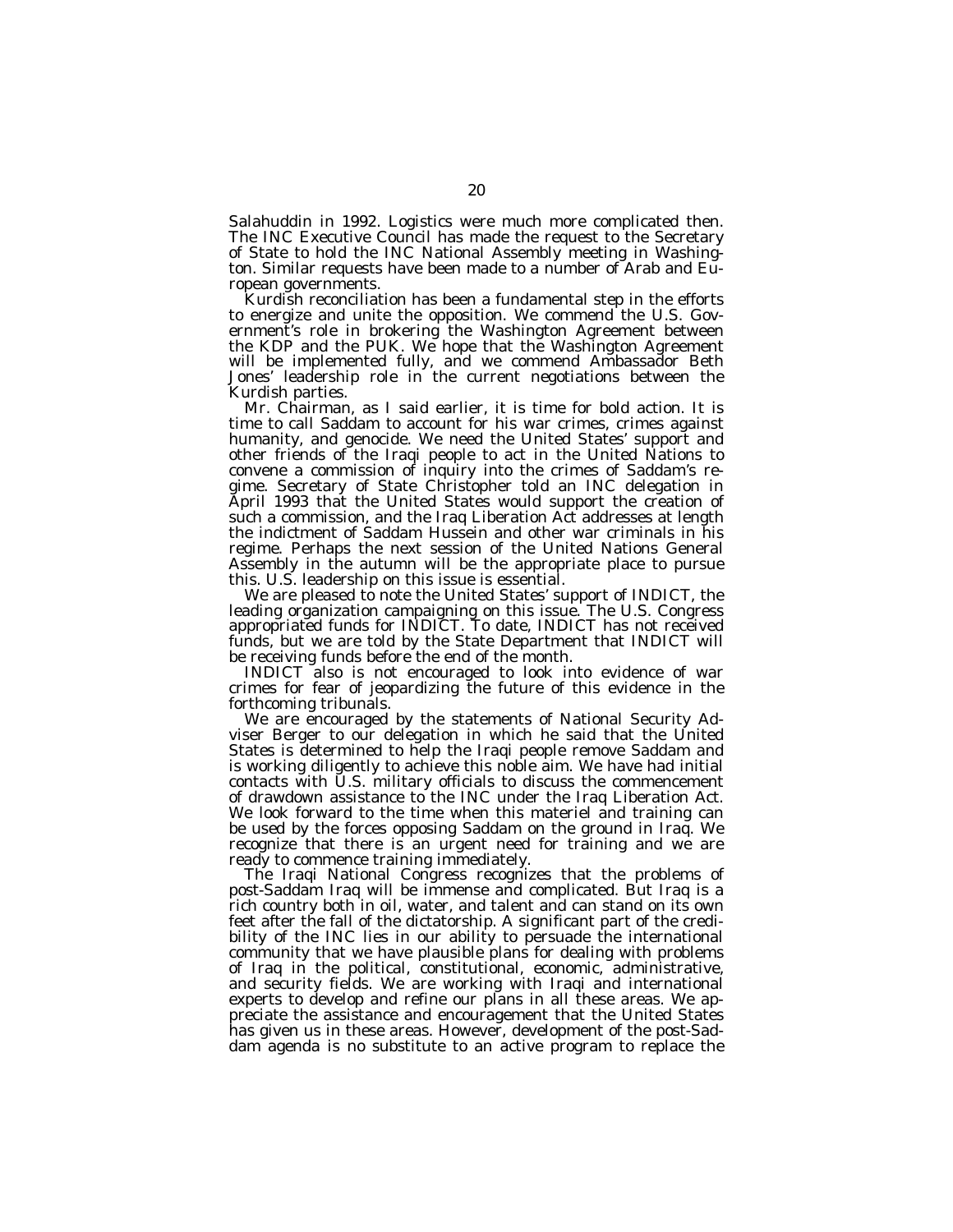tyranny in Iraq. The Iraqi people are calling upon us to be in the forefront of the effort to liberate our country.

Mr. Chairman, I appreciate this opportunity to testify before you again. I assure the U.S. Congress and the U.S. people of our gratitude for your support in our struggle to end the suffering of our people and to live in peace and freedom. Thank you.

[The prepared statement of Mr. Chalabi follows:]

#### PREPARED STATEMENT OF AHMAD CHALABI

Thank you Mr. Chairman. I am very pleased to be here today.

It has been fifteen months since I last had the honor to testify before the Foreign Relations Committee. I am proud to come before you again on behalf of the Iraqi National Congress, the voice of the Iraqi people. The Iraqi National Congress represents free Iraq and we are grateful for the help of the free people of the United States. We are particularly grateful for the assistance of the United States Senate and Congress. The Iraq Liberation Act, declaring United States' support for removing the Iraqi dictatorship, has been a beacon to the Iraqi people and we look forward to working with you closely on its implementation.

The Iraqi National Congress calls upon the United States and its allies to recognize what is already fact: the United States and its allies are at war with Saddam's regime.

Last summer it was proven that Saddam had ballistic missile warheads loaded with deadly VX nerve gas, an active biological weapons program, and the potential for nuclear weapons in less than a year. In August 1998, Saddam ended the last illusion of United Nations inspections as required under United Nations Security Council Resolution 687 (1991). In response, the Congress passed, and the President signed, Public Law 105–235 declaring that ''the Government of Iraq is in material and unacceptable breach of its international obligations'' under the Gulf War ceasefire and empowering the President to ''take appropriate action, in accordance with the Constitution and the relevant laws of the United States, to bring Iraq into compliance.'' In finding that Saddam had broken the cease-fire and directing the President to enforce the terms of the cease-fire this Joint Resolution in effect stated that the Gulf war was not over.

Indeed, since Operation Desert Fox, over six months ago, a virtual state of war has existed between the United States and her allies, and Saddam's regime. The Iraq Liberation Act provides for significant military assistance to the Iraqi National Congress to ''remove the regime headed by Saddam Hussein from power in Iraq and to promote a democratic government to replace that regime.'' On the 31st of October the President signed the Iraq Liberation Act into law. On November 15th, President Clinton announced that in response to Saddam's continued defiance of international law that the United States would make the removal of Saddam's regime the centerpiece of U.S. policy towards Iraq. The Iraqi National Congress strongly welcomed this decision. On December 15th, the United States began a military assault on Iraq that continues to this day. Operation Desert Fox and the over 80 subsequent allied air-attacks using thousand of precision munitions under broad rules of engagement in the no-fly zones have severely hurt Saddam's military infrastructure.

Saddam considers this war. On the fifth of this month, Iraqi Foreign Minister Sahaf formally protested to the United Nations on behalf of Saddam, that the Iraq Liberation Act was illegal and that relations with the Iraqi National Congress constituted ''aggression against a sovereign state.''

The United States continues to recognize Saddam and Sahaf and the rest of the gang as Iraq's government. Neither the interests of neither the American nor the Iraqi people will be served by the current suggestions in the United Nations Security Council to write one more resolution, to make one more deal with Saddam's gang. We do not need yet another resolution that Saddam will violate. What we need is bold action. We believe that the United States should take the following steps immediately:

- —Protect the Iraqi people from Saddam's massive repression and ease their suffering through a large-scale program of direct humanitarian assistance that bypasses the regime.
- —Broaden the rules of engagement for U.S. aircraft enforcing the no-fly zones over much of Iraq to make all of Saddam's military forces targets.
- —Help the Iraqi National Congress to develop an alternative to the regime and assist us, including all the brave Iraqis fighting Saddam inside the country.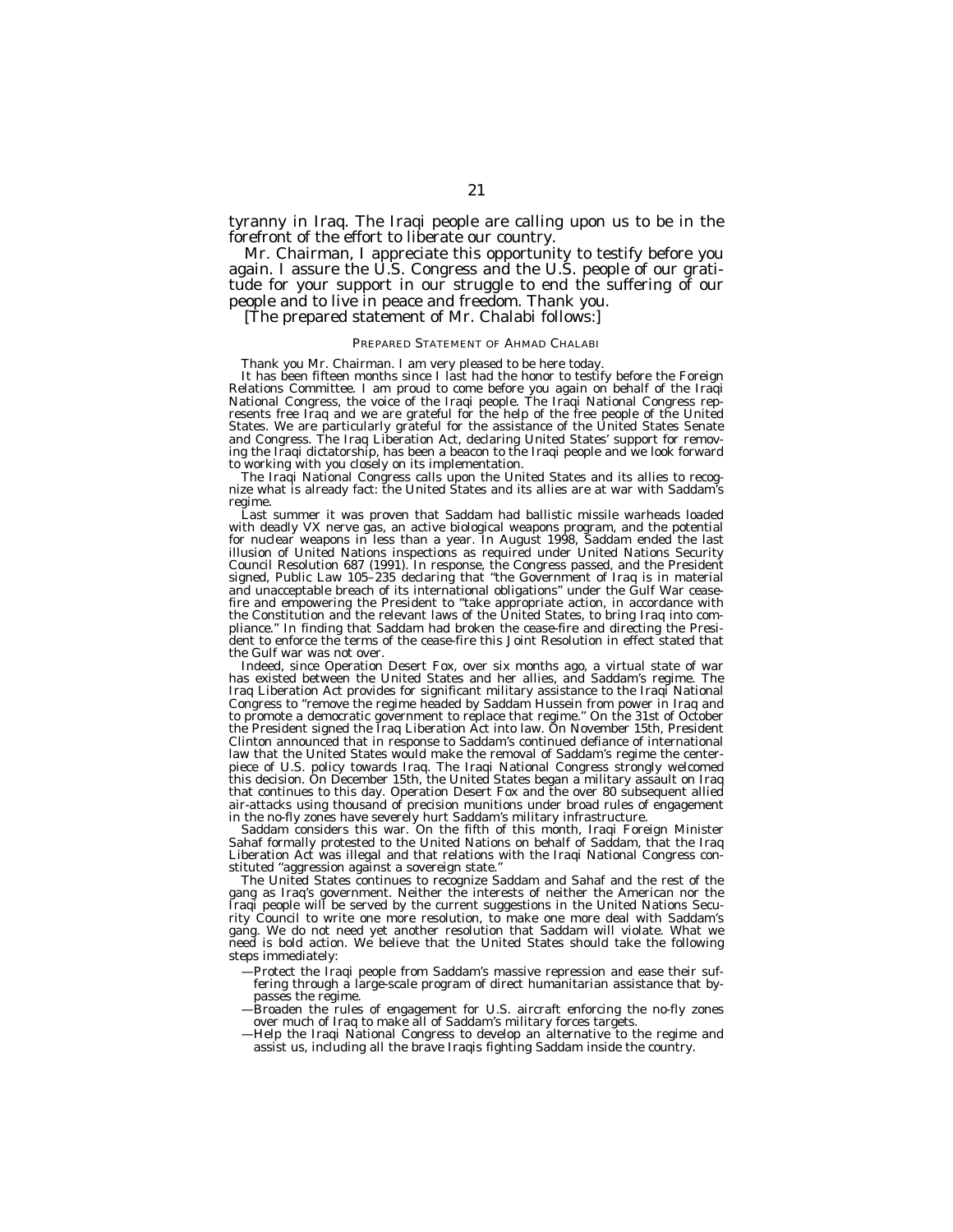The Iraqi people need protection from Saddam's depredations. Saddam's behavior since the passage of the Iraq Liberation Act has been dictated by his preparations to deal with the consequences of the Act. He has increased repression in all parts of the country because of his perception of the threat he faces and his quest to avert danger. He has divided the country into four parts and appointed close members of his inner circle as military governors with unlimited powers. He has massed troops against Iraqi Kurdistan in order to threaten the people of the north. He has assigned his son Qusay to lead a campaign of mass arrests and repression in the south while his secret services continue to attack Shia religious leaders. This culminated in the recent murder of the highly respected Grand Ayatollah Mohammed Al-Sadr. The spontaneous demonstrations that broke out all over Iraq after Ayatollah Sadr's murder were squashed with Saddam's customary brutality with hundreds of deaths

in Baghdad and other cities of Iraq. In addition, over a thousand political prisoners<br>have been executed in the so-called "Prison Cleansing Campaign."<br>The rules of engagement for allied pilots over Iraq have been significa ened in the past year from simply intercepting aircraft in violation of the no-fly zones to targeting air defense and command and control facilities. We ask that the rules of engagement be further broadened to include units of Saddam's military that are being deployed against the Iraqi people. This will enhance protection of the Iraqi<br>people while further diminishing Saddam's apparatus of control. U.S. officials have<br>said that attacking Iraqi Kurdistan would lead to m undertaking to be spelled out clearly. Saddam should know in no uncertain terms

that he would be prevented from crossing the line into all liberated areas of Iraq<br>in the north. Specifically, a statement would be made to warn against moving into<br>areas below the 36th parallel which are not part of the n of support to resist the predatory dictatorship.<br>
With the assistance of the U.S. Government, the Iraqi National Congress has held

land on April 7–8 which was attended by representatives of the Clinton Administration and the Congress. My colleagues and I were also very pleased to welcome your colleague Senator Kerrey of Nebraska. At the Windsor meetin meeting also reaffirmed the unity of the Iraqi opposition and all the members of the<br>INC reaffirmed their commitments to the principles of democracy, pluralism, fed-<br>eralism and respect for human rights. The Windsor meetin out to Iraqis of all groups opposed Saddam throughout the world. Also, an expanded delegation of the Iraqi opposition made a successful visit to Washington in May.

With the assistance of the U.S. Government we have reactivated our campaign to focus attention on the crimes of Saddam and to maintain his international isolation. Frank Ricciardone, the State Department's Special Coordinator for Transition in Iraq, continues to work tirelessly to help us in our quest to push forward the agenda of the united Iraqi opposition and my colleagues and I commend his efforts. He already has notable successes to his credit among the Iraqi opposition. Also, he has visited several countries in the region to explain U.S. policy.

Unfortunately the position of some of the regional states towards Saddam's regime remains ambiguous. We say to our neighbors in the region that we stand for the unity of Iraq while Saddam has divided the country. We urge them to recognize that the suppressed talents and good will of the Iraqi people must be released from the tyranny of Saddam to ensure the peace and prosperity of the region. Most of our Arab neighbors enjoy very special relations with the United States, they must not begrudge us such relations. We look to the U.S. to help the Iraqi people rid themselves from the scourge of Saddam and establish democracy in Iraq. Our neighbors have nothing to fear from a democratic Iraq.

We have called for a plenary session of the Iraqi National Assembly in July. This body is the ultimate authority of the INC. The July meeting will expand the INC and elect leadership for the future. In the absence of firm security guarantees from the United States and its allies, we, unfortunately, are not able to hold this meeting on Iraqi soil as we did in Salahuddin in 1992. The INC Executive Council has made a request to the Secretary of State to hold the meeting in Washington. Similar requests have been made to a number of Arab and European governments.

Kurdish reconciliation has been a fundamental step in the efforts to energize and unite the opposition. We commend the U.S. Government's role in brokering the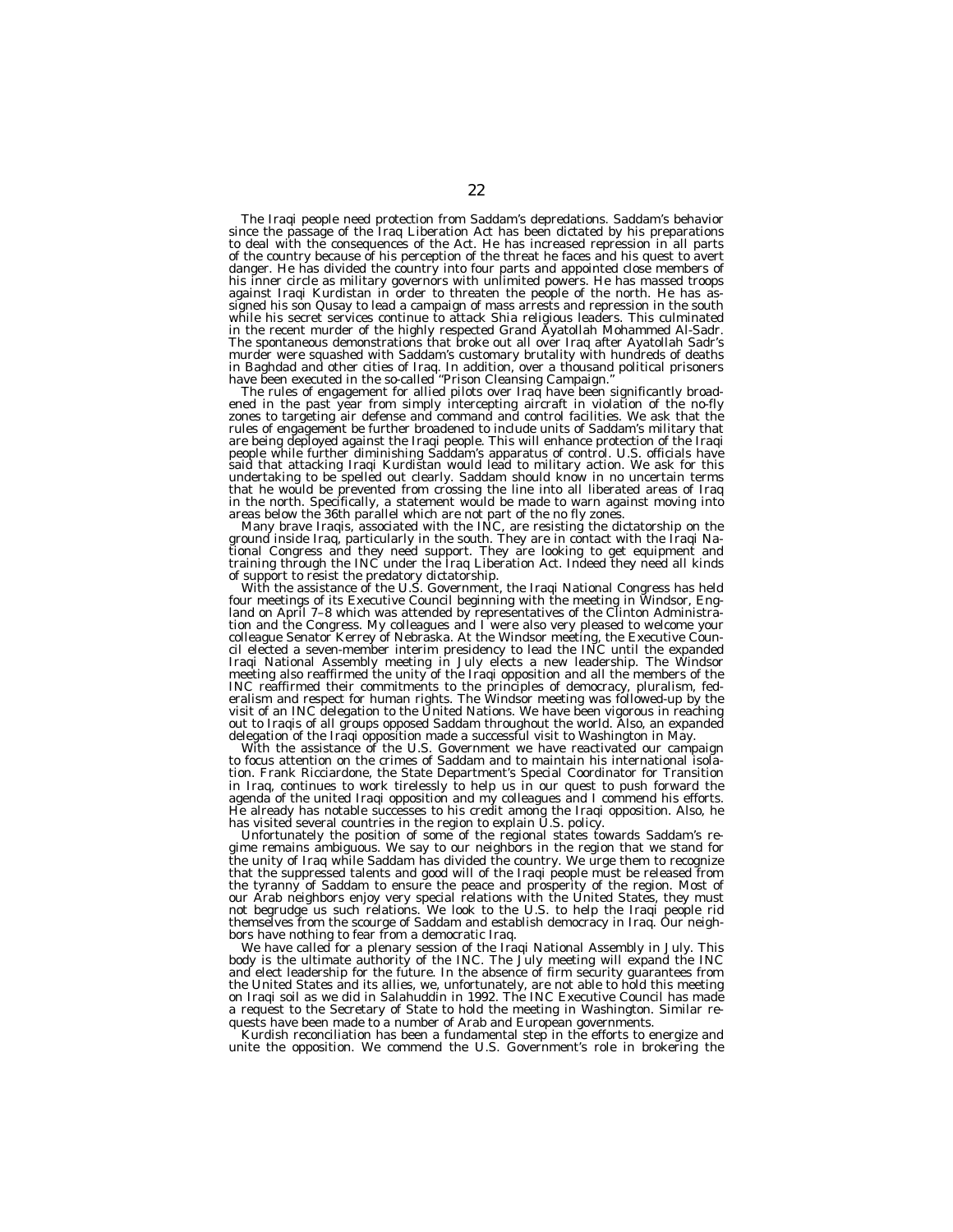Washington Agreement between the KDP and the PUK. We hope that the Washington Agreement will be implemented fully and we commend Ambassador Beth Jones' leadership role in the current negotiations between the Kurdish parties.

Mr. Chairman, as I said earlier it is time for bold action. It is time to call Saddam to account for his war crimes, crimes against humanity and genocide. We need the support of the United States and other friends of the Iraqi people to act in the United Nations to convene a commission of inquiry into the crimes of Saddam's regime. Secretary of State Christopher told an INC delegation in April 1993 that the United States supports the creation of such a commission and the Iraq Liberation Act addresses at length the indictment of Saddam Hussein and other war criminals in his regime. Perhaps the next session of the UN General Assembly in the autumn will be the appropriate place to pursue this. U.S. leadership on this issue is essential. We are pleased to note the U.S. support of INDICT, the leading organization campaigning on this issue.

We are encouraged by the statements of National Security Advisor Berger to our delegation in which he said that the United Sates is determined to help the Iraqi people remove Saddam and is working diligently to achieve this noble aim. We have had initial contacts with U.S. military officials to discuss the commencement of drawdown assistance to the INC under the Iraq Liberation Act. We look forward to the time when this materiel and training can be used by the forces opposing Saddam on the ground in Iraq. We recognize that there is an urgent need for training and we are ready to commence training immediately.

The Iraqi National Congress recognizes that the problems of post-Saddam Iraq will be immense and complicated. But Iraq is a rich country both in oil, water and talent and can stand on its own feet after the fall of the dictatorship. A significant part of the credibility of the INC lies in our ability to persuade the international community that we have plausible plans for dealing with the problems of Iraq in the political, constitutional, economic, administrative and security fields. We are working with Iraqi and international experts to develop and refine our plans in all those fields. We appreciate the assistance and encouragement that the U.S. has given us in these areas. However, development of the post-Saddam agenda is no substitute to an active program to replace the tyranny in Iraq. The Iraqi people are calling upon us to be in the forefront of the effort to liberate our country.

Mr. Chairman, I appreciate this opportunity to testify before the Foreign Relations Committee again. I assure the U.S. Congress and the U.S. people of our gratitude for your support in our struggle to end the suffering of our people and to live in peace and freedom.

Senator BROWNBACK. Thank you, Mr. Chalabi, and thank you for your courage and your commitment and your hard work. You lay forward an aggressive agenda, and it is a very encouraging one to hear you articulate that agenda. I look forward to discussing some of that with you a bit further.

Dr. Clawson, thank you for joining our committee and the floor is yours.

# **STATEMENT OF DR. PATRICK CLAWSON, DIRECTOR FOR RE-SEARCH, THE WASHINGTON INSTITUTE FOR NEAR EAST POLICY, WASHINGTON, DC**

Dr. CLAWSON. Thank you. It is an honor to be here with you today. I have submitted a statement for the record and, if you will permit me, I would like just to summarize that briefly.

Senator BROWNBACK. That will be just fine, and we will put your entire statement in the record. You are free to summarize as you see fit.

Dr. CLAWSON. Thank you very much.

After Congress passed the Iraq Liberation Act in 1998, the Clinton administration decided that regime change was a necessary goal rather than just a desirable aim. By publicly identifying regime change as a policy objective, the United States has put its prestige on the line. From now on, the world will use a simple test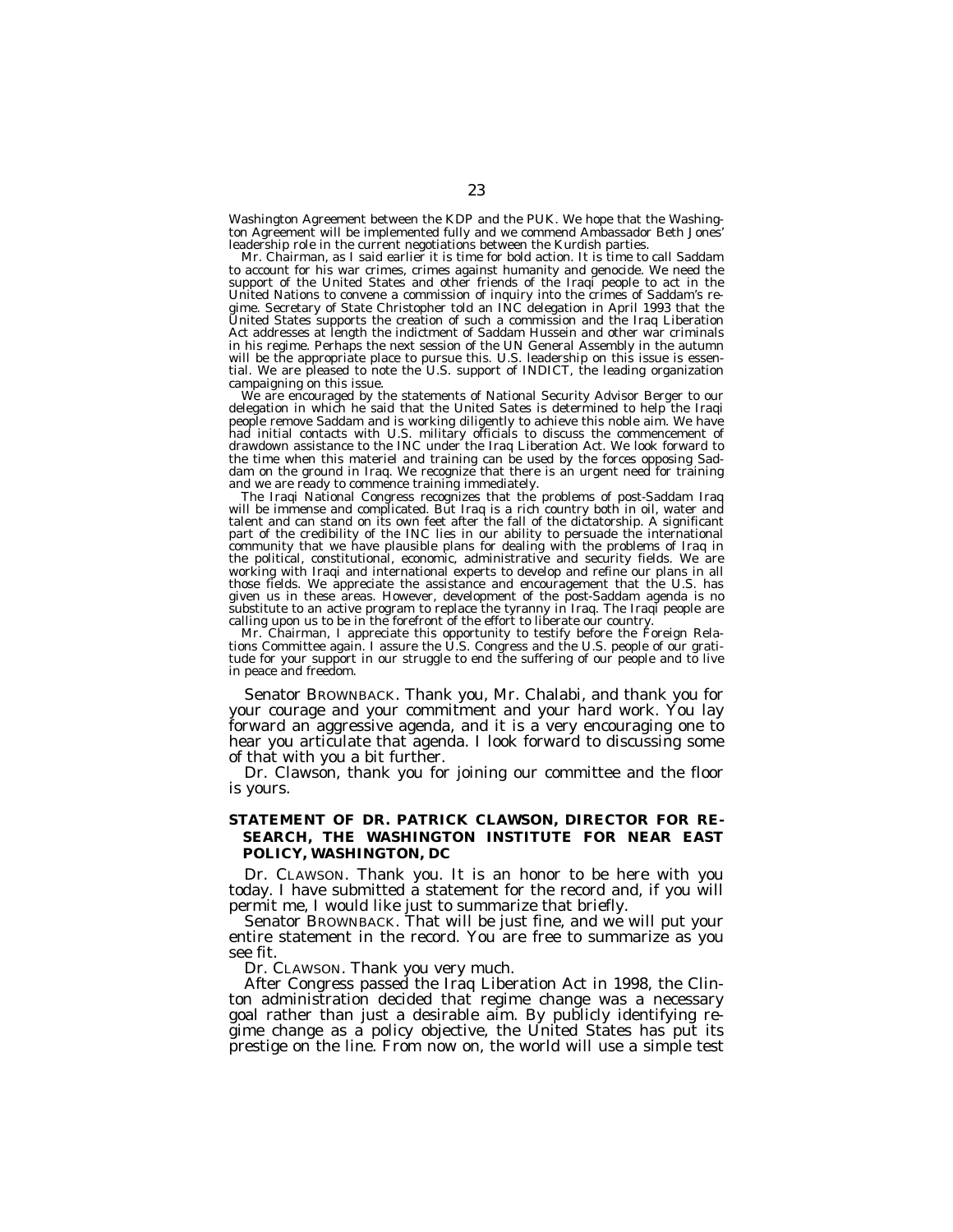to judge the success or failure of U.S. policy toward Iraq, namely, is Saddam still in power?

Therefore, the policy of promoting regime change is not one that should be done halfway. Success in this policy will depend upon the vigor with which the policy is pursued. Regime change is a realistic goal if, and only if, Washington puts itself behind this effort, but it is not realistic if Washington sits back to await others making it happen. The U.S. Government should, therefore, devote vigorous effort to regime change rather than presenting regime change as a long-term aim with the implication that in the short term little will be done to promote it.

It is in this context that we should consider the role for the Iraqi opposition.

Replacing Saddam requires harnessing the potential inherent in all the policy levers that the United States holds. That means that we must coordinate military action, covert operation, reducing Saddam's unsupervised oil income, as well as support for the opposition. No one of these policies by itself is sufficient to achieve the objective of regime change. But taken together, the synergy among them creates the best conditions for the overthrow of Saddam Hussein, as well as reinforcing the containment of Iraq.

U.S. military action can facilitate regime change, especially when it targets the regime's internal security apparatus, because that apparatus is the main obstacle to overthrowing Saddam.

Covert action can diminish Saddam's image in the eyes of his supporters, exacerbate strained relations between Saddam's inner circle and the military, and it can stir up popular discontent against the regime.

Reducing Iraq's unsupervised oil income, which amounts to several hundred million dollars a year, cuts into Saddam's ability to buy loyalty.

But it is support for the opposition which is the clearest expression of America's commitment to regime change. Such support, especially when it is given publicly and endorsed by top officials, fosters the impression that the tide is running against Saddam Hussein. Only when Washington demonstrates its high level support for the opposition can it effectively lobby regional governments to do the same. The more the United States supports the opposition, the more regional governments will be confident that Saddam will, in fact, go, and therefore they can assist the opposition without facing eventual Iraqi retaliation.

Some who would strictly limit U.S. support for the opposition belittle its chances of accomplishing much. To be sure, the opposition is unlikely to defeat Saddam's forces in the field. But that is largely irrelevant. The issue is what must be done to crack the aura of invincibility around Saddam and his repressive apparatus. If Saddam's security organizations are spending their time worrying about the opposition, they will have fewer resources to repress outbreaks of the seething popular discontent, and that will make more likely opposition success either through a coup or through uprisings.

If I may, let me address some specific measures which might be taken to increase support for the opposition.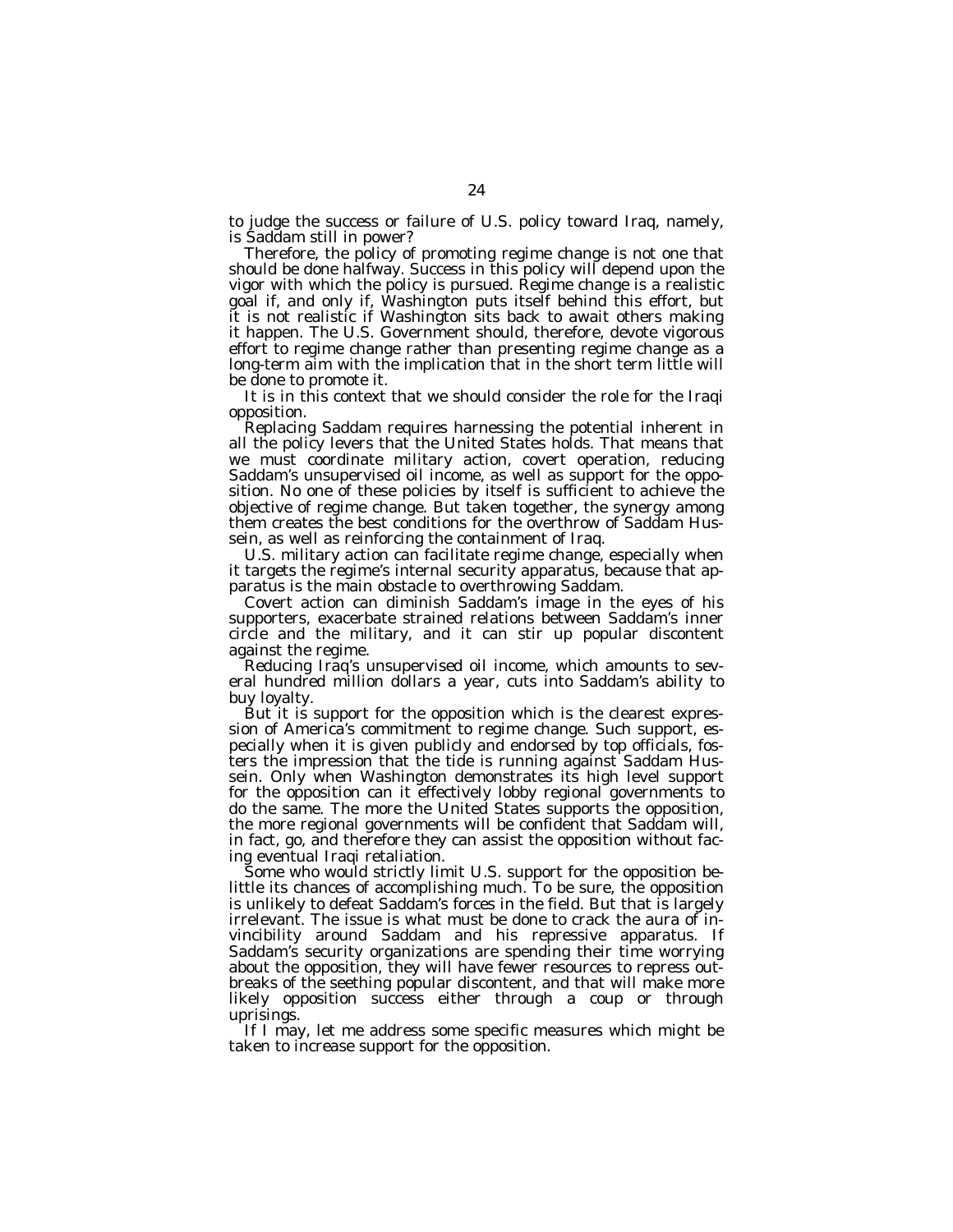First, over the last 6 months, the United States has stepped up its support for the opposition, but the support remains low key and a secondary aspect of our Iraq policy. A good indicator of where the opposition fits into overall U.S. Iraq policy is to see how the opposition leaders were treated during their recent visit to Washington, in comparison to their reception 6 years ago in April 1993. Six years ago, the opposition leaders saw the Vice President in the White House. This time, when the opposition had been broadened to include monarchists and prominent Iraqi Sunnis like former Foreign Minister Adnan Pacachi, the opposition leaders saw the Secretary of State, even though the administration had for months been telling the opposition that the more broadly they united, the higher the U.S. officials who would see them. This distinction between seeing the Secretary of State and seeing the Vice President matters to Saddam, to Middle Eastern countries, and to the Arab public. It will be interesting to see whether President Clinton sends greetings to the upcoming meeting of the Iraqi National Assembly, and if so, how warm and how specific those greetings will be.

Second, on the operational front, the opposition has been unsuccessfully asking the United States to publicly commit itself to strict enforcement of the existing U.N. Security Council resolutions, especially U.N. Security Council Resolution 949 which authorizes use of force if Iraq ''takes any action to enhance its military capability in southern Iraq.'' This is the so-called no-drive zone resolution. In fact, the United States has rarely used the authority granted by this resolution to hit at the tanks and other equipment that Saddam has added to his forces in the south for the purpose of hitting the opposition.

Third, the Clinton administration has announced that it will begin using the drawdown authority contained in the Iraq Liberation Act. Throughout the Middle East, not least of all in Iraq, close attention will be paid to what kind of assistance is provided under the drawdown program. Assistant Secretary Indyk has said, ''to arm the Iraqi opposition is premature." Let us define a road map to maturity. The administration should approach the opposition to develop a plan that includes specific steps that each side will take to permit U.S. military aid so that the opposition can expand the scope of its ongoing military operations.

Next, there is the issue of what kind of non-lethal equipment to give the opposition, specifically whether the United States will provide what, in essence, are relief supplies or whether the United States will provide equipment designed to make the opposition more dangerous to Saddam. A good barometer here is how much communication equipment and training is included. Better communication equipment will let the opposition report in real time on what is happening in Iraq, and that could allow the opposition to identify when Saddam is moving reinforcements into the no-drive zone or the Kurdish areas, facilitating U.S. retaliation. Furthermore, the ability to communicate and coordinate between different regions and different cities could allow the news of unrest in one city to spread elsewhere, increasing the prospect that the seething discontent will erupt in riots.

In conclusion, President Clinton in his December speech to the Nation said that the United States would support the opposition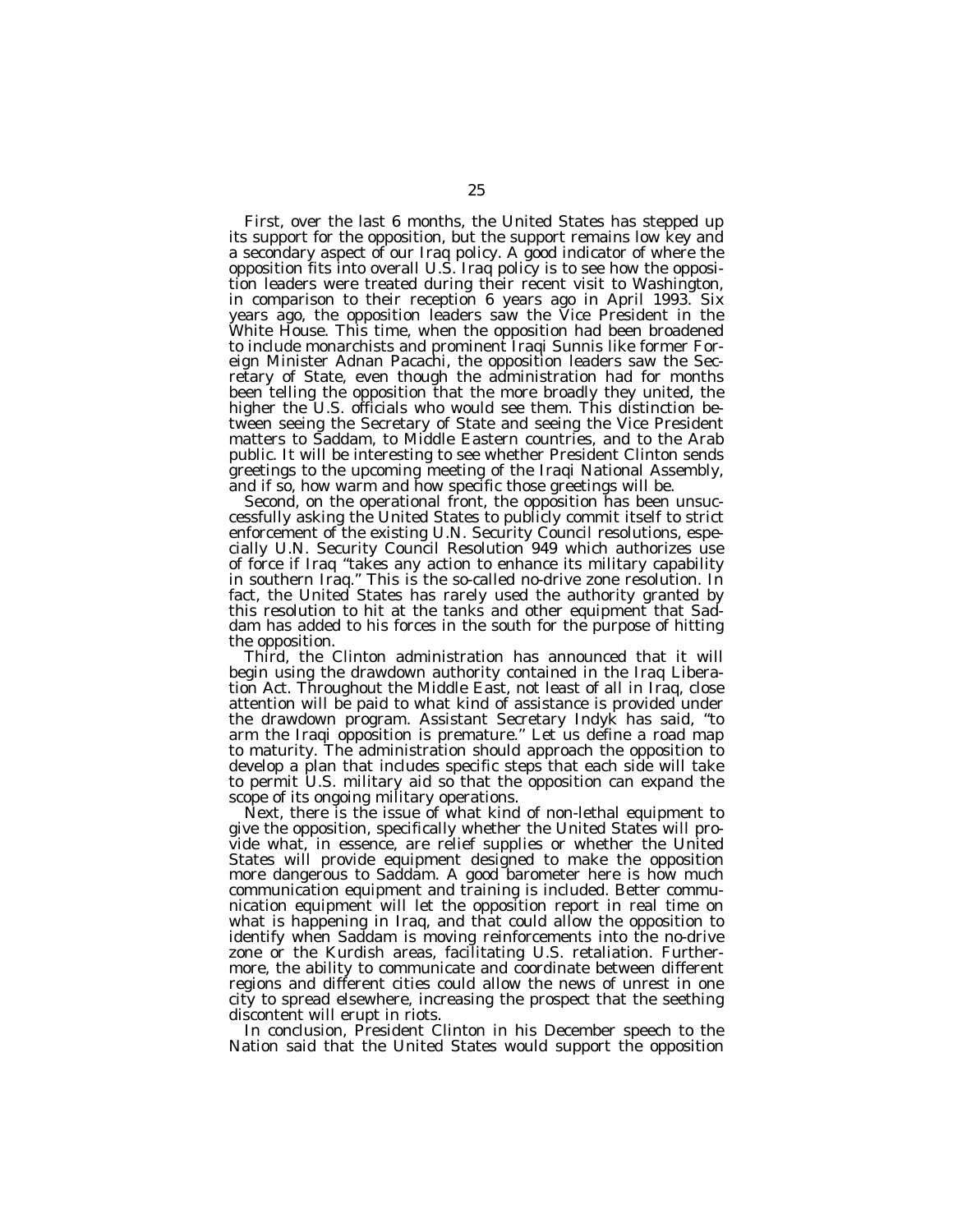''prudently and effectively.'' Well, what is prudent and effective is to put the full weight of the U.S. Government behind that policy to which we have committed our prestige, namely, regime change. Integrating vigorous support for the opposition with well planned military action, covert operations, and reduction in oil income will increase the prospects for ending Saddam Hussein's rule soon. Plus, it will bolster the containment of Iraq. The support for the opposition should steadily increase as the opposition matures, with the United States always pushing the process forward rather than lagging behind.

Thank you, Mr. Chairman.

## [The prepared statement of Dr. Clawson follows:]

#### PREPARED STATEMENT OF DR. PATRICK CLAWSON

#### WHAT ROLE FOR THE IRAQI OPPOSITION

While NATO aircraft have been bombing Yugoslavia, American combat aircrews have also been engaged in another conflict, namely, a quiet low-intensity war against Iraq. The differences between the two theaters are many, not the least of which is the ultimate American goal. The United States appears ready to live with<br>Slobodan Milosevic, whereas U.S. policy is now that Saddam Husayn must go. It<br>took a long time to come to this determination. Only after Con Liberation Act of 1998 did the Clinton administration decide that regime change is necessary, rather than just desirable.

Regime change is no easy goal; the prospects for success are uncertain. However, by publicly identifying regime change as a policy objective, the United States has already put its prestige on the line. From now on, the world will use a simple test to judge the success or failure of U.S. policy towards Iraq, namely, is Saddam still in power? Saddam has already outlasted one U.S. president (George Bush); it would not serve U.S. interests well if he outlasted another. The policy of promoting regime change is not one that should be done half-way: it should either be quietly buried or be put at the center of all U.S. actions towards Iraq. And the simple fact is that success depends upon the vigor with which the policy is pursued: regime change is a realistic goal if Washington puts itself behind the effort, but it is not realistic if Washington sits back to await others making it happen. The U.S. government should therefore devote vigorous effort to regime change, rather than presenting regime change as a long-term aim—with the implication that in the short run, little will be done to promote it.

It is in this context that we should consider the role for the Iraqi opposition. Some see support for the opposition as the only element necessary to achieve success in Iraq. This approach is unrealistic. The opposition is unlikely anytime soon to create a military force capable of defeating Saddam Husayn, even if supported with American air power. Others see support of the opposition primarily as a way to strengthen the containment of Iraq—limiting its ability to threaten its neighbors and to develop weapons of mass destruction. This approach is insufficiently ambitious, and it does not acknowledge the need to take risks to change the regime in Baghdad before Saddam rebuilds his weapons of mass destruction or containment collapses.

#### SUPPORTING THE OPPOSITION AS PART OF A MULTI-FACETED POLICY

Replacing Saddam requires harnessing the potential inherent in the four principal policy levers the United States holds—military action, covert operations, reducing Saddam's unsupervised oil income, and support for the opposition. No one of these policies by itself is sufficient to achieve the objective of regime change. Taken together, however, synergy among them creates the best conditions for the overthrow of Saddam Husayn, as well as reinforcing the containment of Iraq.

U.S. military action can facilitate regime change, especially when it targets the regime's internal security apparatus. That apparatus is the main obstacle to overthrowing Saddam Husayn; there is no shortage of potential coup plotters or rebels. An air campaign that disrupts the key security organizations communications and forces them to focus on their own survival—and not that of the regime—increases the chances that a coup or uprising will succeed. Moreover, new strikes might cause Saddam to lash out verbally against Arab governments and Turkey (as he did after Desert Fox), deepening his political isolation, while reducing Iraq's ability to mili-tarily threaten its neighbors—thereby bolstering containment.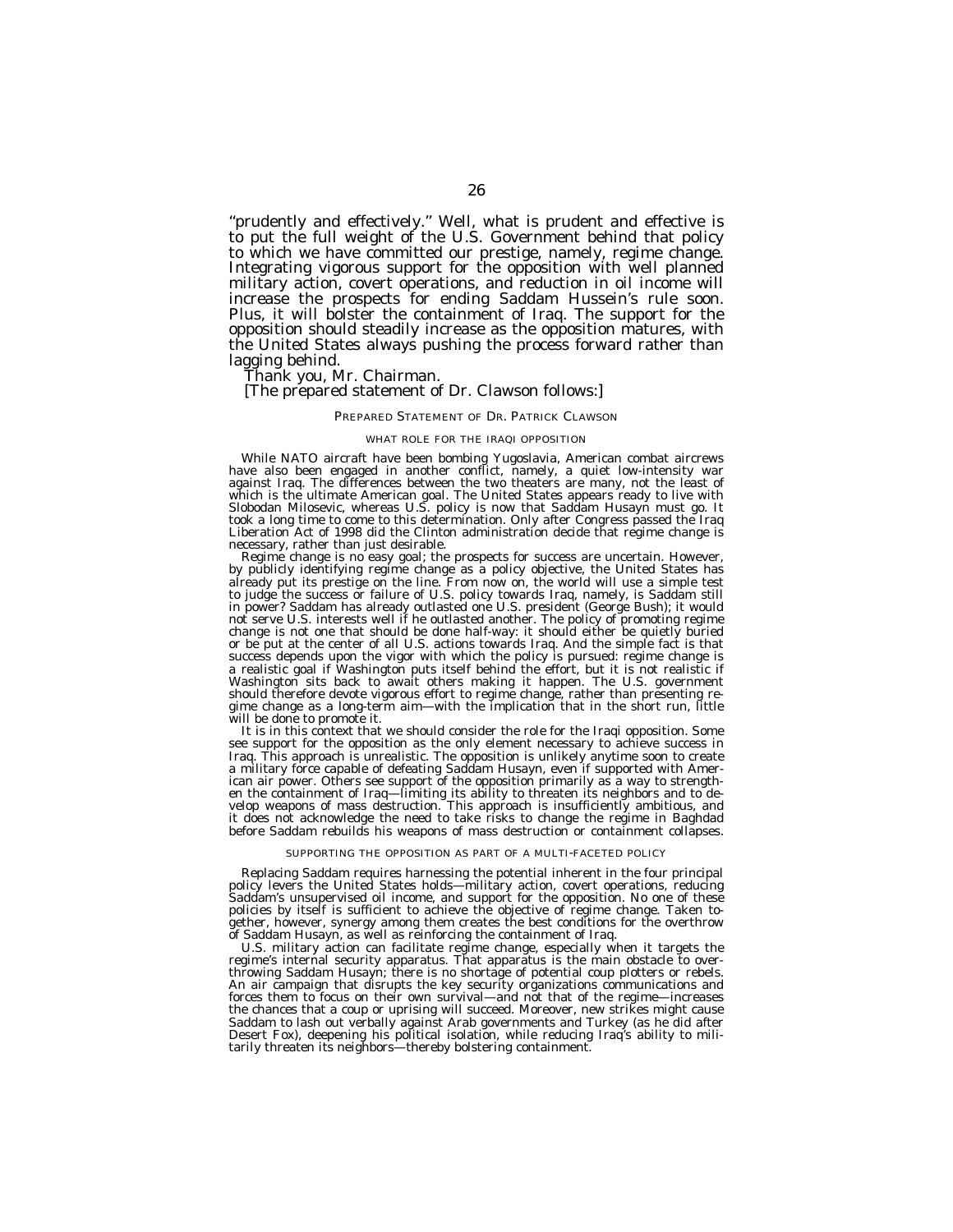Covert action (with an emphasis on psychological operations) could diminish Saddam's image in the eyes of his supporters, exacerbate already strained relations between Saddam Husayn's inner circle and the military, and stir up popular discontent against the regime. These could lay the ground-work for a coup or uprising. At the very least, these efforts would keep Saddam on the defensive and force him to divert assets to deal with internal security, leaving fewer resources available for clandestine technology procurement or trouble-making elsewhere. This will also bolster containment.

Reducing Iraq's unsupervised oil income—amounting to several hundred million dollars a year—cuts into Saddam's ability to buy loyalty. Financial hardship could aggravate existing tensions among the various Sunni tribal groups that form the bedrock of Saddam's power base and foment unrest among these elements. The flow of unsupervised income could be cut by renewed efforts to halt illicit Iraqi oil sales via Syria and Turkey, to wean Jordan off Iraqi oil, and to stop kickback schemes under the ''oil for food'' program. Less unsupervised oil income also means less money for illicit arms purchases, which reinforces containment.

Support for the opposition is the clearest expression of America's commitment to regime change. Such support—especially when given publicly and endorsed by top officials—fosters the impression that the tide is turning against Saddam. It also undercuts the conspiratorial view in parts of the Arab world that the United States really wants a weakened Saddam Husayn to remain in power. Only when Washington demonstrates its high-level support for the opposition can it effectively lobby regional governments to do the same. The more the United States supports the opposition, the more regional governments will be confident that Saddam will in fact go and that therefore they can assist the opposition without facing eventual Iraqi retaliation. Plus, regional governments are more likely to support actions to tighten the containment of Iraq if they need not worry that Saddam will be around to exact revenge.

Some who would strictly limit U.S. support for the opposition belittle its chances of accomplishing much. To be sure, the opposition is unlikely to defeat Saddam's forces in the field. But that is largely irrelevant. The issue is what must be done to crack the aura of invincibility around Saddam and his repressive apparatus. If Saddam's security organizations are spending their time worrying about the opposition, they will have fewer resources to repress outbreaks of the seething popular discontent. If emboldened protestors began to act on a wide scale, an active opposition could catalyze and coordinate an uprising, making what otherwise would be a riot into a regime-threatening rebellion. Similarly, the busier that Saddam's security organizations are chasing the organized opposition and spontaneous protestors, the less they can do to detect and stop coup plotters. Plus containment is strengthened when Saddam diverts time and resources from the regular military to deal with the opposition—either because the opposition is successful or because the loud U.S. support for the opposition makes Saddam afraid.

#### SPECIFIC MEASURES TO INCREASE SUPPORT FOR THE OPPOSITION

Over the last six months, the United States has stepped up its support for the opposition, but the support remains low key and a secondary aspect of U.S. Iraqi policy. A good indicator of where opposition support fits into overall U.S. Iraqi policy is how the opposition leaders were treated during their recent visit to Washington compared to their reception in April 1993. Six years ago, the opposition leaders saw the Vice-President in the White House. This time, when the opposition had been broadened to include monarchists and prominent Sunnis like ex-Foreign Minister Adnan Pacachi, the opposition leaders saw the Secretary of State—even though the administration had for months been telling the opposition that the more broadly they united, the higher the U.S. officials who would see them. These distinctions matter to Saddam, to Middle East countries, and to the Arab public. It will be interesting to see whether President Clinton sends greetings to the upcoming meeting of the opposition Iraqi National Assembly, and if so how, warm will they be.

Similarly, on the operational front, the opposition has been unsuccessfully asking the United States to publicly commit itself to strict enforcement of the existing UN Security Council (UNSC) Resolutions, especially UNSC Resolution 949 which authorizes use of force if Iraq ''takes any action to enhance its military capacity in southern Iraq''—the so-called ''no-drive zone'' resolution. In fact, the United States has rarely used the authority granted by this resolution to hit at the tanks and other equipment Saddam has added to his forces in the south for the purpose of hitting the opposition.

In the north, the Kurdish groups want to know what President Clinton meant when he said that we ''remain ready to use [force] if Saddam moves against the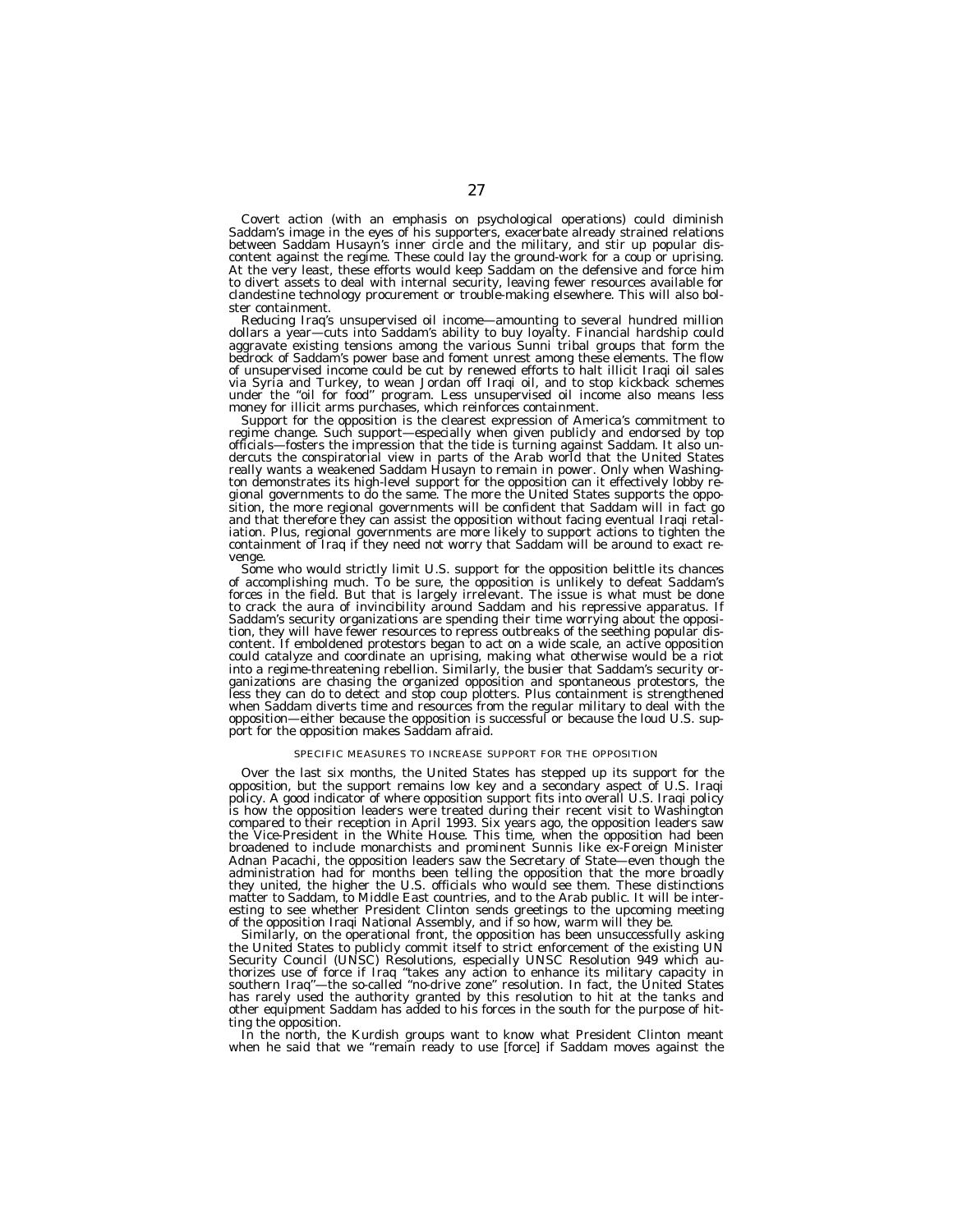Kurds.'' Specifically, the Kurdish groups want a guarantee that America will retaliate if Saddam attacks the Kurds in retaliation for the opposition National Assembly<br>meeting in the north.

The Clinton administration has announced that it will begin using the  $$97$  million in drawdown authority contained in the Iraq Liberation Act. Throughout the Middle East, not least of all in Iraq, close attention will be paid to what kind of assistance<br>is provided under the drawdown program. Assistant Secretary Indyk has said, "to<br>arm the Iraqi opposition . . . is premature." Let us d fore arms distribution is appropriate—to develop a plan that includes specific steps each side will take to permit U.S. military aid so that the opposition can expand the scope of its ongoing military operations? And in the meantime, there is the issue of what kind of non-lethal equipment to

give the opposition, that is, whether to provide what are in essence relief supplies or instead equipment designed to make the opposition more dangerous to Saddam. A good barometer is how much communication equipment and training is included. Better communications would let the opposition report in real time on about what is happening in Iraq. The opposition could then identify when Saddam is moving reinforcements into the no-drive zone or the Kurdish area, facilitating U.S. retaliation. The ability to communicate and coordinate between different regions and cities could allow the news of unrest in one town to spark unrest elsewhere, increasing

the prospect that the seething discontent will erupt in riots.<br>In sum, what is "prudent and effective"—the words President Clinton used in his December speech to the nation to describe how America will support the opposi-tion—is to put the full weight of the U.S. government behind that policy to which we have committed our prestige, namely, regime change. Integrating vigorous support for the opposition with well planned military action, covert operations, and reductions in illegal oil income will increase the prospects tion should steadily increase as the opposition matures, with the United States al-ways pushing the process forward rather than lagging behind.

Senator BROWNBACK. Thank you, Dr. Clawson. That was an ex- cellent statement and I think, unfortunately, an accurate analysis from my perspective. It seems to me that we need to be far more aggressive and far more specific and we know how to do that. Witness the recent actions in Kosovo. We know how to be aggressive and specific. And I hope that we can move the administration toward that position here because I agree with you as well that our prestige is on the line.

che And you have got a regime that is very troubling to a number of neighbors in this area. They do not want to see this regime, and it is threatening to those neighbors far in excess of what we see in some other regions of the world. So, this is an important policy issue for the United States and on a broad basis it is an important policy issue. So, thanks for your testimony.

Ms. FRANCKE. I hope I pronounced that correctly. Thank you very much for joining us. We can take your full statement in the record. If you would like to summarize, we would be happy to receive it that way as well.

# **STATEMENT OF REND RAHIM FRANCKE, EXECUTIVE DIRECTOR, IRAQ FOUNDATION, WASHINGTON, DC**

Ms. FRANCKE. Thank you, Mr. Chairman. I did, in fact, put a statement for the record, and I will summarize and highlight some points.

I would like to give a statement that gives you my perception of the dynamics of the Iraqi opposition because I believe that that is important in any kind of decisionmaking that we are going to take.

Mr. Chairman, earlier this month, the official Iraqi media offered a startling insight into the situation in Iraq. The media announced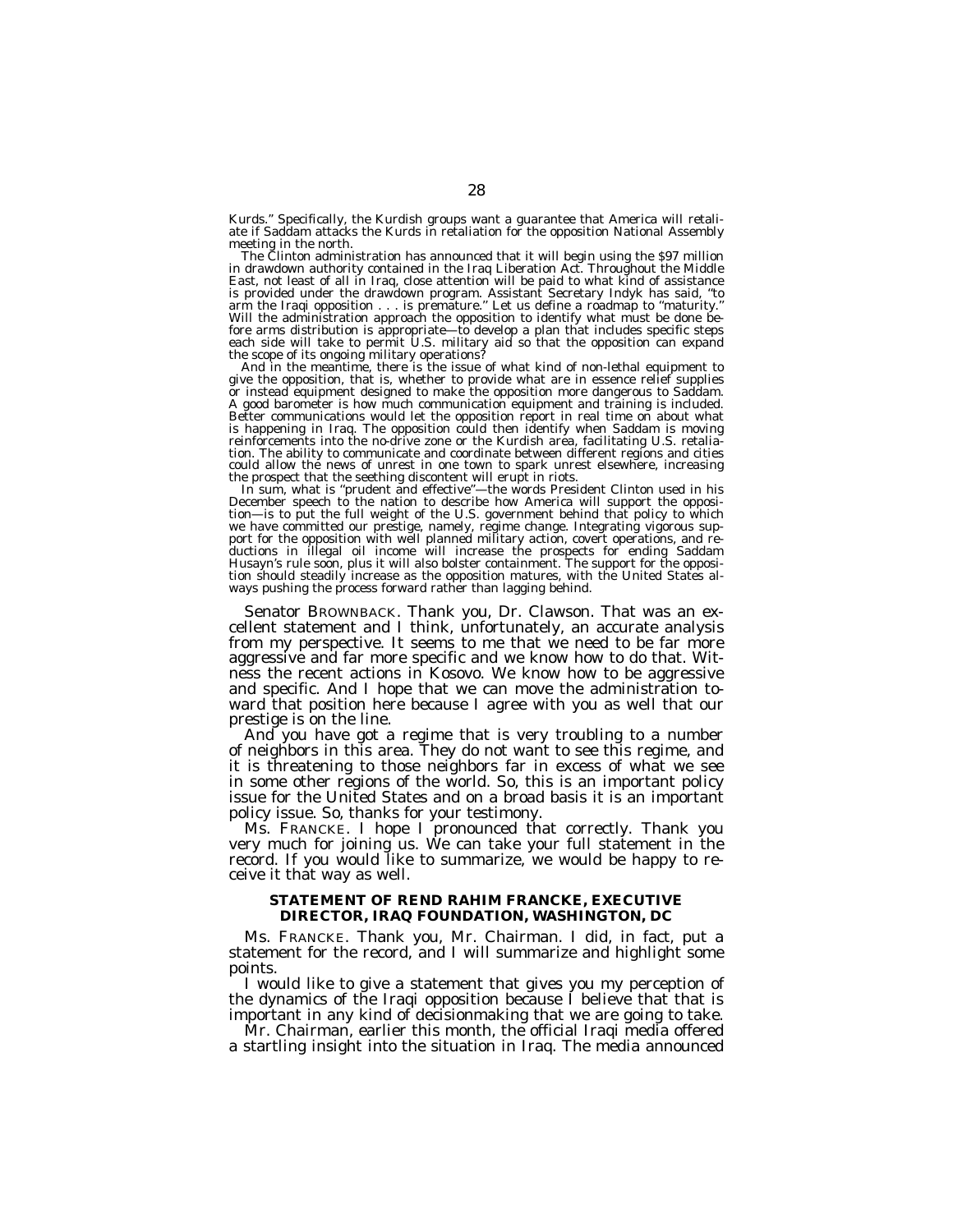that Saddam Hussein had met with senior Ba'ath Party and security officials in the southern province of Basra to urge them to restore the regime's control of the city. In statements that were made public in the media, Saddam called on his henchmen to ''spare no effort in thwarting the plans of our enemies." He exhorted them to "confront the influence of hostile information," which Saddam described as ''greater than the influence of bombs.'' And he also stressed the importance of ''psychological preparation before entering the next confrontation.''

Saddam was really talking not about an external threat, an external foe. He was talking about the internal opposition in southern Iraq that has made the situation in that region very tenuous for the regime. It was a rare admission by Saddam of the threat posed by the internal opposition and a rare display of his fears. It is my assessment that the situation in Iraq in general is far more explosive and volatile now than it has been since March 1991.

Since the twin blows of the Iraq Liberation Act and Desert Fox, Saddam's behavior has become more desperate and erratic and has manifested in increased internal repression. This internal repression has, in turn, triggered a response from the population that has been steady and persistent since January.

What I have noted is that since the beginning of the year, the resistance to the regime has been consistent, continuous, and striking in its frequency and its tenacity. It is no longer in isolated pockets in the southern marshes, and it is no longer carried out by cross-border operations as it was from 1991 until early this year. I believe there has been a qualitative change in the nature of this opposition in the center and in the south of Iraq.

I am also struck by the geographic spread of the opposition and by its spread through a very broad social spectrum of Iraqi society. I would like to give you a few examples.

Dr. Chalabi commented on the spontaneous eruption of demonstrations when the senior cleric Al-Sadr was assassinated by the regime in February. The demonstrations and the confrontations with the regime in consequence of that assassination really went on for an entire month, and I do not believe abated until late in March.

But in addition, in May a clandestine military group, calling itself the Secret Organization of Iraqi Army Officers-General Command, took responsibility for attacks in Baghdad against buildings belonging to the secret services of the Iraqi regime and took responsibility for the deaths of secret service officers.

On June 14, a car bomb exploded in a Baghdad neighborhood. This in itself is not unusual, but what was unusual was the fact that the bomb exploded in a solidly middle class neighborhood with a diverse population of Sunnis, Shi'a, Christians, and even foreigners.

Back in March, a group of active and retired army officers from some of the largest Sunni tribes in Iraq were plotting a revolt centered in the northern city of Kirkuk. The plot was foiled and the officers were executed.

Thus, it seems to me that the opposition has both spread geographically, it has penetrated into different social segments of Iraqi society, and it has been continuous and has been sustained.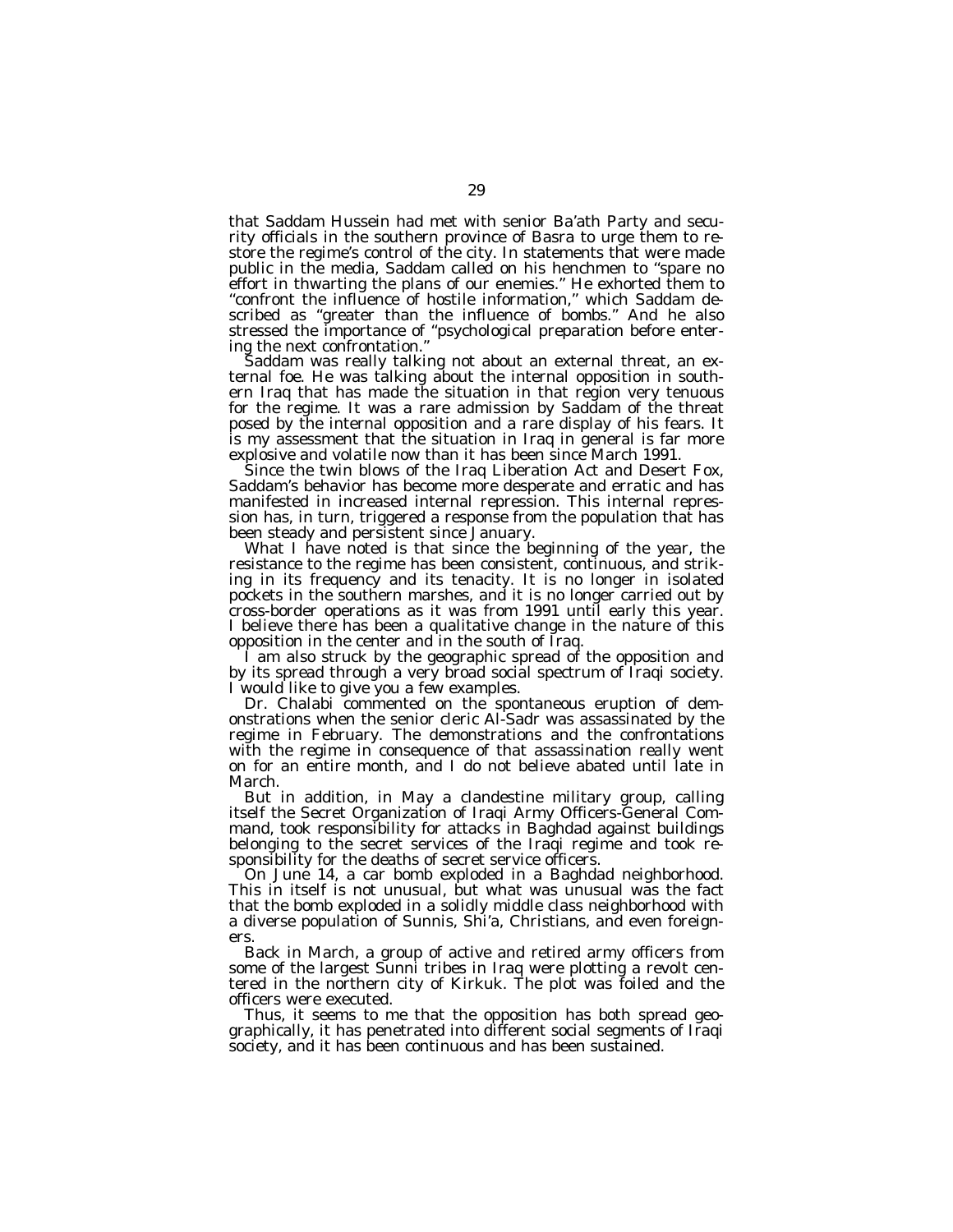The question is, does this internal opposition mean that a military coup or a popular uprising is about to overturn the regime? Unfortunately, I do not believe so.

I want to take the military coup scenario first and say that I believe the odds are overwhelming against a military coup. Since 1991, there have been at least six verified military plots and rumors of more. In every case, the plot has been uncovered, the officer has been seized, and there have been hundreds of executions as a result of the failure of these plots.

It is virtually impossible to engineer a covert plan in Iraq that can mature, gather momentum, and proceed to a successful coup without being uncovered by Saddam and killed in its early stages. Indeed, I would like to add that I doubt any military faction can seize and hold onto power for more than a few months in Iraq before being challenged by a rival faction because of the fragmentation of the Iraqi army and because of its division into regionalism and clan affiliations.

Coming to a popular uprising, I believe the obstacles facing that were demonstrated in March 1991, and I do not believe very much has changed. The civilian resistance in the south and center of the country is geographically and operationally disconnected. Communications within the region where the resistance operates are difficult and the leadership is dispersed. The resistance lacks a unified command and an overarching political framework. As a result, although we see increased activity, persistent activity, and bolder activity, these activities are tactical rather than strategic. While this type of resistance can debilitate the regime and sap its resources, it lacks the concentrated and directed force to deal a final blow.

In essence, there are three elements to the opposition right now. We have an internal civilian resistance that engages in open confrontation with the regime at great cost, but which lacks organizational resources. We have dissident military groups that repeatedly attempt covert coups, but fail and get executed. And we have an external opposition. And I would like to emphasize that I use this as a short term to imply the opposition which is outside the control of Saddam's regime either in northern Iraq or outside the country altogether. This external opposition has had an uneven progress, but it represents a wide cross section of Iraqi society and has organizational potential.

The unfortunate thing is that these three elements are not currently integrated, and yet they are interdependent and they are complementary. And their integration is essential in my belief to a successful effort against Saddam's regime. We need to devise a strategy and support a strategy that knits these strands together in a syncretic combination. A successful challenge to Saddam requires, first, an opposition movement with organizational capability, a unified strategy, and a political vision. Second, it needs to include military and civilian forces inside Iraq as part of that overall strategy. And third, it requires a program that depends primarily on overt activity and can capitalize overtly on the regime's vulnerabilities and act as a magnet for Iraqis. Mounting such a challenge requires much greater energy and boldness than an over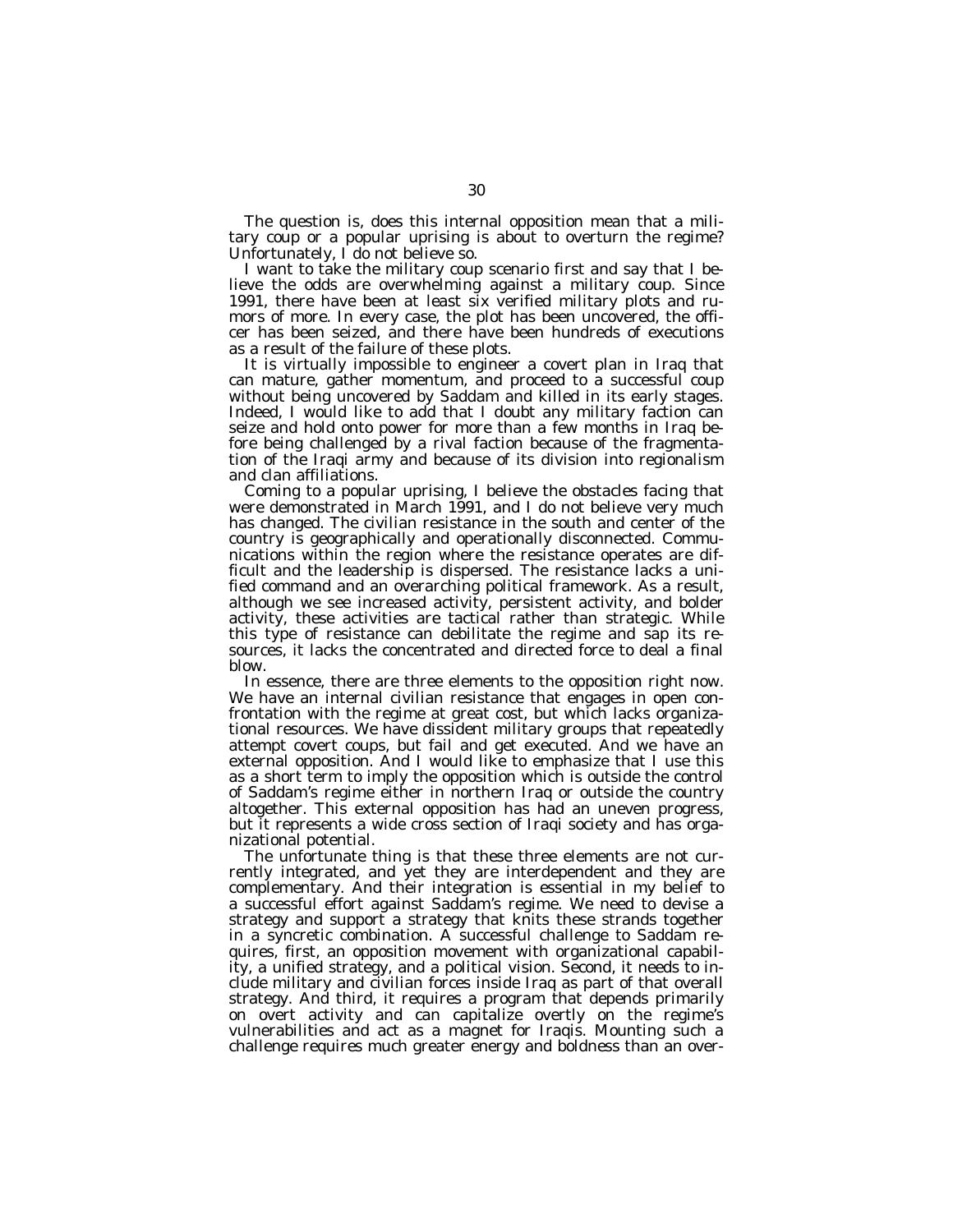night military coup, but I believe it is the only viable strategy for challenging Saddam successfully.

Furthermore, I would add one indispensable element. A unified Iraqi opposition that can act as this magnet, as this organizational force requires a presence and an operation inside Iraq but outside Saddam's control. Again, I believe this is an indispensable component of an integrated strategic solution. It is very well to speak of an external opposition that is the voice of the inside opposition, that reflects the aspirations of the Iraqi people, but I do not think this is enough. I think the external opposition which is currently external has to be internalized because this is the framework that can bring together the disparate forces that are currently working in Iraq but working without any organization and without coordination. This is the opposition that has to provide that coordinational framework.

For example, between 1992 and 1995, the Iraqi National Congress, based in Iraqi Kurdistan, was able to establish contacts with dissidents in government-controlled areas and have the potential to provide such a political framework for the forces actually confronting the regime. That experience, while imperfect and not fully developed, can serve as a useful model for the future.

I believe the ingredients for success in Iraq are there. They need to be assembled. We have made great steps forward. The Iraq Liberation Act is a step forward. The revival of the Iraqi opposition is a step forward, and the efforts of the administration to bring the Kurdish parties together to normal relations is an enormous step forward. It is important that this momentum that has been established be maintained and developed. What concerns me is that we may lose the momentum, and I am further concerned that in spite of these good steps, we still do not have a conception of the process of change in Iraq. We are doing disparate things, all of which are good, but we are not pulling them into a unified whole.

Finally, I want to add that all these steps have addressed the needs of the external opposition and not the needs of the internal opposition, that which is functioning inside Iraq. I will be very brief. The internal opposition itself needs a lot of support because in the end that is the opposition that is going to do the work, and that is the one that needs the assistance.

I am often asked these following questions by people who have contacts with the inside.

Will the United States support the resistance groups inside Iraq? Will the United States protect territory liberated from Saddam's control in the south and the center of the country?

Why is the United States silent on providing real protection for Iraqis in the south and the center who are themselves being killed by the regime's paramilitary groups every day?

These are important questions. I do not think they are superfluous because the way we address these questions really is going to determine the way we envisage the process of change in Iraq. We have to look at these questions very carefully and answer them squarely because they are going to determine our future actions on Iraq.

Thank you, Mr. Chairman.

[The prepared statement of Ms. Francke follows:]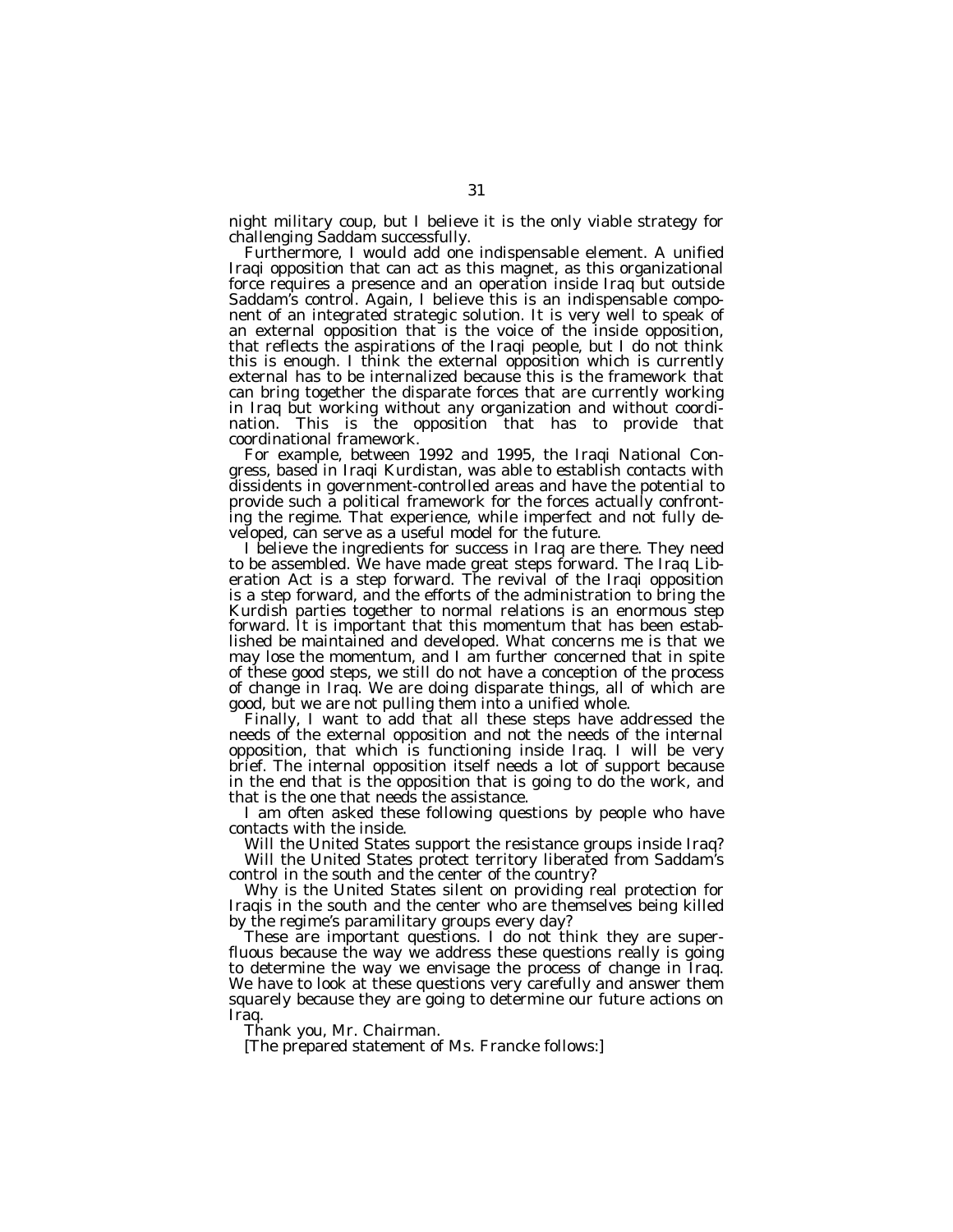Mr. Chairman, thank you for the opportunity to speak about the situation in Iraq. I speak in my personal capacity, and not in my capacity as director of the Iraq Foundation.

1. The situation in Iraq today is closer to a boiling point that ever since March 1991.

2. Classic modes of change, such as a sudden military coup, are unlikely to succeed.

3. The United States can seize the opportunity and help a process of change that can lead democratization in Iraq.

Mr. Chairman, earlier this month, the official Iraqi media offered a startling insight into the situation in Iraq. The media announced that Saddam Hussein had met with senior Ba'th Party and security officials in the southern province of Basra to urge them to restore the regime's control of the city. In statements that were made public, Saddam called on his henchmen to ''spare no effort in thwarting the plans of our enemies.'' He exhorted them to ''confront the influence of hostile information,'' which Saddam described as ''greater than the influence of bombs.'' He also stressed the importance of ''psychological preparation before entering the next confrontation.''1

Rarely before has Saddam admitted the threat posed by the internal opposition, or displayed his fear, or suggested that his regime's control was shaky. It was an unprecedented public admission of weakness from a man who knows he is sinking.

Since the twin blows of the Iraq Liberation Act and Desert Fox, Saddam's behavior has been more desperate and his internal repression even more brutal. Simultaneously, since January this year, Iraq has seen a surge of resistance activity throughout the country, involving increasing numbers of people across the social-political spectrum.

Opposition to Saddam's regime has been going on since the failure of the uprising in March 1991. However, in January this year, and in response to a particularly virulent campaign of terror in the fall, the nature of opposition activity changed. Resistance activity is no longer sporadic, confined to pockets in the southern marshes or carried out by cross-border commandos, as it has been for several years. On the contrary, today it is continuous and sustained, and striking in its frequency, tenacity and boldness. Moreover, it has spread geographically and across the social spectrum. This is an entirely new development, and needs to be noted and evaluated.

In February this year, Saddam made the mistake of assassinating a prominent Shi'a cleric. Cities in southern Iraq, as well as neighborhoods in Baghdad, erupted into massive protests and armed confrontations with Saddam's paramilitary. Since then, resistance fighters have fought government troops daily, dissidents have attacked government buildings, and there have been widespread incidents of civil defiance.

The dissent is not confined to the south or to the Shi'a population. In March, a group of active and retired army officers from some of the largest Sunni tribes in Iraq were plotting a revolt centered in the northern city of Kirkuk. The plot was foiled and the officers were executed.

In May, a clandestine military group calling itself ''the Secret Organization of Iraqi Army officers-General Command'' took responsibility for attacks in Baghdad against buildings belonging to the secret services.

On June 14, a car bomb exploded in a Baghdad neighborhood—not itself an unusual event. What was unusual was the fact that the bomb exploded in a solidly middle class neighborhood with a diverse population of Sunnis, Shi'a, Christians and foreigners. There are reports that the bomb exploded near a Republican Guard command post.

The situation in Iraq is more volatile now that it has been since March 1991. The Iraqi people are resisting Saddam's rule everyday throughout the country, without external help and at enormous cost to their lives and the lives of their families. Thousands of men and women have died fighting or have been executed. The regime has razed villages, deported communities, and confiscated property.

Does this widespread and sustained dissent mean that a military coup or a popular uprising is about to overturn the regime? I don't believe so.

The odds are overwhelming against a military coup. Since 1991, there have been at least six verified military plots, and rumors of many more. In every case, the plot was uncovered in its embryonic stage through a ubiquitous system of intelligence and security organs, or through sheer fear. Hundreds of officers are known to have

<sup>1</sup>From Al-Hayat, June 18, 1999. See translation on www.iraqfoundation.org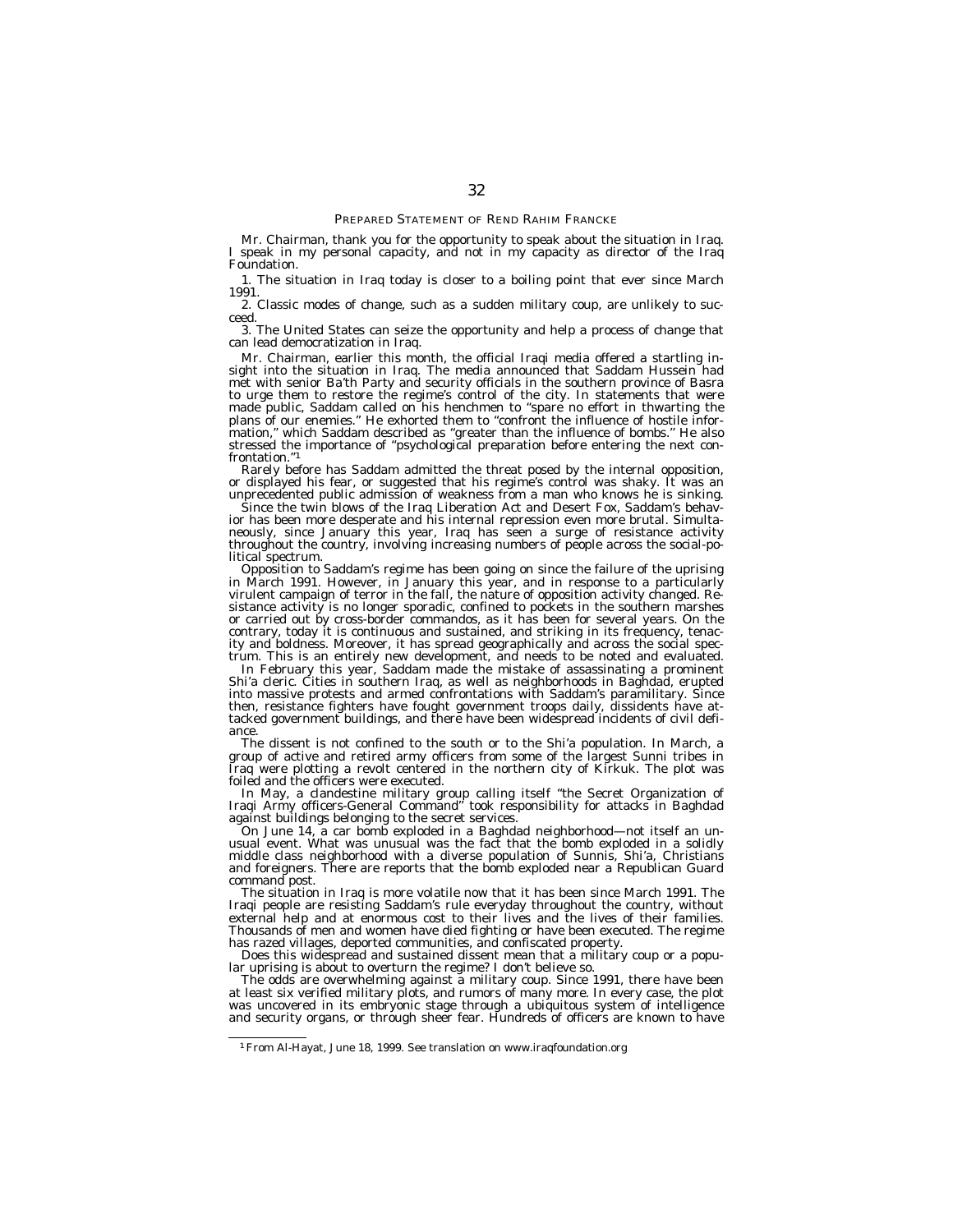been executed as a result—officers from the army, the Republican Guard, the air force, and even the Special Republican Guard closest to the presidency.

It is virtually impossible to engineer a covert plan that can mature, gather momentum and proceed to a successful coup without being uncovered by Saddam and killed in its early stages. In any case, the Iraqi military is no longer a cohesive institutions with an acknowledged hierarchy, but is riddled with factionalism. Indeed, it is doubtful that any military faction can seize and hold on to power for more than a few months before being challenged by a rival faction.

The obstacles facing a popular uprising were demonstrated in March 1991. The civilian resistance in the south and center of the country is geographically and operationally disconnected. Communications within the region are difficult and the leadership is dispersed. The resistance lacks a unified command and an overarching political framework. As a result, its activities are tactical rather than strategic. While this type of resistance can debilitate the regime and sap its resources, it lacks the concentrated and directed force to deal a final blow. Thus Saddam's regime survives in Iraq not because of its inherent strength but because of the organizational weakness of the opposition.

There are three elements to the opposition:

- 1. An internal civilian resistance that engages in open confrontation with the regime at great cost, but lacks organization.
- 2. Dissident military groups that repeatedly attempt covert coups, but fail and get executed.
- 3. An ''external opposition,'' which is outside the regime's control in Kurdistan or in a foreign country, that has had an uneven progress but represents a wide cross-section of Iraqi society and has organizational potential.

At present these elements are not integrated, and yet they are interdependent and complementary, and their integration is essential to a successful effort against Saddam's regime. We need to devise a strategy to knit these three strands together in a syncretic combination. A successful challenge to Saddam Hussein requires, first, an opposition movement with organizational capability and a unified strategy; second, inclusion of military and civilian forces inside Iraq as part of this strategy; third, an overt program that can capitalize on the regime's vulnerabilities and act as a magnet for Iraqis. Mounting such a challenge demands greater energy and boldness than an overnight military coup, but I believe it is the only viable strategy for effecting change in Iraq.

A unified Iraqi opposition that operates inside Iraq but outside Saddam's control is an indispensable component of an integrated strategic solution because it can serve as the political and organizational framework for confronting the regime of Saddam Hussein. To be effective, such an opposition needs a credible presence inside Iraq, whether in Iraqi Kurdistan or other region of the country. For example, between 1992 and 1995, the Iraqi National Congress, based in Iraqi Kurdistan, was able to establish contacts with dissidents in government controlled areas and had the potential to provide such a political framework for the forces confronting the regime. That experience, while imperfect and not fully developed, can serve as a useful model. Clearly, the closer the organizational base is to the forces on the ground, the more effective it will be.

The ingredients for change are gathered in Iraq but they need to be assembled. It is in the interest of the United States to help in that process by strengthening and supporting the Iraqi opposition inside and outside Iraq. The Iraqi situation was essentially frozen from 1996 to 1998, but there have been several welcome advances in the past twelve months.

The Iraq Liberation Act has had a strong impact on the Iraqi situation, signaling to Iraqis an explicit American backing for an end to Saddam's dictatorship and open support for the Iraqi democracy movement. The Iraqi opposition, stagnant since Saddam's invasion of Iraqi Kurdistan in August 1996, has revived and is beginning to coalesce for future action. There is still some way to go in re-structuring and expanding the opposition umbrella, but I believe this process can be successful. Finally, the Kurdish parties are being encouraged by the U.S. Administration to restore normal relations and conditions to the northern region under their control and participate as full-fledged partners in the Iraqi opposition.

But the momentum established by these steps has to be maintained and developed with more political, diplomatic and logistical support from the U.S. If the momentum slackens, there will be renewed disappointment and a return to stagnation, precisely at a time when the internal situation in Iraq is critical and requires resolute movement.

Moreover, these steps have only targeted the ''external opposition.'' Support is also needed by those daily fighting the regime inside Iraq, and some linkage has to be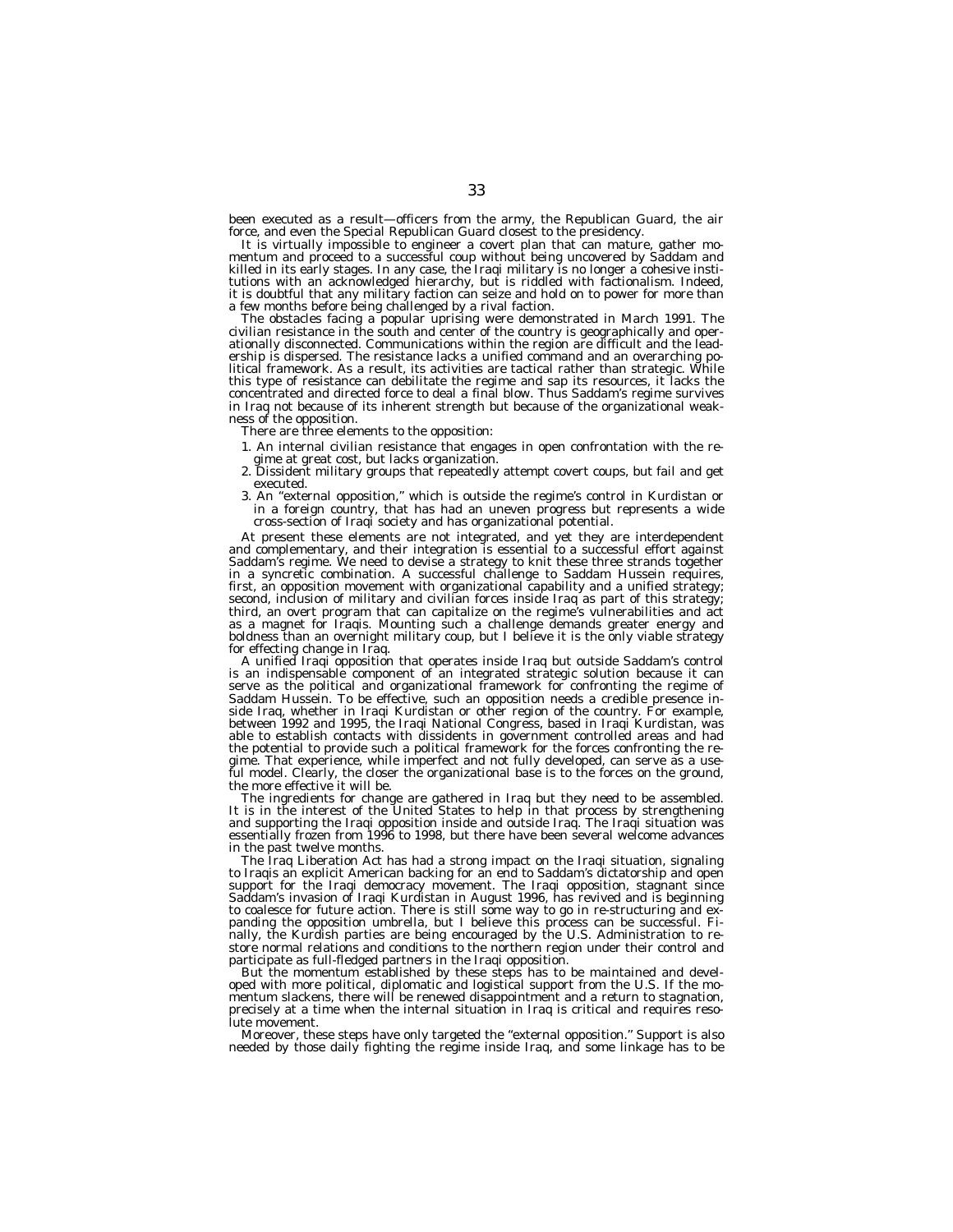established between work outside and work within Iraq. Judging from the evidence, the United States has so far neglected the forces inside Iraqi territory. I recognize that supporting the resistance within Iraq is more complicated and entails more risks than supporting the external opposition, but ultimately it is this domestic resistance, both civilian and military, which carries the responsibility for confronting the regime and also bears the consequences its repression and terror.

Iraqis involved with the resistance often ask these questions:

- —Will the United States support the resistance groups inside Iraq?
- —Will the U.S. protect territory liberated from Saddam's control in the south and center of the country?
- —Why is the United States silent on providing protection for Iraqis in the south and the center, who are being killed by the regime's paramilitary troops and executed in its jails?

These questions are germane to the issue of how we want to confront Saddam Hussein. I believe the United States should address these questions squarely because the answers will be inseparable from the way we envisage the process of change in Iraq.

Finally, I would like to stress that for thirty years the Iraqi people have suffered under Saddam's brutality, compounded for the past nine years by the deprivations of stringent international sanctions. They feel that their dual suffering has received only lip-service from the world, which has abandoned them and let them down. Helping Iraqis is not only in the geo-political interest of the United States, but also a moral imperative.

Senator BROWNBACK. Thank you very much, Ms. Francke. That is a very thoughtful analysis of key questions.

What, Ms. Francke, do you think would be the most important thing that the U.S. Government could do near term, now to support the opposition and that would help to galvanize these three parts that you were saying that are apart? What are the things that we need to do right now?

Ms. FRANCKE. Mr. Chairman, I think a very important step is for the opposition to create a unified and broad platform for itself and articulate its message clearly.

But as far as the United States is concerned, apart from encouraging such unity, I think the most important step is to find a way by which the Iraqi opposition, the INC or anything that emerges from it, can have a base of operations in Iraq. I think this is crucial. I personally saw what the INC could do from Iraqi Kurdistan. It was impressive. It was not perfect but it was very impressive. And I think this is an essential way forward.

Senator BROWNBACK. So, the first thing that we need to do is to help establish a beachhead for the INC or whatever comes out of the July meeting to operate inside Iraq.

Ms. FRANCKE. Indeed, sir. I think so, yes.

Senator BROWNBACK. And then have that link the three parts together that you identified of the internal opposition, the military coups that have been attempted, having them operate internally.

Ms. FRANCKE. I believe that if the opposition has a beachhead inside Iraq, it can provide the organizational and political framework. The political framework is to provide a concept of what the political vision is for Iraq. How are we going to operate politically? Organizationally the problem in Iraq is that you have groups that are operating independently, and there has to be some kind of unified command. I do not think that can be done from outside the country. The unified command has to be from within.

Senator BROWNBACK. Is it more important that the INC, or whatever comes out of the July meeting, operate inside of Iraq? Is that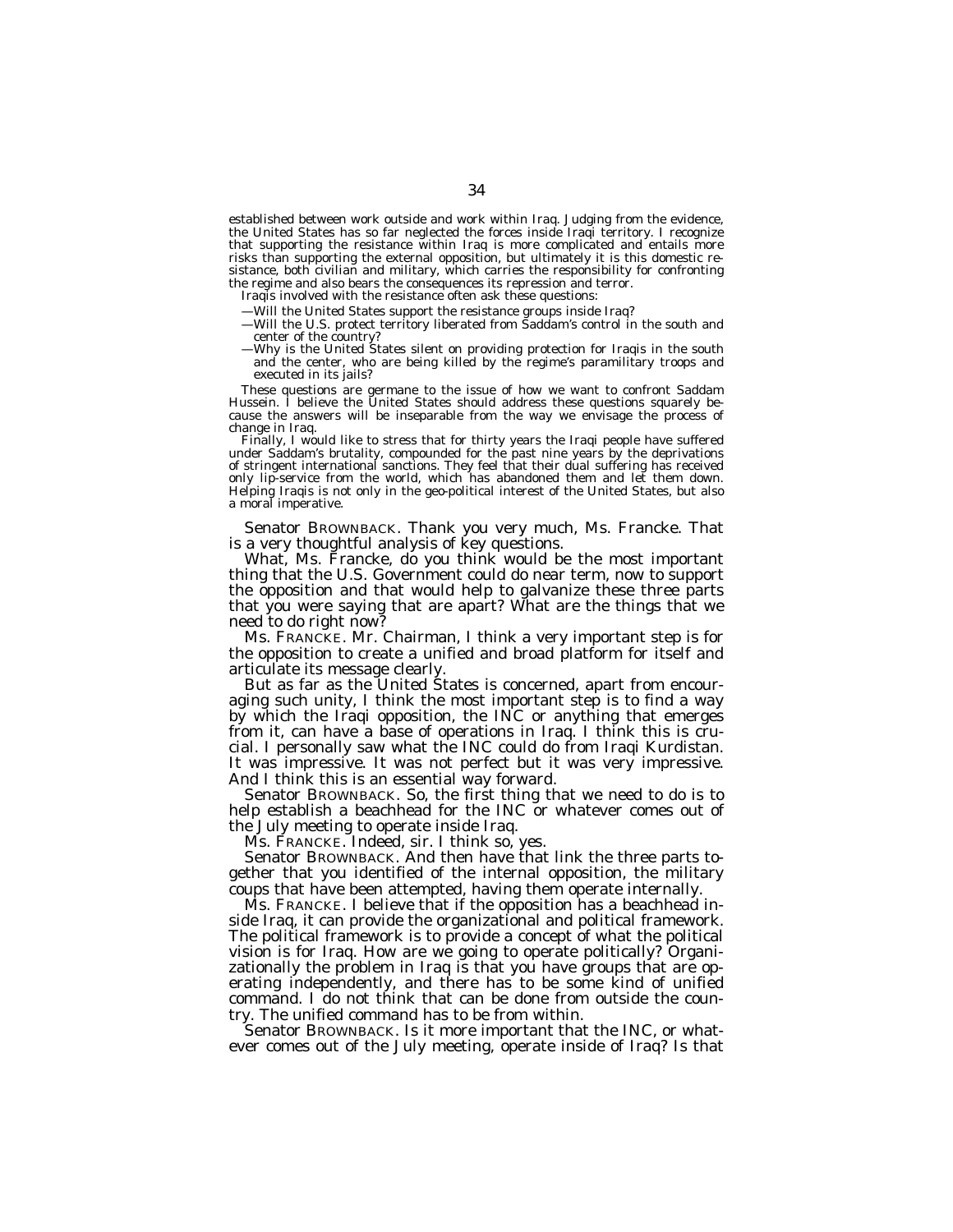more important than their meeting inside northern Iraq in July, or would you put those as steps along the same progression?

Ms. FRANCKE. I would put those as steps along the same progression. I think a meeting inside Iraq in July is very desirable. However, it does not only depend on the Iraqi opposition. It rather depends also on the U.S. administration. So, there are two parties that have to agree to the prerequisites for a meeting inside Iraq. I think it would be a very good idea if it can be done, yes, sir.

Senator BROWNBACK. And it strikes me that it would be as well, that this is a very bold statement and it is a statement of clear support. It is not a vague, private statement. It is a bold statement of United States support. It is a bold statement on the part of the INC, Mr. Chalabi. A meeting and an organizational set within Iraq strikes me as some very important things to do.

Mr. Chalabi, how do you react to the analysis of Ms. Francke, what she puts forward of the steps that need to take place? You articulated a number of things that you would suggest for U.S. policy, many of which I took mental note that I think sound very good. How do you react to her analysis?

Mr. CHALABI. I agree with her analysis of the opposition in Iraq altogether, and I agree that these groups, these three strands that she talked about, ought to be brought into focus and work under a common leadership.

She referred to the experience that we were working with in Iraq in the period she mentioned for about 4 years. That is in fact what we were doing. We were integrating all the opposition that existed in Iraq and linking it to the opposition that was outside and enhancing communication between the two sides. We were reporting in almost real time on the events that were going on in Iraq, bringing the message of the Iraqi people to the outside world and bringing the message of the outside world to the Iraqi people. And we extended all this and we had significant contacts with all the groups, military groups, tribal groups opposing Saddam and we were working to get everything into focus to move finally against Saddam.

That is what we need to do now. Let us not go back why this did not work earlier, but that is in fact the consensus of almost everybody on how to move forward. We need to move forward and we have a vehicle for United States support and that is the Iraq Liberation Act. It is now very important for us to bring into focus all these groups and make use of the Iraq Liberation Act.

Senator BROWNBACK. Anybody on the panel. If the United States took an aggressive position at this point and said we are going to support a no-drive zone in southern, central, we are going to protect from military movement opposition groups that develop in those regions, we want to see the INC establish itself within Iraq on Iraqi territory, is the fall of Saddam imminent then with what you see? I realize that is a tough question to predict, but several of you, a number of people, have noted key factors that appear to indicate a weakness that has not been there previously.

Dr. CLAWSON. Sir, if I may, there is the risk that we would make this announcement and then Saddam would hit back to test us as to how sincere we were and how committed we were. But frankly, I think that risk is one that we should run because we have put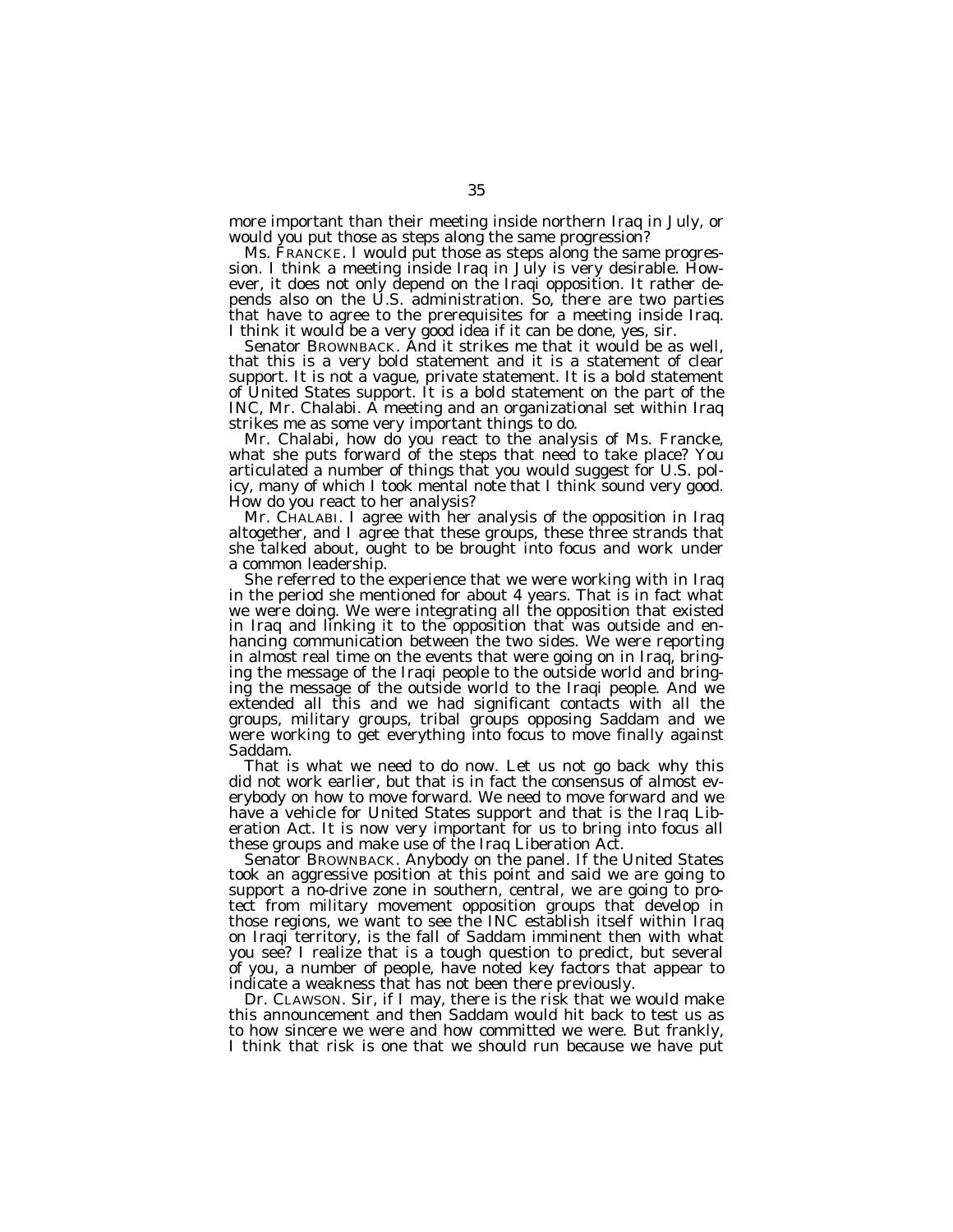our prestige on the line to get rid of Saddam and because, as the other speakers have noted, there is a lot of evidence that Saddam is at the weakest state that he has been at since 1991. The very fact that Saddam did not take advantage of the war in Kosovo to try and strike back at us was really rather surprising. That is really his wont. The fact that the United States has hit Iraq more than 80 times during the course of this year without Saddam provoking some international crisis is something that is really quite unprecedented. He likes to be on the front pages of the news and to strike back, and he has been very quiet recently. It seems that he is quite weak.

If the United States were to make the kind of statements that you spoke about, take the kind of actions you spoke about, that would have a catalytic effect throughout the region and many governments in the region would decide that the United States is pretty serious about this and they might well do things which are now rather unthinkable to help provide that beachhead inside the country that Ms. Francke was speaking about.

And there are many Iraqis who might take many more risks if they felt that there was a powerful friend ready to help them. So, I think the catalytic effect of the kinds of statements that you are taking would suggest that we might well achieve success, and the risk is with taking.

Ms. FRANCKE. Mr. Chairman, I believe very strongly that Saddam has remained in power not because of his strength, but because of weaknesses in the opposition that confronts him, not weaknesses in their will to confront him, but in their resources and in their ability to get together and move against him. The focus has been missing. He is not strong. He is very weak. But there has not been anybody there to give a firm kick to his rotting seat. I think that the process of change will actually be rather rapid if all the resources are marshalled including substantial and overt U.S. support.

Mr. CHALABI. Mr. Chairman, I would say to you clearly, without equivocation, that if the United States announces no-drive zones in the south, in the north, and west of the country, in very short order Saddam would lose control over those areas. We are in a situation which is very different from Kosovo in one sense. The Iraqi military, unlike the Serb military, do not support Saddam. We have been in touch with, continue to be in touch with military commanders. They fear a reprisal from Saddam, but if the United States announces a no-drive zone in the south and in the north and in the west, the situation will be very different. Saddam already has lost control in the north, and this will embolden the Kurdish leaders to take further overt steps to confront Saddam. And in the south, I believe he would lose control very rapidly, and that is very important because he would lose most of Iraq's oil and Iraq's only access to the sea. With that, he cannot stay in power.

Senator BROWNBACK. Well, thank you all very much. It has been an excellent panel, very thoughtful, very specific on its suggestions, and good at articulating.

This is a very important issue for the United States and it is very important issue for the world, and it is obviously a very important issue for the Iraqi people and for their freedom. Our objec